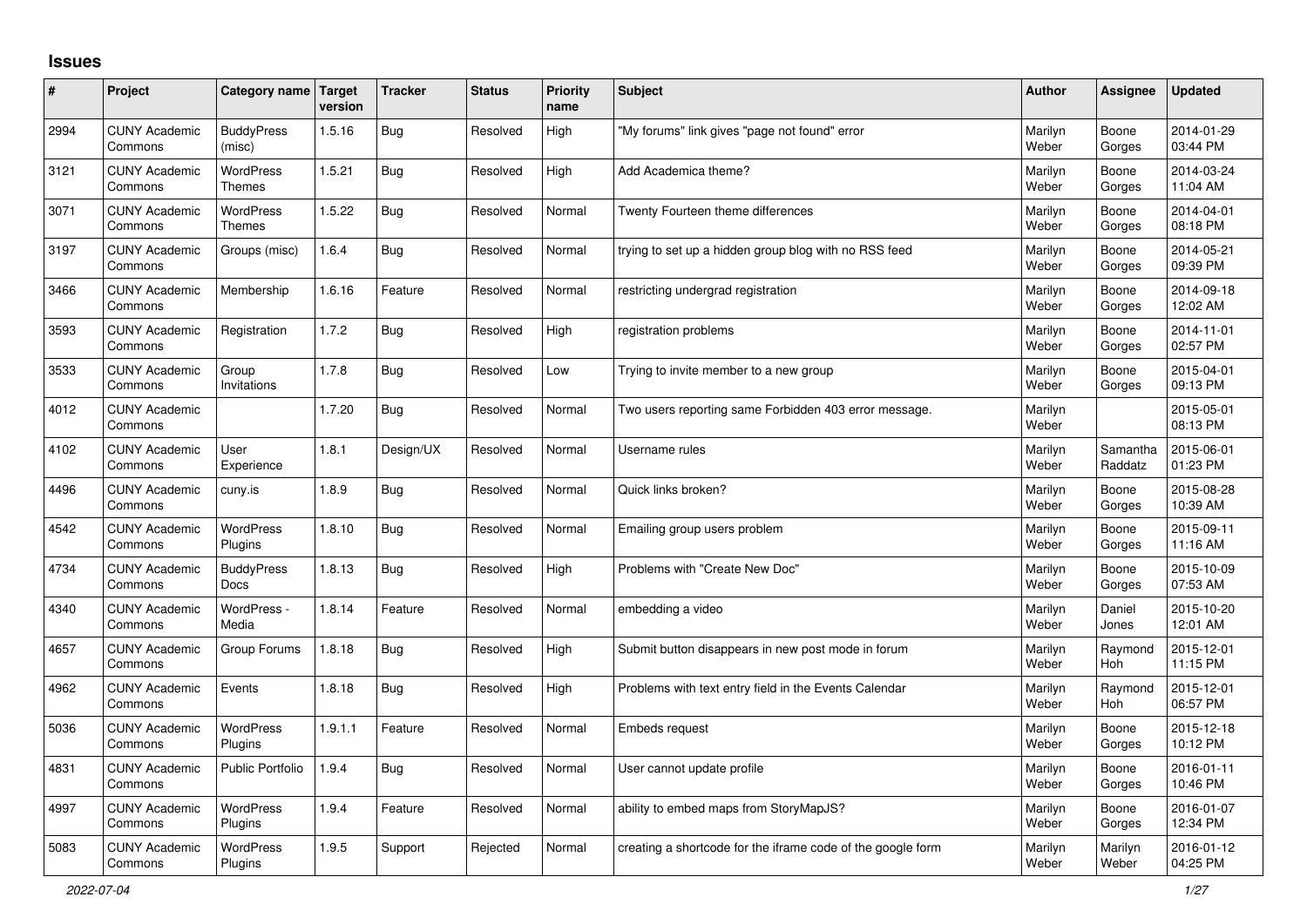| $\sharp$ | Project                         | Category name   Target            | version | <b>Tracker</b> | <b>Status</b> | <b>Priority</b><br>name | <b>Subject</b>                                          | <b>Author</b>    | Assignee              | <b>Updated</b>         |
|----------|---------------------------------|-----------------------------------|---------|----------------|---------------|-------------------------|---------------------------------------------------------|------------------|-----------------------|------------------------|
| 5176     | <b>CUNY Academic</b><br>Commons | <b>Public Portfolio</b>           | 1.9.6   | Bug            | Resolved      | Normal                  | Widgets in Profile not saving                           | Marilyn<br>Weber | Boone<br>Gorges       | 2016-02-01<br>11:07 AM |
| 5177     | <b>CUNY Academic</b><br>Commons | Toolbar                           | 1.9.6   | Bug            | Resolved      | Normal                  | No "My Papers" tab                                      | Marilyn<br>Weber | Raymond<br><b>Hoh</b> | 2016-01-29<br>08:37 AM |
| 5302     | <b>CUNY Academic</b><br>Commons | <b>WordPress</b><br>Plugins       | 1.9.10  | Feature        | Resolved      | Normal                  | request for WP Gallery Custom Links plug-in             | Marilyn<br>Weber | Boone<br>Gorges       | 2016-03-11<br>09:20 PM |
| 5346     | <b>CUNY Academic</b><br>Commons | Toolbar                           | 1.9.11  | Bug            | Resolved      | Normal                  | possible dynamic HTML code bug?                         | Marilyn<br>Weber | Boone<br>Gorges       | 2016-03-22<br>10:53 AM |
| 5522     | <b>CUNY Academic</b><br>Commons | <b>WordPress</b><br>Plugins       | 1.9.15  | Feature        | Resolved      | Normal                  | plugin request                                          | Marilyn<br>Weber | Boone<br>Gorges       | 2016-05-09<br>10:36 AM |
| 5345     | <b>CUNY Academic</b><br>Commons | Social Paper                      | 1.9.17  | Feature        | Rejected      | Normal                  | Plus symbol problem in SP                               | Marilyn<br>Weber | Christian<br>Wach     | 2016-05-27<br>04:26 AM |
| 5621     | <b>CUNY Academic</b><br>Commons | WordPress<br>Plugins              | 1.9.17  | Feature        | Resolved      | Normal                  | Taxonomy plugin request                                 | Marilyn<br>Weber | Boone<br>Gorges       | 2016-06-01<br>11:28 PM |
| 5630     | <b>CUNY Academic</b><br>Commons | <b>WordPress</b><br><b>Themes</b> | 1.9.17  | Feature        | Resolved      | Normal                  | Bavota magazine Pro theme                               | Marilyn<br>Weber | Boone<br>Gorges       | 2016-06-02<br>12:09 AM |
| 5657     | <b>CUNY Academic</b><br>Commons | <b>WordPress</b><br>Plugins       | 1.9.18  | Feature        | Resolved      | Normal                  | Plugin Request - Instagram Feed WD                      | Marilyn<br>Weber | Boone<br>Gorges       | 2016-06-08<br>12:36 PM |
| 5667     | <b>CUNY Academic</b><br>Commons | Public Portfolio                  | 1.9.18  | Bug            | Resolved      | Normal                  | publication section on my public portfolio won't update | Marilyn<br>Weber | Boone<br>Gorges       | 2016-06-12<br>10:19 AM |
| 5969     | <b>CUNY Academic</b><br>Commons | Registration                      | 1.9.27  | Bug            | Resolved      | Normal                  | Queens students unable to join                          | Marilyn<br>Weber | Boone<br>Gorges       | 2016-09-04<br>09:41 PM |
| 6039     | <b>CUNY Academic</b><br>Commons | Membership                        | 1.9.28  | Bug            | Resolved      | High                    | User cannot change her email                            | Marilyn<br>Weber |                       | 2016-09-19<br>03:03 PM |
| 6599     | <b>CUNY Academic</b><br>Commons | ZenDesk                           | 1.10    | Bug            | Duplicate     | Urgent                  | Accept Friend button not working                        | Marilyn<br>Weber | Raymond<br>Hoh        | 2016-11-04<br>06:35 PM |
| 6602     | <b>CUNY Academic</b><br>Commons | ZenDesk                           | 1.10    | Bug            | Resolved      | High                    | Add Friend button not working                           | Marilyn<br>Weber | Raymond<br><b>Hoh</b> | 2016-11-04<br>12:14 PM |
| 6626     | <b>CUNY Academic</b><br>Commons | Group Files                       | 1.10.1  | Bug            | Resolved      | Normal                  | Files from non-member showing up in private group       | Marilyn<br>Weber | Boone<br>Gorges       | 2016-11-07<br>03:54 PM |
| 5448     | <b>CUNY Academic</b><br>Commons | Email<br>Notifications            | 1.10.2  | Bug            | Rejected      | Normal                  | garbled CAC activity digests                            | Marilyn<br>Weber | Raymond<br><b>Hoh</b> | 2016-11-20<br>02:38 AM |
| 6818     | <b>CUNY Academic</b><br>Commons | Email<br><b>Notifications</b>     | 1.10.3  | Support        | Resolved      | Normal                  | No more email notifications?                            | Marilyn<br>Weber |                       | 2016-11-22<br>02:51 PM |
| 5629     | <b>CUNY Academic</b><br>Commons | Public Portfolio                  | 1.10.4  | Support        | Resolved      | Normal                  | Title field in profile can't be edited                  | Marilyn<br>Weber |                       | 2016-12-13<br>11:19 AM |
| 7100     | <b>CUNY Academic</b><br>Commons | <b>WordPress</b><br>Plugins       | 1.10.5  | Bug            | Resolved      | High                    | Cincopa plugin problem                                  | Marilyn<br>Weber | Boone<br>Gorges       | 2016-12-19<br>10:32 AM |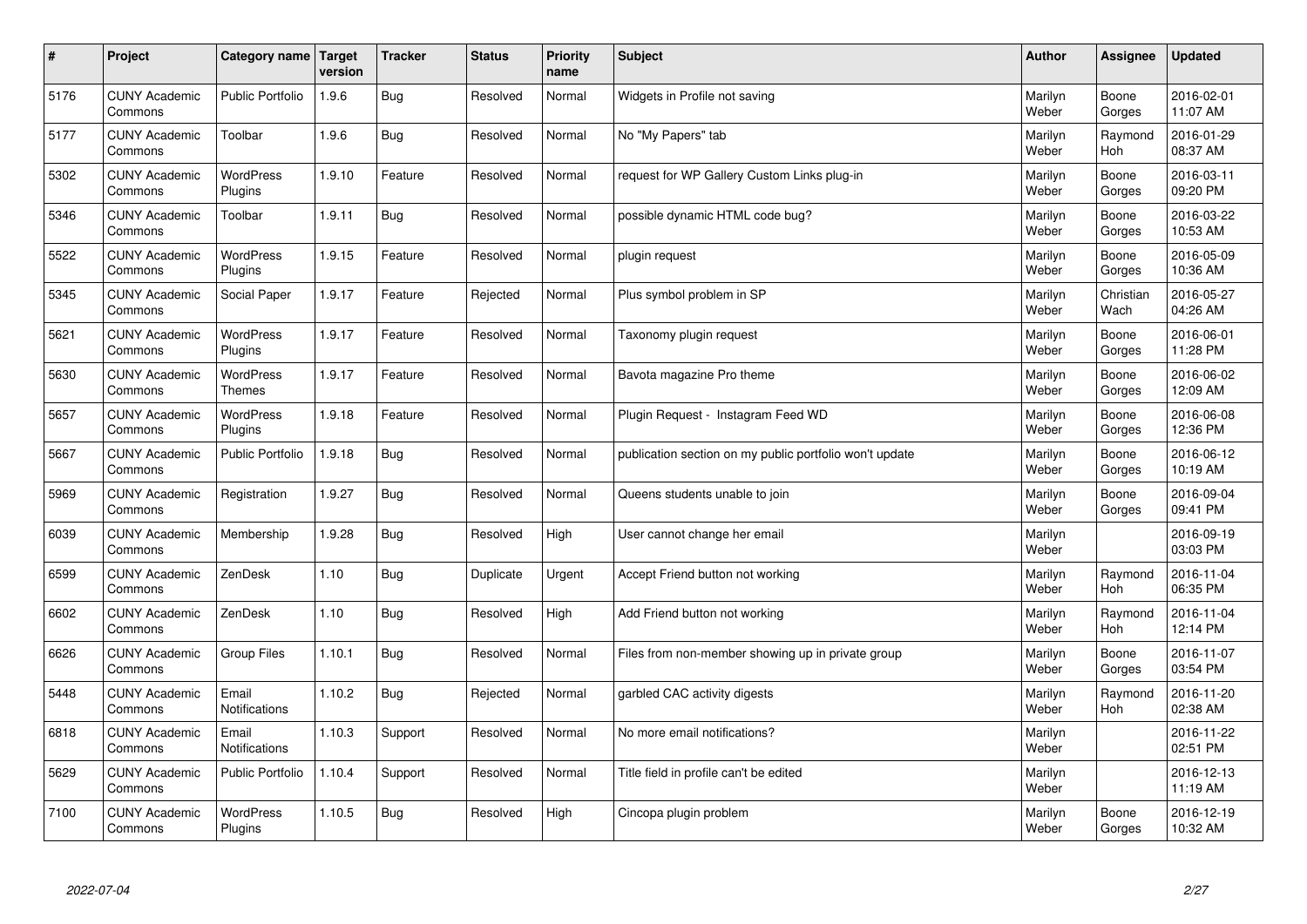| $\vert$ # | Project                         | Category name                     | <b>Target</b><br>version | <b>Tracker</b> | <b>Status</b> | <b>Priority</b><br>name | <b>Subject</b>                                                                          | <b>Author</b>    | <b>Assignee</b>       | <b>Updated</b>         |
|-----------|---------------------------------|-----------------------------------|--------------------------|----------------|---------------|-------------------------|-----------------------------------------------------------------------------------------|------------------|-----------------------|------------------------|
| 7310      | <b>CUNY Academic</b><br>Commons |                                   | 1.10.7                   | Bug            | Resolved      | Normal                  | Friendship request mystery.                                                             | Marilyn<br>Weber | Boone<br>Gorges       | 2017-01-05<br>03:12 PM |
| 7460      | <b>CUNY Academic</b><br>Commons | <b>WordPress</b><br><b>Themes</b> | 1.10.8                   | Support        | Resolved      | Normal                  | install Independent Publisher theme?                                                    | Marilyn<br>Weber | Boone<br>Gorges       | 2017-01-21<br>09:34 PM |
| 7684      | <b>CUNY Academic</b><br>Commons | Reply By Email                    | 1.10.12                  | <b>Bug</b>     | Resolved      | High                    | trying to post too often error                                                          | Marilyn<br>Weber | Raymond<br><b>Hoh</b> | 2017-02-28<br>12:43 PM |
| 7745      | <b>CUNY Academic</b><br>Commons | <b>WordPress</b><br>Plugins       | 1.10.13                  | Support        | Resolved      | Normal                  | Featured Video Plus plugin requested                                                    | Marilyn<br>Weber |                       | 2017-03-03<br>01:51 PM |
| 7994      | <b>CUNY Academic</b><br>Commons | <b>WordPress</b><br>(misc)        | 1.10.17                  | Bug            | Resolved      | Urgent                  | Comments not appearing                                                                  | Marilyn<br>Weber |                       | 2017-04-20<br>11:16 AM |
| 8125      | <b>CUNY Academic</b><br>Commons | <b>WordPress</b><br><b>Themes</b> | 1.10.19                  | Bug            | Resolved      | High                    | careerplan admin page failing to load with "currently unable to handle<br>this request" | Marilyn<br>Weber |                       | 2017-07-13<br>12:54 PM |
| 8131      | <b>CUNY Academic</b><br>Commons | WordPress<br>Plugins              | 1.11                     | Bug            | Resolved      | Normal                  | Newsletters plug-in                                                                     | Marilyn<br>Weber | Boone<br>Gorges       | 2017-05-11<br>09:42 PM |
| 8552      | <b>CUNY Academic</b><br>Commons | WordPress<br>Plugins              | 1.11.10                  | Bug            | Resolved      | Normal                  | Events Calendar problem                                                                 | Marilyn<br>Weber |                       | 2017-08-18<br>04:36 PM |
| 8576      | <b>CUNY Academic</b><br>Commons | WordPress<br>Plugins              | 1.11.11                  | Support        | Resolved      | Normal                  | Digital Measures plugin request                                                         | Marilyn<br>Weber |                       | 2017-09-01<br>03:44 PM |
| 8620      | <b>CUNY Academic</b><br>Commons | ZenDesk                           | 1.11.11                  | Bug            | Resolved      | High                    | 'Send us a message" not working                                                         | Marilyn<br>Weber | Raymond<br>Hoh        | 2017-08-29<br>04:13 PM |
| 8638      | <b>CUNY Academic</b><br>Commons | Group Blogs                       | 1.11.11                  | Bug            | Resolved      | Normal                  | members not syncing from group to site                                                  | Marilyn<br>Weber |                       | 2017-09-01<br>03:50 PM |
| 8721      | <b>CUNY Academic</b><br>Commons | WordPress<br>Plugins              | 1.11.13                  | <b>Bug</b>     | Resolved      | Normal                  | more problems with Events calendar                                                      | Marilyn<br>Weber |                       | 2017-09-21<br>10:35 AM |
| 8446      | <b>CUNY Academic</b><br>Commons | <b>WordPress</b><br>Plugins       | 1.11.14                  | Support        | Resolved      | Normal                  | request for multiple accordion menu plugins                                             | Marilyn<br>Weber |                       | 2018-05-07<br>09:57 PM |
| 6860      | <b>CUNY Academic</b><br>Commons | User<br>Onboarding                | 1.12                     | Bug            | Resolved      | Normal                  | Invitation to join a group is appearing as an invitiation to join the site!             | Marilyn<br>Weber | Boone<br>Gorges       | 2017-10-30<br>10:03 AM |
| 8893      | <b>CUNY Academic</b><br>Commons | Social Paper                      | 1.12.1                   | Support        | Resolved      | Normal                  | Social paper won't connect to group?                                                    | Marilyn<br>Weber |                       | 2017-12-11<br>01:16 PM |
| 8908      | <b>CUNY Academic</b><br>Commons | WordPress<br>Plugins              | 1.12.2                   | Support        | Resolved      | Normal                  | Plugin request from Steve Brier                                                         | Marilyn<br>Weber |                       | 2017-11-27<br>11:39 AM |
| 8917      | <b>CUNY Academic</b><br>Commons | <b>Group Files</b>                | 1.12.3                   | Bug            | Resolved      | High                    | Files not downloading from Groups properly                                              | Marilyn<br>Weber | Boone<br>Gorges       | 2017-11-29<br>10:04 PM |
| 8924      | <b>CUNY Academic</b><br>Commons | WordPress<br>Plugins              | 1.12.4                   | Bug            | Resolved      | Normal                  | auto-remove feature on http://pcp.gc.cuny.edu                                           | Marilyn<br>Weber | Matt Gold             | 2017-12-04<br>10:18 AM |
| 8934      | <b>CUNY Academic</b><br>Commons | Reply By Email                    | 1.12.4                   | Support        | Resolved      | High                    | RBE "could not post" email should have info about attempted From<br>address             | Marilyn<br>Weber | Raymond<br>Hoh        | 2017-12-12<br>11:25 AM |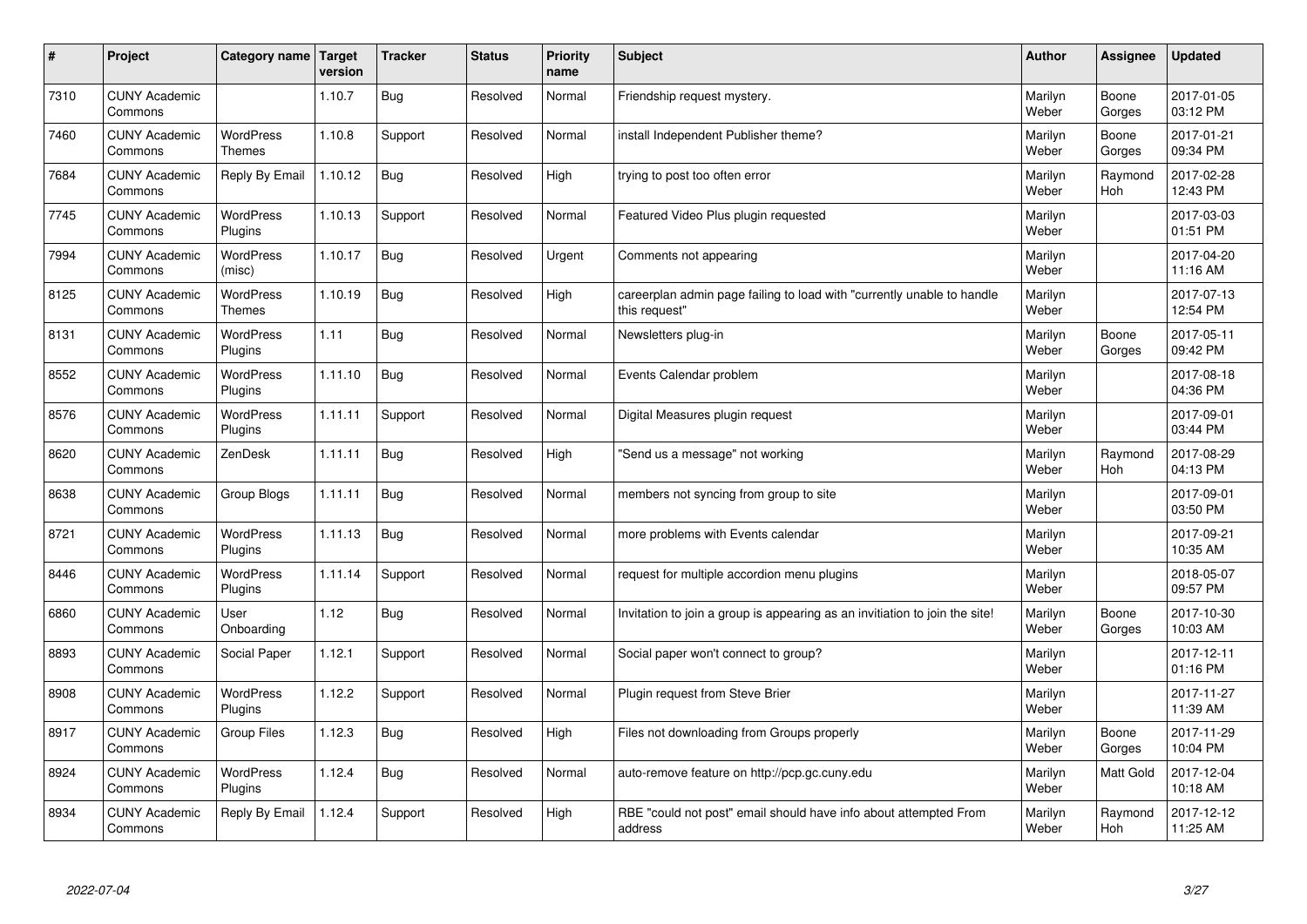| $\sharp$ | Project                         | Category name                     | <b>Target</b><br>version | <b>Tracker</b> | <b>Status</b> | <b>Priority</b><br>name | <b>Subject</b>                                      | <b>Author</b>    | Assignee              | <b>Updated</b>         |
|----------|---------------------------------|-----------------------------------|--------------------------|----------------|---------------|-------------------------|-----------------------------------------------------|------------------|-----------------------|------------------------|
| 9026     | <b>CUNY Academic</b><br>Commons | <b>WordPress</b><br>Plugins       | 1.12.6                   | Support        | Resolved      | Normal                  | plugin request from Carlos Guevara                  | Marilyn<br>Weber |                       | 2018-01-03<br>09:33 AM |
| 9078     | <b>CUNY Academic</b><br>Commons | <b>WordPress</b><br>Plugins       | 1.12.7                   | Support        | Resolved      | Normal                  | arcgis web maps?                                    | Marilyn<br>Weber | Raymond<br>Hoh        | 2018-01-23<br>11:11 AM |
| 9087     | <b>CUNY Academic</b><br>Commons | <b>WordPress</b><br>Plugins       | 1.12.7                   | Support        | Resolved      | Normal                  | request for WP Social Sharing                       | Marilyn<br>Weber |                       | 2018-01-23<br>11:17 AM |
| 9154     | <b>CUNY Academic</b><br>Commons | Events                            | 1.12.8                   | Bug            | Resolved      | Normal                  | problem with group calendar                         | Marilyn<br>Weber | Raymond<br><b>Hoh</b> | 2018-02-13<br>10:49 AM |
| 9163     | <b>CUNY Academic</b><br>Commons | Layout                            | 1.12.8                   | Support        | Resolved      | Normal                  | Mobile responsiveness issues                        | Marilyn<br>Weber | Raymond<br>Hoh        | 2018-02-13<br>10:49 AM |
| 9192     | <b>CUNY Academic</b><br>Commons | WordPress<br>Plugins              | 1.12.8                   | Bug            | Resolved      | Normal                  | problems with the Leaflet plug -in                  | Marilyn<br>Weber | Boone<br>Gorges       | 2018-02-13<br>11:07 AM |
| 9282     | <b>CUNY Academic</b><br>Commons | Group Forums                      | 1.12.9                   | <b>Bug</b>     | Resolved      | Normal                  | 'Forum ID is missing" error?                        | Marilyn<br>Weber |                       | 2018-02-27<br>10:32 AM |
| 9330     | <b>CUNY Academic</b><br>Commons | WordPress<br>Plugins              | 1.12.10                  | Bug            | Resolved      | Normal                  | part 2 of problems with the Leaflet plug -in        | Marilyn<br>Weber |                       | 2018-03-04<br>05:58 PM |
| 9335     | <b>CUNY Academic</b><br>Commons | <b>WordPress</b><br><b>Themes</b> | 1.12.10                  | Bug            | Resolved      | Normal                  | clone http://digitalscholarship.ccny.cuny.edu site? | Marilyn<br>Weber | Boone<br>Gorges       | 2018-03-14<br>12:43 PM |
| 9340     | <b>CUNY Academic</b><br>Commons | WordPress<br>Plugins              | 1.12.10                  | Bug            | Resolved      | Normal                  | change the web preview?                             | Marilyn<br>Weber | Raymond<br><b>Hoh</b> | 2018-03-13<br>11:50 AM |
| 9500     | <b>CUNY Academic</b><br>Commons | WordPress<br>Plugins              | 1.12.12                  | Support        | Resolved      | Normal                  | PowerPoint in the media library?                    | Marilyn<br>Weber | Raymond<br>Hoh        | 2018-04-12<br>02:28 PM |
| 9224     | <b>CUNY Academic</b><br>Commons | <b>Group Files</b>                | 1.13                     | Feature        | Resolved      | Normal                  | attachments to forum posts clutter up Files area    | Marilyn<br>Weber | Boone<br>Gorges       | 2018-03-22<br>03:34 PM |
| 8941     | <b>CUNY Academic</b><br>Commons | <b>WordPress</b><br><b>Themes</b> | 1.13.1                   | Support        | Resolved      | Normal                  | Theme request: ColorNews                            | Marilyn<br>Weber |                       | 2018-05-08<br>10:42 AM |
| 9768     | <b>CUNY Academic</b><br>Commons |                                   | 1.13.2                   | Bug            | Resolved      | High                    | search function on the Directory page               | Marilyn<br>Weber | Boone<br>Gorges       | 2018-05-14<br>08:45 PM |
| 9828     | <b>CUNY Academic</b><br>Commons | Domain<br>Mapping                 | 1.13.3                   | Bug            | Resolved      | High                    | redirecting problem                                 | Marilyn<br>Weber | Raymond<br><b>Hoh</b> | 2018-05-24<br>02:39 PM |
| 9888     | <b>CUNY Academic</b><br>Commons | <b>WordPress</b><br>Plugins       | 1.13.3                   | Support        | Resolved      | Normal                  | Business directory Plug-in request                  | Marilyn<br>Weber |                       | 2018-06-12<br>11:52 AM |
| 9949     | <b>CUNY Academic</b><br>Commons |                                   | 1.13.4                   | Support        | Resolved      | Normal                  | raise storage space limit?                          | Marilyn<br>Weber | Boone<br>Gorges       | 2018-06-26<br>12:00 PM |
| 9955     | <b>CUNY Academic</b><br>Commons | <b>WordPress</b><br>Plugins       | 1.13.4                   | Support        | Rejected      | Normal                  | docx converter plugin?                              | Marilyn<br>Weber |                       | 2018-06-26<br>11:39 AM |
| 9965     | <b>CUNY Academic</b><br>Commons | WordPress<br>Plugins              | 1.13.4                   | Support        | Resolved      | Normal                  | plug-in request for OneTone Companion               | Marilyn<br>Weber | Raymond<br>Hoh        | 2018-06-26<br>12:00 PM |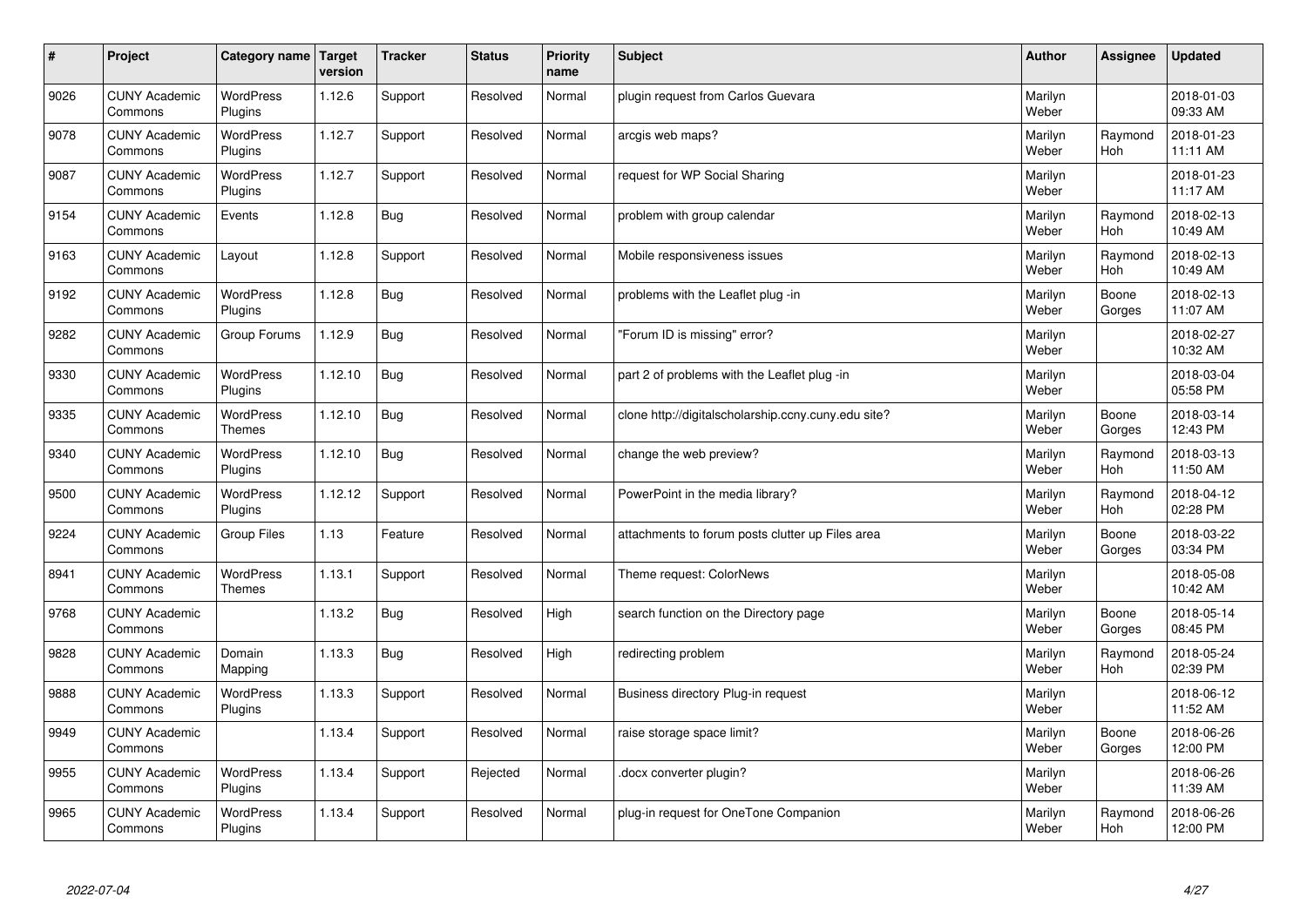| #     | Project                         | Category name   Target            | version | <b>Tracker</b> | <b>Status</b> | <b>Priority</b><br>name | <b>Subject</b>                                                                           | <b>Author</b>    | Assignee              | <b>Updated</b>         |
|-------|---------------------------------|-----------------------------------|---------|----------------|---------------|-------------------------|------------------------------------------------------------------------------------------|------------------|-----------------------|------------------------|
| 9992  | <b>CUNY Academic</b><br>Commons |                                   | 1.13.6  | <b>Bug</b>     | Resolved      | Normal                  | ACERT website down again                                                                 | Marilyn<br>Weber |                       | 2018-07-10<br>12:15 PM |
| 10101 | <b>CUNY Academic</b><br>Commons |                                   | 1.13.7  | <b>Bug</b>     | Resolved      | Normal                  | URL changes within Manage section of groups                                              | Marilyn<br>Weber |                       | 2018-08-03<br>01:54 PM |
| 10240 | <b>CUNY Academic</b><br>Commons | <b>WordPress</b><br>Plugins       | 1.13.8  | Support        | Resolved      | Normal                  | require-featured-image plug-in request                                                   | Marilyn<br>Weber |                       | 2018-08-29<br>05:15 PM |
| 10245 | <b>CUNY Academic</b><br>Commons | Email<br>Notifications            | 1.13.8  | Support        | Resolved      | Urgent                  | Placeholders in action emails (activation, password reset) not being<br>properly swapped | Marilyn<br>Weber | Raymond<br>Hoh        | 2018-08-30<br>04:02 PM |
| 10361 | <b>CUNY Academic</b><br>Commons | Group Forums                      | 1.13.10 | <b>Bug</b>     | Resolved      | Normal                  | forum post pending oddity                                                                | Marilyn<br>Weber |                       | 2018-09-25<br>10:45 AM |
| 10772 | <b>CUNY Academic</b><br>Commons | Groups (misc)                     | 1.14.2  | <b>Bug</b>     | Resolved      | Normal                  | can't create groups                                                                      | Marilyn<br>Weber |                       | 2018-12-04<br>10:42 AM |
| 10810 | <b>CUNY Academic</b><br>Commons | WordPress<br>(misc)               | 1.14.2  | Bug            | Resolved      | Normal                  | Sites set as public are becoming private                                                 | Marilyn<br>Weber |                       | 2018-12-11<br>10:15 AM |
| 11006 | <b>CUNY Academic</b><br>Commons | Groups (misc)                     | 1.14.6  | Support        | Resolved      | Normal                  | removing members from a group isn't working                                              | Marilyn<br>Weber |                       | 2019-01-24<br>03:18 PM |
| 11091 | <b>CUNY Academic</b><br>Commons | <b>BuddyPress</b><br>Docs         | 1.14.7  | Support        | Resolved      | Normal                  | word limit for comments on a group doc?                                                  | Marilyn<br>Weber |                       | 2019-02-26<br>02:04 PM |
| 11211 | <b>CUNY Academic</b><br>Commons | <b>WordPress</b><br><b>Themes</b> | 1.14.8  | Support        | Resolved      | Normal                  | user needs to edit the HTML coding                                                       | Marilyn<br>Weber |                       | 2019-03-12<br>11:20 AM |
| 11029 | <b>CUNY Academic</b><br>Commons | Authentication                    | 1.14.9  | Support        | Resolved      | Normal                  | Sujatha Fernandes cannot edit her site                                                   | Marilyn<br>Weber | Raymond<br><b>Hoh</b> | 2019-03-26<br>12:10 PM |
| 11233 | <b>CUNY Academic</b><br>Commons |                                   | 1.14.9  | Support        | Resolved      | Normal                  | Hotjar ?                                                                                 | Marilyn<br>Weber |                       | 2019-03-26<br>12:10 PM |
| 11448 | <b>CUNY Academic</b><br>Commons | <b>BuddyPress</b><br>(misc)       | 1.15.1  | Support        | Resolved      | Normal                  | sole administrator listed on sites is not an admin at all?                               | Marilyn<br>Weber | Raymond<br>Hoh        | 2019-05-14<br>11:15 AM |
| 11453 | <b>CUNY Academic</b><br>Commons | WordPress<br>(misc)               | 1.15.2  | <b>Bug</b>     | Resolved      | Normal                  | 403 error on Firefox                                                                     | Marilyn<br>Weber | Raymond<br>Hoh        | 2019-05-28<br>11:46 AM |
| 11483 | <b>CUNY Academic</b><br>Commons |                                   | 1.15.2  | <b>Bug</b>     | Resolved      | Normal                  | 'Add New user" not working                                                               | Marilyn<br>Weber |                       | 2019-05-21<br>02:26 PM |
| 10838 | <b>CUNY Academic</b><br>Commons |                                   | 1.15.3  | Support        | Rejected      | Normal                  | two plugin/theme requests from a digital fellow                                          | Marilyn<br>Weber |                       | 2019-06-11<br>10:31 AM |
| 11567 | <b>CUNY Academic</b><br>Commons | <b>Group Files</b>                | 1.15.4  | <b>Bug</b>     | Resolved      | Normal                  | Group files pagination doesn't work properly in folders                                  | Marilyn<br>Weber | Boone<br>Gorges       | 2019-06-25<br>04:22 PM |
| 11609 | <b>CUNY Academic</b><br>Commons |                                   | 1.15.5  | Support        | Resolved      | Normal                  | Mixed Content flag                                                                       | Marilyn<br>Weber |                       | 2019-06-27<br>06:54 PM |
| 11647 | <b>CUNY Academic</b><br>Commons |                                   | 1.15.6  | Support        | Resolved      | Normal                  | Tribulant Newsletters update                                                             | Marilyn<br>Weber |                       | 2019-07-18<br>02:27 PM |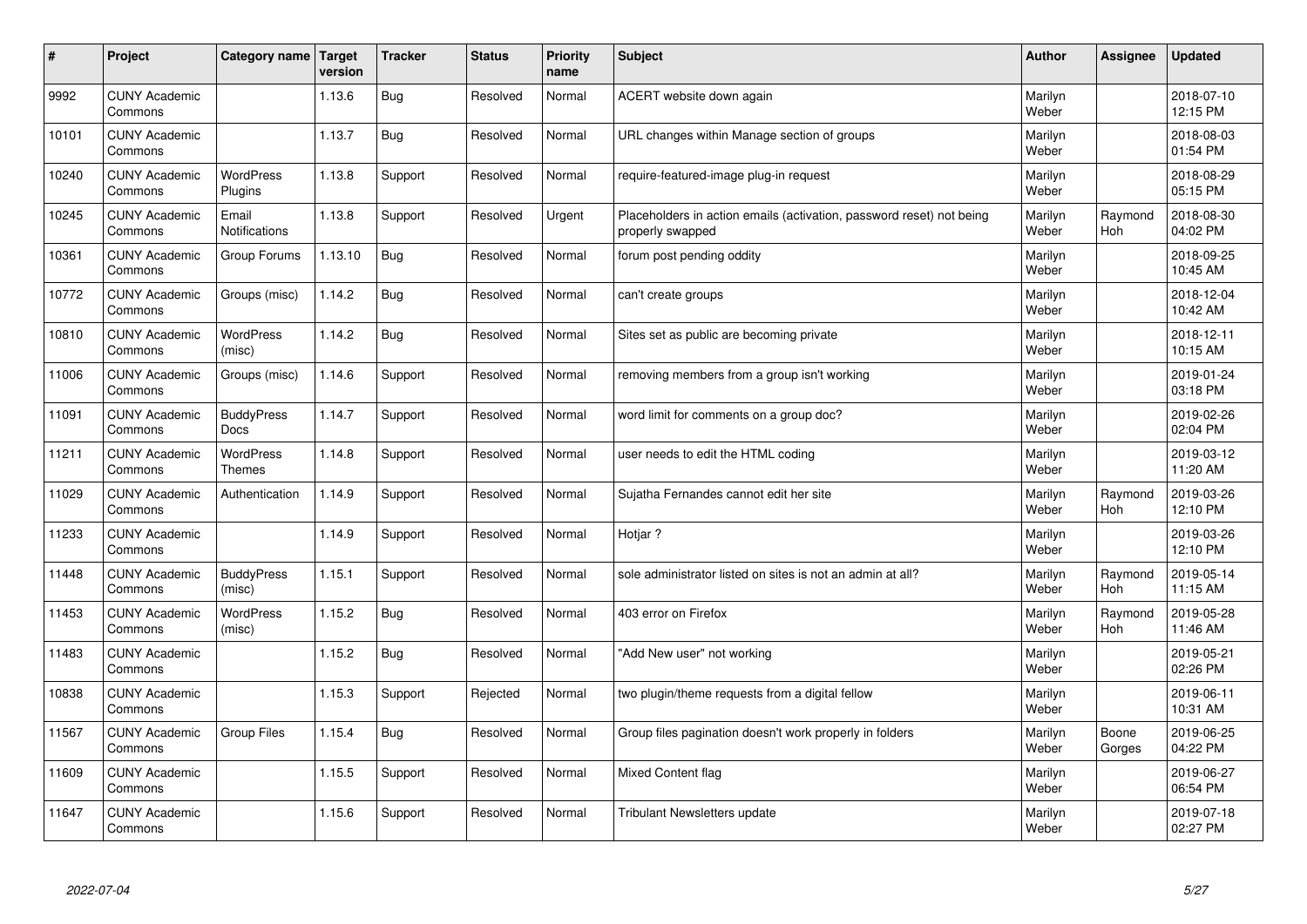| #     | Project                         | Category name   Target            | version | <b>Tracker</b> | <b>Status</b> | <b>Priority</b><br>name | <b>Subject</b>                                                                          | <b>Author</b>    | Assignee              | <b>Updated</b>         |
|-------|---------------------------------|-----------------------------------|---------|----------------|---------------|-------------------------|-----------------------------------------------------------------------------------------|------------------|-----------------------|------------------------|
| 11813 | <b>CUNY Academic</b><br>Commons | <b>WordPress</b><br>Plugins       | 1.15.9  | Support        | Resolved      | Normal                  | 'Change Password Protected Message" plugin requests                                     | Marilyn<br>Weber |                       | 2019-09-10<br>05:57 PM |
| 11865 | <b>CUNY Academic</b><br>Commons | Onboarding                        | 1.15.10 | Bug            | Resolved      | Normal                  | Site name not appearing in "Membership" lists of Invitation modal                       | Marilyn<br>Weber | Boone<br>Gorges       | 2019-09-24<br>11:09 AM |
| 11866 | <b>CUNY Academic</b><br>Commons | <b>WordPress</b><br><b>Themes</b> | 1.15.10 | Support        | Resolved      | Normal                  | problem with project widget and the 'skills' to generate tags                           | Marilyn<br>Weber | Raymond<br><b>Hoh</b> | 2019-09-19<br>03:20 PM |
| 11832 | <b>CUNY Academic</b><br>Commons | <b>WordPress</b><br>Plugins       | 1.15.11 | Support        | Resolved      | Normal                  | Yoast SEO premium for sexgenlab.org                                                     | Marilyn<br>Weber |                       | 2019-10-08<br>11:22 AM |
| 11964 | <b>CUNY Academic</b><br>Commons | Layout                            | 1.15.12 | Bug            | Resolved      | Normal                  | https://commons.gc.cuny.edu/create/ not displaying correctly in Edge                    | Marilyn<br>Weber | Raymond<br>Hoh        | 2019-10-22<br>11:54 AM |
| 11907 | <b>CUNY Academic</b><br>Commons | <b>Public Portfolio</b>           | 1.15.13 | Support        | Resolved      | Normal                  | more publications problems (in profile)                                                 | Marilyn<br>Weber |                       | 2019-11-04<br>11:16 AM |
| 12006 | <b>CUNY Academic</b><br>Commons | Group<br>Invitations              | 1.15.13 | Bug            | Resolved      | Immediate               | Invite system is broken.                                                                | Marilyn<br>Weber | Boone<br>Gorges       | 2019-10-23<br>10:16 AM |
| 12038 | <b>CUNY Academic</b><br>Commons |                                   | 1.15.13 | Bug            | Resolved      | Normal                  | admin visibility problem at careerplan.commons.gc.cuny.edu                              | Marilyn<br>Weber |                       | 2019-11-12<br>10:20 AM |
| 12302 | <b>CUNY Academic</b><br>Commons | <b>WordPress</b><br><b>Themes</b> | 1.16.4  | Support        | Resolved      | Normal                  | Pictorio theme request                                                                  | Marilyn<br>Weber | Raymond<br><b>Hoh</b> | 2020-01-28<br>11:44 AM |
| 12354 | <b>CUNY Academic</b><br>Commons | WordPress<br>Plugins              | 1.16.5  | <b>Bug</b>     | Resolved      | Urgent                  | sites (including Net-Art) are reporting critical issues                                 | Marilyn<br>Weber | Raymond<br><b>Hoh</b> | 2020-02-02<br>03:16 PM |
| 12363 | <b>CUNY Academic</b><br>Commons | <b>WordPress</b><br>Plugins       | 1.16.5  | Bug            | Resolved      | Urgent                  | more bbPress problems - now students unable to post either a new<br>thread or a comment | Marilyn<br>Weber | Raymond<br>Hoh        | 2020-03-17<br>03:07 PM |
| 12483 | <b>CUNY Academic</b><br>Commons |                                   | 1.16.7  | Bug            | Resolved      | High                    | post error                                                                              | Marilyn<br>Weber |                       | 2020-02-28<br>02:44 PM |
| 12487 | <b>CUNY Academic</b><br>Commons | Group Forums                      | 1.16.7  | Bug            | Resolved      | Normal                  | group posting problems?                                                                 | Marilyn<br>Weber | Raymond<br>Hoh        | 2020-03-10<br>11:40 AM |
| 12515 | <b>CUNY Academic</b><br>Commons | cuny.is                           | 1.16.7  | Support        | Resolved      | Normal                  | AJAX actions on cuny.is admin page are failing                                          | Marilyn<br>Weber |                       | 2020-03-10<br>11:57 AM |
| 12676 | <b>CUNY Academic</b><br>Commons | <b>WordPress</b><br>Plugins       | 1.16.10 | Support        | Resolved      | Normal                  | request for Require Post Category plug-in                                               | Marilyn<br>Weber |                       | 2020-04-28<br>11:03 AM |
| 12777 | <b>CUNY Academic</b><br>Commons |                                   | 1.16.14 | Support        | Resolved      | Normal                  | request to include custom javascript into a Commons-hosted site                         | Marilyn<br>Weber |                       | 2020-06-16<br>04:03 PM |
| 12905 | <b>CUNY Academic</b><br>Commons |                                   | 1.16.14 | Support        | Resolved      | Normal                  | trouble embedding a flipbook from Flipsnack                                             | Marilyn<br>Weber | Boone<br>Gorges       | 2020-06-23<br>10:53 AM |
| 12960 | <b>CUNY Academic</b><br>Commons |                                   | 1.16.14 | Support        | Resolved      | Normal                  | mutiple plugin in requests                                                              | Marilyn<br>Weber | Boone<br>Gorges       | 2020-06-23<br>10:53 AM |
| 13016 | <b>CUNY Academic</b><br>Commons | Shortcodes and<br>embeds          | 1.16.15 | Support        | Resolved      | Normal                  | possible to run code examples, like in Jupyter Notebooks?                               | Marilyn<br>Weber |                       | 2020-07-16<br>11:52 AM |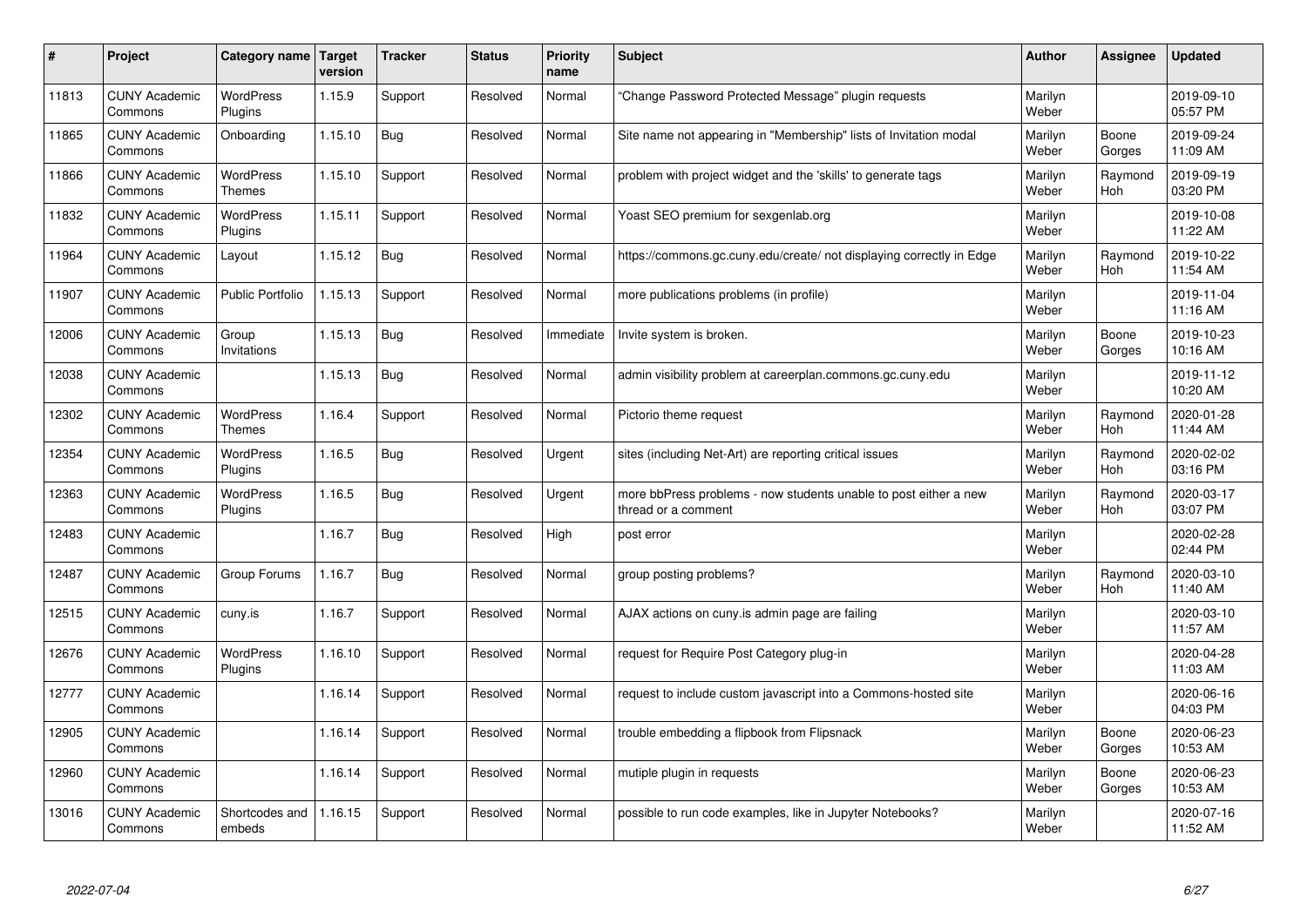| $\sharp$ | Project                         | Category name   Target            | version | <b>Tracker</b> | <b>Status</b> | <b>Priority</b><br>name | <b>Subject</b>                            | <b>Author</b>    | <b>Assignee</b>       | <b>Updated</b>         |
|----------|---------------------------------|-----------------------------------|---------|----------------|---------------|-------------------------|-------------------------------------------|------------------|-----------------------|------------------------|
| 13091    | <b>CUNY Academic</b><br>Commons |                                   | 1.17.0  | Support        | Resolved      | Normal                  | problem with latex (math equations)       | Marilyn<br>Weber |                       | 2020-07-28<br>11:09 AM |
| 13116    | <b>CUNY Academic</b><br>Commons | ZenDesk                           | 1.17.1  | Support        | Resolved      | Normal                  | support/send us a message link obscured   | Marilyn<br>Weber | Raymond<br><b>Hoh</b> | 2020-07-29<br>09:33 PM |
| 13134    | <b>CUNY Academic</b><br>Commons | Site cloning                      | 1.17.1  | Support        | Resolved      | Normal                  | New site (a clone) point to old dashboard | Marilyn<br>Weber |                       | 2020-08-12<br>03:22 PM |
| 13173    | <b>CUNY Academic</b><br>Commons | Group Library                     | 1.17.1  | Support        | Resolved      | High                    | all uploads to the library are silent     | Marilyn<br>Weber |                       | 2020-08-10<br>04:12 PM |
| 13184    | <b>CUNY Academic</b><br>Commons | <b>WordPress</b><br>Plugins       | 1.17.2  | Support        | Resolved      | Normal                  | google translate plugin                   | Marilyn<br>Weber |                       | 2020-08-25<br>11:36 AM |
| 13185    | <b>CUNY Academic</b><br>Commons | <b>WordPress</b><br><b>Themes</b> | 1.17.2  | Support        | Resolved      | Normal                  | Less theme?                               | Marilyn<br>Weber |                       | 2020-08-25<br>11:26 AM |
| 13227    | <b>CUNY Academic</b><br>Commons | Group Library                     | 1.17.2  | Bug            | Resolved      | High                    | folder not appearing in library           | Marilyn<br>Weber |                       | 2020-08-21<br>04:22 PM |
| 13238    | <b>CUNY Academic</b><br>Commons | WordPress -<br>Media              | 1.17.3  | Support        | Resolved      | Normal                  | allow ppsx file?                          | Marilyn<br>Weber | Raymond<br>Hoh        | 2020-09-10<br>11:46 AM |
| 13169    | <b>CUNY Academic</b><br>Commons |                                   | 1.17.4  | Support        | Rejected      | Normal                  | footer logo image has no alt-text         | Marilyn<br>Weber |                       | 2020-09-22<br>10:18 AM |
| 13341    | <b>CUNY Academic</b><br>Commons | Group Forums                      | 1.17.4  | Bug            | Resolved      | Normal                  | Forum reply problems                      | Marilyn<br>Weber | Raymond<br><b>Hoh</b> | 2020-09-22<br>12:08 PM |
| 13378    | <b>CUNY Academic</b><br>Commons |                                   | 1.17.5  | Bug            | Resolved      | Normal                  | problem on one of my sites                | Marilyn<br>Weber |                       | 2020-09-24<br>05:27 PM |
| 13441    | <b>CUNY Academic</b><br>Commons |                                   | 1.17.5  | Support        | Resolved      | Normal                  | ongoing user problems with daily digests  | Marilyn<br>Weber |                       | 2020-10-13<br>10:02 AM |
| 11908    | <b>CUNY Academic</b><br>Commons | Spam/Spam<br>Prevention           | 1.17.7  | Support        | Resolved      | Normal                  | overeager spam filter                     | Marilyn<br>Weber | Raymond<br>Hoh        | 2020-11-05<br>04:36 PM |
| 13512    | <b>CUNY Academic</b><br>Commons | WordPress<br><b>Themes</b>        | 1.17.7  | Support        | Resolved      | Normal                  | theme update                              | Marilyn<br>Weber |                       | 2020-11-16<br>04:46 PM |
| 13521    | <b>CUNY Academic</b><br>Commons | Onboarding                        | 1.17.7  | Support        | Resolved      | Normal                  | sent invitations page                     | Marilyn<br>Weber | Raymond<br><b>Hoh</b> | 2020-11-10<br>10:31 AM |
| 12999    | <b>CUNY Academic</b><br>Commons |                                   | 1.18.1  | Support        | Resolved      | Normal                  | request for Dentist theme                 | Marilyn<br>Weber | Boone<br>Gorges       | 2020-12-22<br>03:31 PM |
| 13675    | <b>CUNY Academic</b><br>Commons | Group Library                     | 1.18.1  | Bug            | Resolved      | High                    | broken Library                            | Marilyn<br>Weber |                       | 2020-12-09<br>05:02 PM |
| 13738    | <b>CUNY Academic</b><br>Commons |                                   | 1.18.1  | Support        | Resolved      | Normal                  | theme requests from a non-CUY person      | Marilyn<br>Weber |                       | 2020-12-23<br>11:34 AM |
| 13641    | <b>CUNY Academic</b><br>Commons |                                   | 1.18.2  | Support        | Resolved      | Normal                  | follow up to migration request            | Marilyn<br>Weber | Boone<br>Gorges       | 2021-01-12<br>10:59 AM |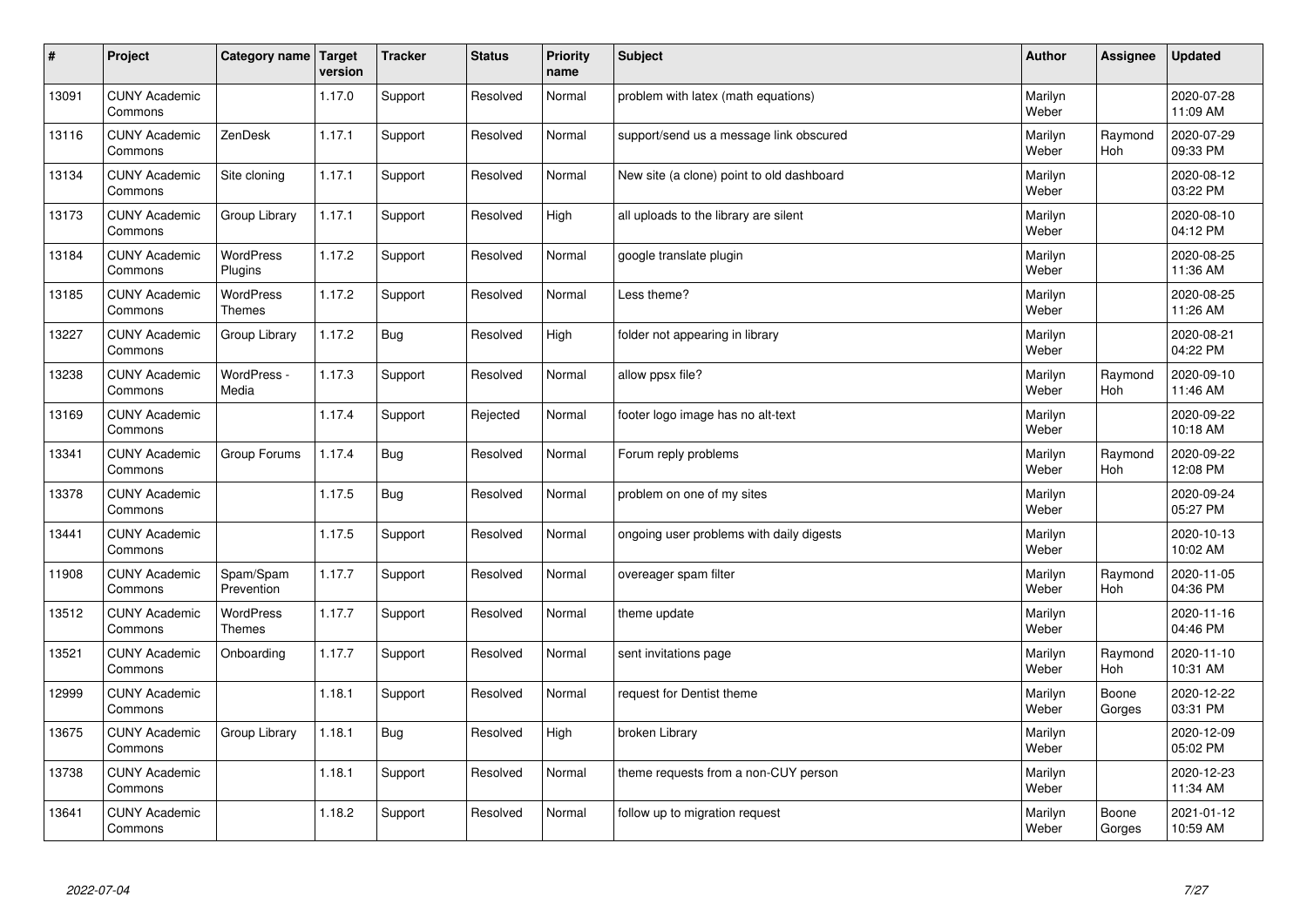| #     | Project                         | Category name   Target      | version | <b>Tracker</b> | <b>Status</b> | <b>Priority</b><br>name | <b>Subject</b>                                                                        | <b>Author</b>    | Assignee              | <b>Updated</b>         |
|-------|---------------------------------|-----------------------------|---------|----------------|---------------|-------------------------|---------------------------------------------------------------------------------------|------------------|-----------------------|------------------------|
| 13783 | <b>CUNY Academic</b><br>Commons |                             | 1.18.2  | Support        | Resolved      | Normal                  | new CUNY OneSearch url                                                                | Marilyn<br>Weber |                       | 2021-01-14<br>04:53 PM |
| 13741 | <b>CUNY Academic</b><br>Commons | <b>WordPress</b><br>Plugins | 1.18.3  | Support        | Resolved      | Normal                  | Ensemble Video Plugin                                                                 | Marilyn<br>Weber |                       | 2021-01-26<br>04:43 PM |
| 13827 | <b>CUNY Academic</b><br>Commons | Group Forums                | 1.18.3  | <b>Bug</b>     | Resolved      | Normal                  | more forum post problems                                                              | Marilyn<br>Weber | Raymond<br>Hoh        | 2021-01-22<br>08:19 PM |
| 13841 | <b>CUNY Academic</b><br>Commons | <b>WordPress</b><br>Plugins | 1.18.3  | Support        | Resolved      | Normal                  | Folders plugin request                                                                | Marilyn<br>Weber | Boone<br>Gorges       | 2021-01-26<br>04:43 PM |
| 13846 | <b>CUNY Academic</b><br>Commons | <b>WordPress</b><br>Plugins | 1.18.3  | Support        | Resolved      | Normal                  | Yoast SEO plugin problem                                                              | Marilyn<br>Weber |                       | 2021-01-19<br>05:34 PM |
| 13878 | <b>CUNY Academic</b><br>Commons | Group cloning               | 1.18.4  | Support        | Resolved      | High                    | When creating Group + Site and choosing 'Clone existing', cannot<br>advance to step 2 | Marilyn<br>Weber | Jeremy<br>Felt        | 2021-02-02<br>11:02 AM |
| 13929 | <b>CUNY Academic</b><br>Commons |                             | 1.18.4  | Support        | Resolved      | Normal                  | update error message                                                                  | Marilyn<br>Weber | Boone<br>Gorges       | 2021-02-09<br>11:05 AM |
| 13935 | <b>CUNY Academic</b><br>Commons | WordPress<br>Plugins        | 1.18.4  | Support        | Resolved      | Low                     | Add Users sidebar widget not working                                                  | Marilyn<br>Weber |                       | 2021-02-09<br>11:05 AM |
| 13944 | <b>CUNY Academic</b><br>Commons | WordPress<br>Plugins        | 1.18.4  | Support        | Resolved      | Normal                  | 3D FlipBook request                                                                   | Marilyn<br>Weber |                       | 2021-02-09<br>11:05 AM |
| 13947 | <b>CUNY Academic</b><br>Commons | WordPress<br>Plugins        | 1.18.4  | Bug            | Resolved      | Normal                  | Elementor plugin problem                                                              | Marilyn<br>Weber | Raymond<br><b>Hoh</b> | 2021-02-08<br>09:34 PM |
| 13958 | <b>CUNY Academic</b><br>Commons |                             | 1.18.4  | Support        | Resolved      | Normal                  | calendar widget problem                                                               | Marilyn<br>Weber |                       | 2021-02-09<br>11:05 AM |
| 14012 | <b>CUNY Academic</b><br>Commons | WordPress<br>Plugins        | 1.18.5  | Support        | Resolved      | Normal                  | Open External Links in a New Window plugin?                                           | Marilyn<br>Weber | Boone<br>Gorges       | 2021-03-02<br>02:07 PM |
| 14019 | <b>CUNY Academic</b><br>Commons | <b>WordPress</b><br>Plugins | 1.18.5  | Bug            | Resolved      | Normal                  | smorales.commons.gc.cuny.edu                                                          | Marilyn<br>Weber | Boone<br>Gorges       | 2021-02-23<br>11:06 AM |
| 14129 | <b>CUNY Academic</b><br>Commons | Onboarding                  | 1.18.6  | Support        | Resolved      | Normal                  | can only see some invites sent                                                        | Marilyn<br>Weber | Raymond<br><b>Hoh</b> | 2021-04-09<br>09:00 AM |
| 14077 | <b>CUNY Academic</b><br>Commons | WordPress<br>Plugins        | 1.18.7  | Support        | Resolved      | Normal                  | Elementor Pro plugin for the slider                                                   | Marilyn<br>Weber | Raymond<br><b>Hoh</b> | 2021-03-23<br>11:43 AM |
| 14246 | <b>CUNY Academic</b><br>Commons |                             | 1.18.8  | Support        | Resolved      | Normal                  | "Weekly jQuery Migrate Status Update"                                                 | Marilyn<br>Weber |                       | 2021-04-13<br>11:08 AM |
| 14270 | <b>CUNY Academic</b><br>Commons | WordPress<br><b>Themes</b>  | 1.18.8  | Support        | Resolved      | Normal                  | grid theme?                                                                           | Marilyn<br>Weber |                       | 2021-04-13<br>11:20 AM |
| 14304 | <b>CUNY Academic</b><br>Commons | Group Library               | 1.18.8  | <b>Bug</b>     | Resolved      | Normal                  | Library items change folders when adding subsequent items in new<br>folders           | Marilyn<br>Weber | Boone<br>Gorges       | 2021-04-13<br>11:21 AM |
| 14265 | <b>CUNY Academic</b><br>Commons | <b>WordPress</b><br>Plugins | 1.18.10 | Support        | Resolved      | Normal                  | separate the tag cloud in the blog sidebar                                            | Marilyn<br>Weber | Boone<br>Gorges       | 2021-05-12<br>05:19 PM |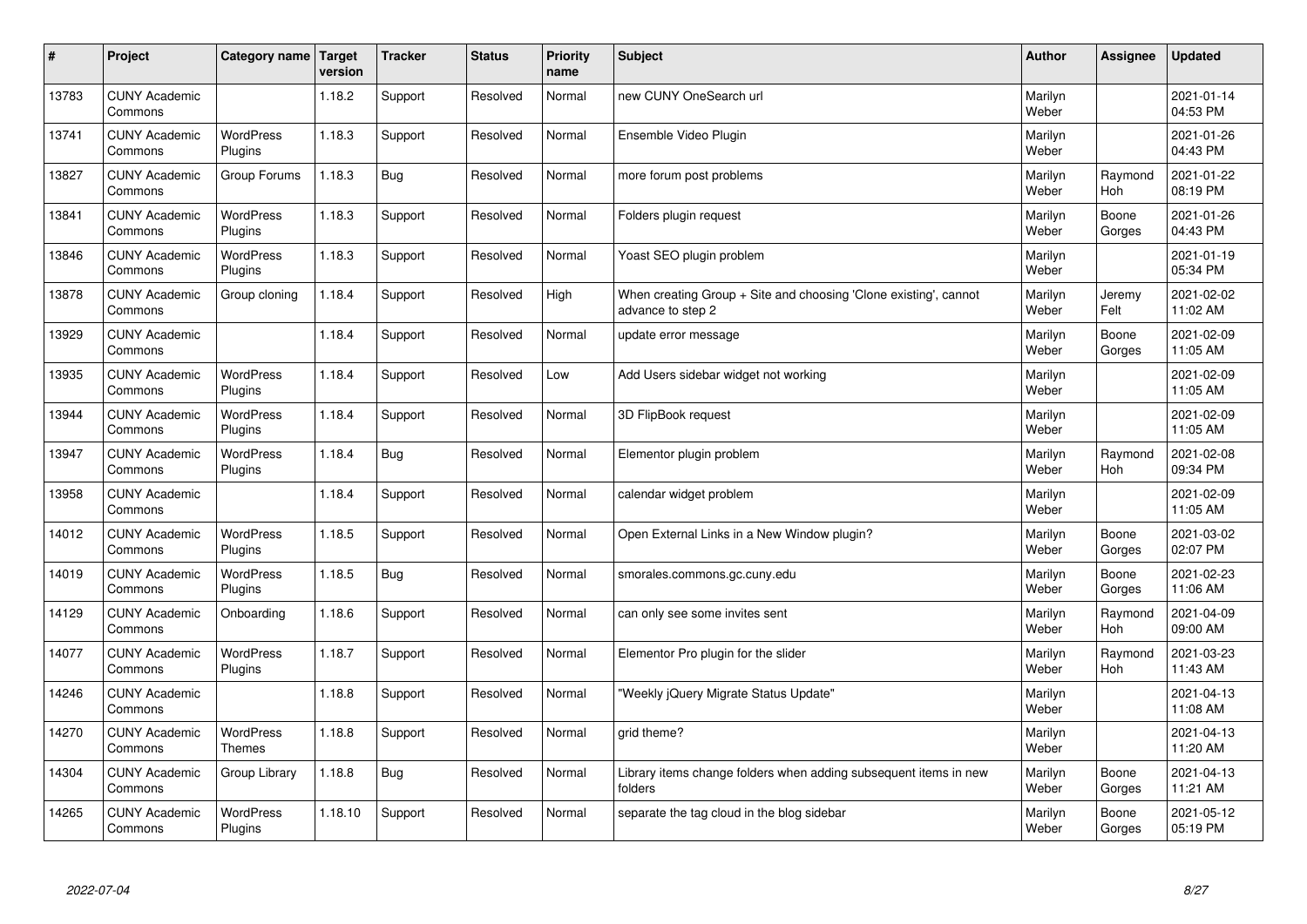| #     | Project                         | Category name   Target            | version | <b>Tracker</b> | <b>Status</b>        | <b>Priority</b><br>name | <b>Subject</b>                                                                          | <b>Author</b>    | Assignee              | <b>Updated</b>         |
|-------|---------------------------------|-----------------------------------|---------|----------------|----------------------|-------------------------|-----------------------------------------------------------------------------------------|------------------|-----------------------|------------------------|
| 14410 | <b>CUNY Academic</b><br>Commons |                                   | 1.18.10 | <b>Bug</b>     | Resolved             | Normal                  | events calendar problem?                                                                | Marilyn<br>Weber |                       | 2021-05-10<br>04:45 PM |
| 14411 | <b>CUNY Academic</b><br>Commons | <b>WordPress</b><br><b>Themes</b> | 1.18.10 | <b>Bug</b>     | Resolved             | Normal                  | logo problems                                                                           | Marilyn<br>Weber |                       | 2021-05-03<br>04:37 PM |
| 14509 | <b>CUNY Academic</b><br>Commons | <b>WordPress</b><br>Plugins       | 1.18.12 | <b>Bug</b>     | Resolved             | Normal                  | Elementor Editor problem                                                                | Marilyn<br>Weber |                       | 2021-06-08<br>09:55 AM |
| 14526 | <b>CUNY Academic</b><br>Commons | Registration                      | 1.18.12 | Bug            | Resolved             | High                    | registration interface won't show a space to enter nonCUNY code                         | Marilyn<br>Weber |                       | 2021-06-03<br>04:02 PM |
| 14534 | <b>CUNY Academic</b><br>Commons | WordPress<br>Plugins              | 1.18.12 | Support        | Resolved             | Normal                  | Share This Image plugin?                                                                | Marilyn<br>Weber |                       | 2021-06-08<br>11:50 AM |
| 14734 | <b>CUNY Academic</b><br>Commons | <b>WordPress</b><br><b>Themes</b> | 1.18.18 | Support        | Resolved             | Normal                  | missing section of Sujatha Fernandes' site                                              | Marilyn<br>Weber | Raymond<br>Hoh        | 2021-09-06<br>04:15 PM |
| 14799 | <b>CUNY Academic</b><br>Commons |                                   | 1.18.19 | Support        | Resolved             | High                    | install the official Classic Widgets?                                                   | Marilyn<br>Weber |                       | 2021-09-22<br>02:17 PM |
| 14885 | <b>CUNY Academic</b><br>Commons | WordPress<br>Plugins              | 1.18.22 | <b>Bug</b>     | Resolved             | Normal                  | Long Loading Times -- Wordpress Admin Site                                              | Marilyn<br>Weber | Raymond<br><b>Hoh</b> | 2021-10-26<br>12:28 PM |
| 14889 | <b>CUNY Academic</b><br>Commons | Events                            | 1.19.0  | Support        | Resolved             | Normal                  | events in group - can they be edited by all admins?                                     | Marilyn<br>Weber | Raymond<br>Hoh        | 2021-12-13<br>03:31 PM |
| 15211 | <b>CUNY Academic</b><br>Commons | <b>Blogs</b><br>(BuddyPress)      | 1.19.2  | Support        | Resolved             | Normal                  | No good error reporting for already-used domain name when creating a<br>site in Firefox | Marilyn<br>Weber | Boone<br>Gorges       | 2022-01-25<br>11:33 AM |
| 15241 | <b>CUNY Academic</b><br>Commons | Onboarding                        | 1.19.3  | Design/UX      | Resolved             | Normal                  | white on gray                                                                           | Marilyn<br>Weber | Boone<br>Gorges       | 2022-02-08<br>02:38 PM |
| 15545 | <b>CUNY Academic</b><br>Commons | WordPress<br>Plugins              | 1.19.5  | Feature        | Resolved             | Normal                  | "ZI Hide Featured Image" plugin request                                                 | Marilyn<br>Weber | Boone<br>Gorges       | 2022-03-09<br>10:09 AM |
| 15654 | <b>CUNY Academic</b><br>Commons | <b>WordPress</b><br>Plugins       | 1.19.6  | Support        | Resolved             | Normal                  | Numerous Copies of Events showing up                                                    | Marilyn<br>Weber | Boone<br>Gorges       | 2022-03-22<br>11:30 AM |
| 16198 | <b>CUNY Academic</b><br>Commons |                                   | 2.0.1   | <b>Bug</b>     | Resolved             | Normal                  | Change role to                                                                          | Marilyn<br>Weber | Boone<br>Gorges       | 2022-06-14<br>11:35 AM |
| 15978 | <b>CUNY Academic</b><br>Commons | WordPress -<br>Media              | 2.0.2   | Support        | Resolved             | Normal                  | tex files?                                                                              | Marilyn<br>Weber | Raymond<br>Hoh        | 2022-06-28<br>09:09 PM |
| 16172 | <b>CUNY Academic</b><br>Commons | WordPress<br>(misc)               | 2.0.2   | Bug            | Resolved             | Normal                  | "Lost your password" link not in error messge                                           | Marilyn<br>Weber | Raymond<br>Hoh        | 2022-06-14<br>09:21 PM |
| 16291 | <b>CUNY Academic</b><br>Commons | Site cloning                      | 2.0.2   | Support        | Resolved             | Normal                  | Images coming up blank in Media Library                                                 | Marilyn<br>Weber | Raymond<br>Hoh        | 2022-06-29<br>11:31 AM |
| 15169 | <b>CUNY Academic</b><br>Commons |                                   | 2.0.3   | Support        | Reporter<br>Feedback | Normal                  | new Prelude website zipfiles for custom theme and other files.                          | Marilyn<br>Weber |                       | 2022-06-29<br>11:32 AM |
| 15655 | <b>CUNY Academic</b><br>Commons |                                   | 2.0.3   | Support        | Reporter<br>Feedback | Normal                  | Event Aggregator plugin?                                                                | Marilyn<br>Weber |                       | 2022-06-29<br>11:32 AM |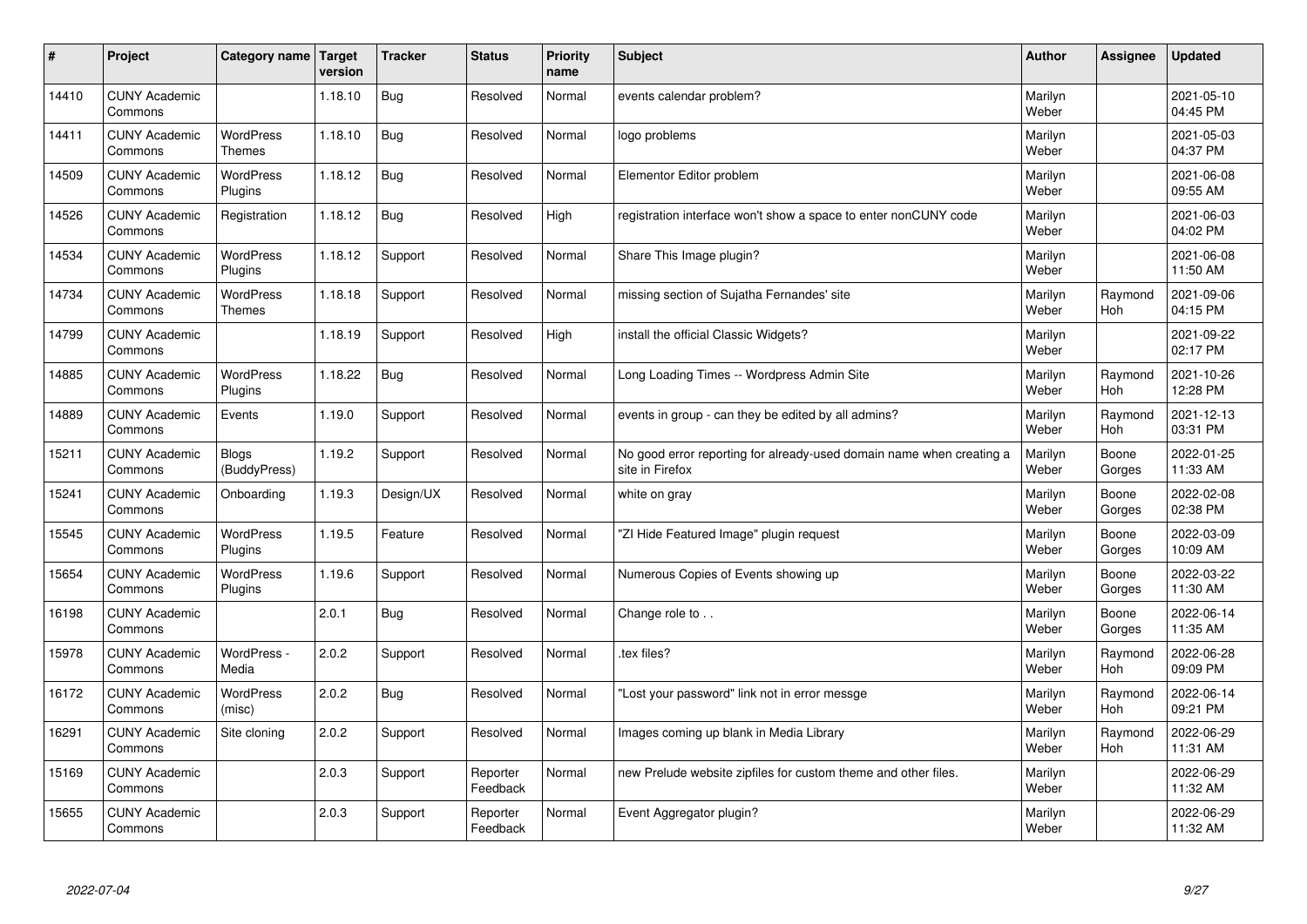| $\sharp$ | Project                         | Category name   Target            | version | <b>Tracker</b> | <b>Status</b> | <b>Priority</b><br>name | <b>Subject</b>                                  | <b>Author</b>    | Assignee            | <b>Updated</b>         |
|----------|---------------------------------|-----------------------------------|---------|----------------|---------------|-------------------------|-------------------------------------------------|------------------|---------------------|------------------------|
| 3093     | <b>CUNY Academic</b><br>Commons | <b>WordPress</b><br>Plugins       |         | Bug            | Rejected      | Normal                  | <b>Custom Google Maps</b>                       | Marilyn<br>Weber | Boone<br>Gorges     | 2014-05-02<br>10:52 AM |
| 3116     | <b>CUNY Academic</b><br>Commons | <b>WordPress</b><br>(Permissions) |         | Bug            | Resolved      | Normal                  | Updating the FAQ page                           | Marilyn<br>Weber | Boone<br>Gorges     | 2014-04-01<br>10:12 PM |
| 3136     | <b>CUNY Academic</b><br>Commons | WordPress<br>Plugins              |         | <b>Bug</b>     | Rejected      | Normal                  | The Easy Rotator                                | Marilyn<br>Weber | Boone<br>Gorges     | 2014-04-01<br>10:26 PM |
| 3673     | <b>CUNY Academic</b><br>Commons |                                   |         | <b>Bug</b>     | Rejected      | Normal                  | CBox pagination issue with the Wiki             | Marilyn<br>Weber |                     | 2014-11-20<br>04:08 PM |
| 3674     | <b>CUNY Academic</b><br>Commons |                                   |         | Bug            | Rejected      | Normal                  | CBox pagination issue with the Wiki             | Marilyn<br>Weber |                     | 2014-11-20<br>05:03 PM |
| 4013     | <b>CUNY Academic</b><br>Commons |                                   |         | <b>Bug</b>     | Duplicate     | Normal                  | Math question?                                  | Marilyn<br>Weber |                     | 2015-04-22<br>04:05 PM |
| 4834     | <b>CUNY Academic</b><br>Commons | <b>Blogs</b><br>(BuddyPress)      |         | Bug            | Resolved      | Normal                  | Admin invite problem                            | Marilyn<br>Weber | Boone<br>Gorges     | 2015-11-13<br>12:25 PM |
| 5051     | <b>CUNY Academic</b><br>Commons | Social Paper                      |         | Feature        | Rejected      | Low                     | Visual cues for comments (SP suggestion #2)     | Marilyn<br>Weber | Samantha<br>Raddatz | 2016-02-10<br>10:01 AM |
| 5072     | <b>CUNY Academic</b><br>Commons |                                   |         | Feature        | Duplicate     | Normal                  | redirect shortcode handler                      | Marilyn<br>Weber | Boone<br>Gorges     | 2016-01-07<br>12:34 PM |
| 5184     | <b>CUNY Academic</b><br>Commons | Social Paper                      |         | <b>Bug</b>     | Rejected      | Normal                  | Problem linking SP to a group                   | Marilyn<br>Weber | Boone<br>Gorges     | 2016-02-21<br>12:27 PM |
| 5396     | <b>CUNY Academic</b><br>Commons |                                   |         | Outreach       | Resolved      | Urgent                  | Add CUNY Central to the survey choices?         | Marilyn<br>Weber | Samantha<br>Raddatz | 2016-03-31<br>01:38 PM |
| 5834     | <b>CUNY Academic</b><br>Commons |                                   |         | <b>Bug</b>     | Resolved      | Normal                  | My access to cdev                               | Marilyn<br>Weber | Boone<br>Gorges     | 2016-07-25<br>03:12 PM |
| 5988     | <b>CUNY Academic</b><br>Commons | Support                           |         | Support        | Rejected      | Normal                  | Forbidden error when trying to join             | Marilyn<br>Weber | Boone<br>Gorges     | 2016-09-08<br>01:42 PM |
| 6101     | <b>CUNY Academic</b><br>Commons | Public Portfolio                  |         | <b>Bug</b>     | Resolved      | High                    | Profile update problems                         | Marilyn<br>Weber | Boone<br>Gorges     | 2016-12-01<br>03:50 PM |
| 6107     | <b>CUNY Academic</b><br>Commons |                                   |         | Bug            | Resolved      | High                    | site redirect?                                  | Marilyn<br>Weber | Boone<br>Gorges     | 2016-09-29<br>03:45 PM |
| 6118     | <b>CUNY Academic</b><br>Commons | cuny.is                           |         | Feature        | Resolved      | Normal                  | Cuny. Is request from Javier Otero Peña         | Marilyn<br>Weber | Sarah<br>Morgano    | 2016-10-04<br>07:02 PM |
| 6175     | <b>CUNY Academic</b><br>Commons | Account<br>settings               |         | Support        | Resolved      | Normal                  | Email address (user cannot access old)          | Marilyn<br>Weber | Matt Gold           | 2016-11-29<br>06:31 PM |
| 6313     | <b>CUNY Academic</b><br>Commons | Groups (misc)                     |         | Bug            | Duplicate     | Normal                  | group member no longer in group, can't rejoin.  | Marilyn<br>Weber |                     | 2016-10-14<br>09:27 PM |
| 6338     | <b>CUNY Academic</b><br>Commons |                                   |         | Bug            | Rejected      | Normal                  | Multiple email notifications for each blog post | Marilyn<br>Weber | Boone<br>Gorges     | 2016-10-18<br>08:45 PM |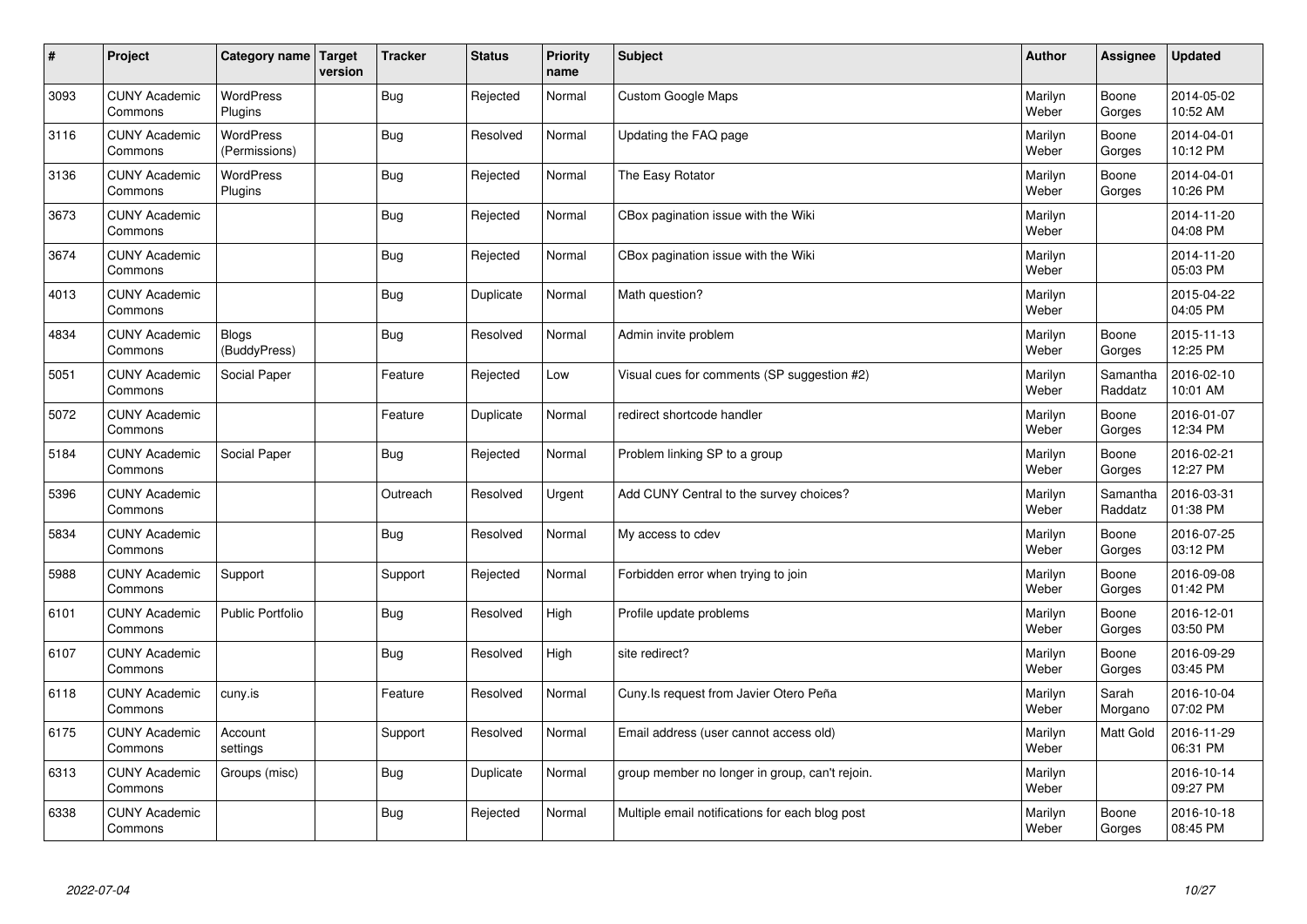| $\vert$ # | Project                         | Category name   Target        | version | <b>Tracker</b> | <b>Status</b> | <b>Priority</b><br>name | <b>Subject</b>                                           | <b>Author</b>    | Assignee        | <b>Updated</b>         |
|-----------|---------------------------------|-------------------------------|---------|----------------|---------------|-------------------------|----------------------------------------------------------|------------------|-----------------|------------------------|
| 6410      | <b>CUNY Academic</b><br>Commons |                               |         | <b>Bug</b>     | Duplicate     | Immediate               | Cannot log in - gives privacy error                      | Marilyn<br>Weber | Boone<br>Gorges | 2016-10-24<br>10:01 AM |
| 6575      | <b>CUNY Academic</b><br>Commons | Groups (misc)                 |         | Bug            | Rejected      | Normal                  | No papers link for the group "social paper"              | Marilyn<br>Weber |                 | 2016-11-02<br>10:39 PM |
| 6800      | <b>CUNY Academic</b><br>Commons |                               |         | Bug            | Rejected      | Immediate               | Is something going on?                                   | Marilyn<br>Weber |                 | 2016-11-18<br>04:40 PM |
| 6893      | <b>CUNY Academic</b><br>Commons | Group Forums                  |         | <b>Bug</b>     | Resolved      | Normal                  | Forum for CUNY Academic Commons Team is gone             | Marilyn<br>Weber | Boone<br>Gorges | 2016-12-01<br>08:08 AM |
| 7376      | <b>CUNY Academic</b><br>Commons | Email<br><b>Notifications</b> |         | <b>Bug</b>     | Rejected      | Normal                  | automatic forwarding of blog posts not working           | Marilyn<br>Weber | Boone<br>Gorges | 2017-05-01<br>10:36 PM |
| 7668      | <b>CUNY Academic</b><br>Commons | <b>WordPress</b><br>Plugins   |         | Support        | Rejected      | Normal                  | Iframes question                                         | Marilyn<br>Weber |                 | 2017-04-11<br>09:29 PM |
| 7803      | <b>CUNY Academic</b><br>Commons |                               |         | Bug            | Resolved      | Normal                  | user email change                                        | Marilyn<br>Weber |                 | 2017-03-16<br>11:58 AM |
| 8195      | <b>CUNY Academic</b><br>Commons |                               |         | Support        | Rejected      | Normal                  | possible to make the Profile pic semi-hidden?            | Marilyn<br>Weber |                 | 2017-05-24<br>11:00 PM |
| 8693      | <b>CUNY Academic</b><br>Commons | WordPress<br>Plugins          |         | Support        | Resolved      | Normal                  | Existing blog wants to replace Mailpoet with Newsletters | Marilyn<br>Weber |                 | 2017-09-12<br>02:24 PM |
| 8726      | <b>CUNY Academic</b><br>Commons |                               |         | Support        | Resolved      | Normal                  | Redirect problem                                         | Marilyn<br>Weber |                 | 2017-09-21<br>12:14 PM |
| 9033      | <b>CUNY Academic</b><br>Commons |                               |         | Support        | Rejected      | Normal                  | Site search terms                                        | Marilyn<br>Weber |                 | 2017-12-22<br>01:10 PM |
| 9131      | <b>CUNY Academic</b><br>Commons |                               |         | Support        | Resolved      | Normal                  | webrecorder.io via Firefox                               | Marilyn<br>Weber |                 | 2018-01-29<br>11:11 AM |
| 9133      | <b>CUNY Academic</b><br>Commons |                               |         | Support        | Duplicate     | Normal                  | webrecorder.io                                           | Marilyn<br>Weber |                 | 2018-01-29<br>10:34 AM |
| 9275      | <b>CUNY Academic</b><br>Commons |                               |         | Support        | Rejected      | Normal                  | soft chalk page?                                         | Marilyn<br>Weber | Boone<br>Gorges | 2018-04-09<br>10:37 AM |
| 9276      | <b>CUNY Academic</b><br>Commons |                               |         | <b>Bug</b>     | Resolved      | High                    | problem adding a member to a group - wrong username?     | Marilyn<br>Weber |                 | 2018-02-25<br>12:47 PM |
| 9470      | <b>CUNY Academic</b><br>Commons |                               |         | Bug            | Resolved      | Normal                  | Users not appearing via "Add New"                        | Marilyn<br>Weber |                 | 2018-03-22<br>07:44 PM |
| 9477      | <b>CUNY Academic</b><br>Commons | Account<br>settings           |         | Support        | Resolved      | Normal                  | email change request                                     | Marilyn<br>Weber | Matt Gold       | 2018-03-24<br>08:53 AM |
| 9587      | <b>CUNY Academic</b><br>Commons |                               |         | Support        | Rejected      | Normal                  | possible request for the "PDF Poster" plugin             | Marilyn<br>Weber |                 | 2018-04-24<br>10:52 AM |
| 9659      | <b>CUNY Academic</b><br>Commons | Account<br>settings           |         | Support        | Resolved      | Normal                  | user email change                                        | Marilyn<br>Weber | Matt Gold       | 2018-04-24<br>12:08 PM |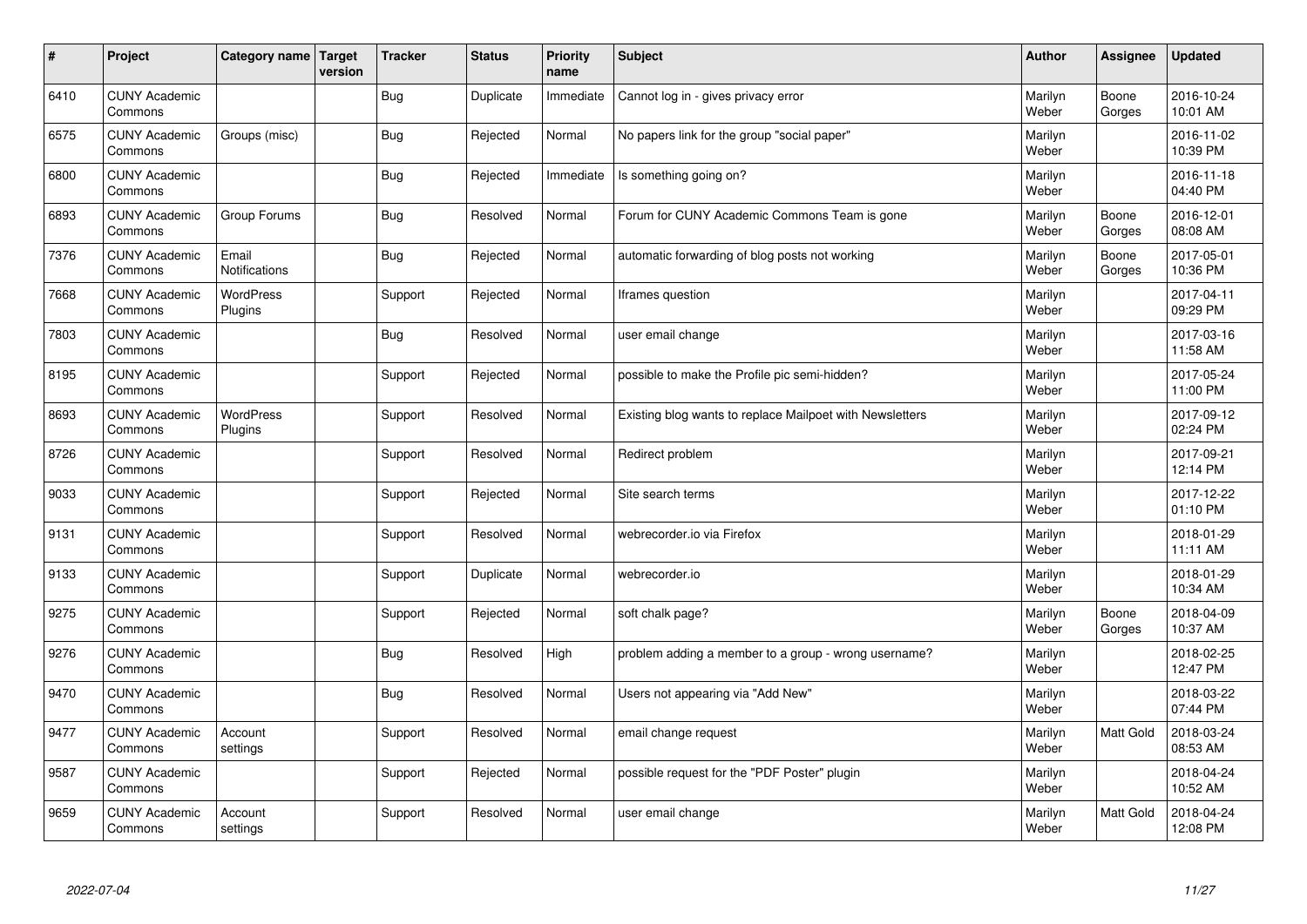| $\vert$ # | Project                         | Category name   Target     | version | <b>Tracker</b> | <b>Status</b> | <b>Priority</b><br>name | <b>Subject</b>                                               | <b>Author</b>    | <b>Assignee</b>  | <b>Updated</b>         |
|-----------|---------------------------------|----------------------------|---------|----------------|---------------|-------------------------|--------------------------------------------------------------|------------------|------------------|------------------------|
| 9684      | <b>CUNY Academic</b><br>Commons |                            |         | Support        | Rejected      | Normal                  | SEO cleanup for newlaborforum.cuny.edu                       | Marilyn<br>Weber |                  | 2018-04-30<br>10:29 AM |
| 9787      | <b>CUNY Academic</b><br>Commons | Registration               |         | Support        | Resolved      | Normal                  | email change request                                         | Marilyn<br>Weber | Matt Gold        | 2018-05-16<br>09:55 PM |
| 9834      | <b>CUNY Academic</b><br>Commons |                            |         | Support        | Duplicate     | Normal                  | add a "like" function                                        | Marilyn<br>Weber |                  | 2018-05-25<br>10:38 AM |
| 9885      | <b>CUNY Academic</b><br>Commons |                            |         | Support        | Rejected      | Normal                  | Publications field problem                                   | Marilyn<br>Weber |                  | 2018-06-06<br>01:18 PM |
| 9928      | <b>CUNY Academic</b><br>Commons | Account<br>settings        |         | Support        | Resolved      | Normal                  | email change request from former student                     | Marilyn<br>Weber | <b>Matt Gold</b> | 2018-06-14<br>10:20 AM |
| 10227     | <b>CUNY Academic</b><br>Commons |                            |         | Support        | Resolved      | Normal                  | user incorrectly entered her email address                   | Marilyn<br>Weber | Matt Gold        | 2018-08-26<br>08:55 PM |
| 10256     | <b>CUNY Academic</b><br>Commons |                            |         | Support        | Resolved      | Normal                  | email change requested                                       | Marilyn<br>Weber | Matt Gold        | 2018-08-29<br>02:52 PM |
| 10260     | <b>CUNY Academic</b><br>Commons |                            |         | <b>Bug</b>     | Rejected      | Normal                  | bad activation email                                         | Marilyn<br>Weber |                  | 2018-08-30<br>01:25 PM |
| 10266     | <b>CUNY Academic</b><br>Commons |                            |         | Support        | Resolved      | Normal                  | GC email change requested                                    | Marilyn<br>Weber | Matt Gold        | 2018-08-30<br>03:07 PM |
| 10562     | <b>CUNY Academic</b><br>Commons |                            |         | Bug            | Rejected      | Normal                  | Commons is down                                              | Marilyn<br>Weber |                  | 2018-10-23<br>10:49 AM |
| 10850     | <b>CUNY Academic</b><br>Commons |                            |         | Support        | Rejected      | Normal                  | Gravity form being resent                                    | Marilyn<br>Weber |                  | 2018-12-20<br>10:18 PM |
| 10932     | <b>CUNY Academic</b><br>Commons |                            |         | Support        | Resolved      | Normal                  | add me as admin to meenaalexander.com                        | Marilyn<br>Weber | Matt Gold        | 2019-01-09<br>02:12 PM |
| 11267     | <b>CUNY Academic</b><br>Commons |                            |         | Support        | Rejected      | Normal                  | signing up with a nonCUNY signup code from the Register page | Marilyn<br>Weber |                  | 2019-03-26<br>03:00 PM |
| 11665     | <b>CUNY Academic</b><br>Commons |                            |         | Support        | Resolved      | Immediate               | 'My Groups" conflating two groups                            | Marilyn<br>Weber |                  | 2019-07-24<br>10:43 PM |
| 11912     | <b>CUNY Academic</b><br>Commons |                            |         | Support        | Resolved      | Normal                  | influence search results?                                    | Marilyn<br>Weber |                  | 2020-02-11<br>10:51 AM |
| 12205     | <b>CUNY Academic</b><br>Commons |                            |         | Support        | Rejected      | Normal                  | possible update to the 2019 theme?                           | Marilyn<br>Weber |                  | 2020-01-14<br>12:08 PM |
| 12334     | <b>CUNY Academic</b><br>Commons |                            |         | Support        | Resolved      | Normal                  | request for a Redmine account                                | Marilyn<br>Weber | Matt Gold        | 2020-01-30<br>12:01 PM |
| 12346     | <b>CUNY Academic</b><br>Commons | Redmine                    |         | Support        | Resolved      | Normal                  | another Redmine request                                      | Marilyn<br>Weber | Matt Gold        | 2020-01-30<br>08:20 PM |
| 12393     | <b>CUNY Academic</b><br>Commons | <b>WordPress</b><br>(misc) |         | Support        | Resolved      | High                    | size limit for files                                         | Marilyn<br>Weber |                  | 2020-02-18<br>10:13 AM |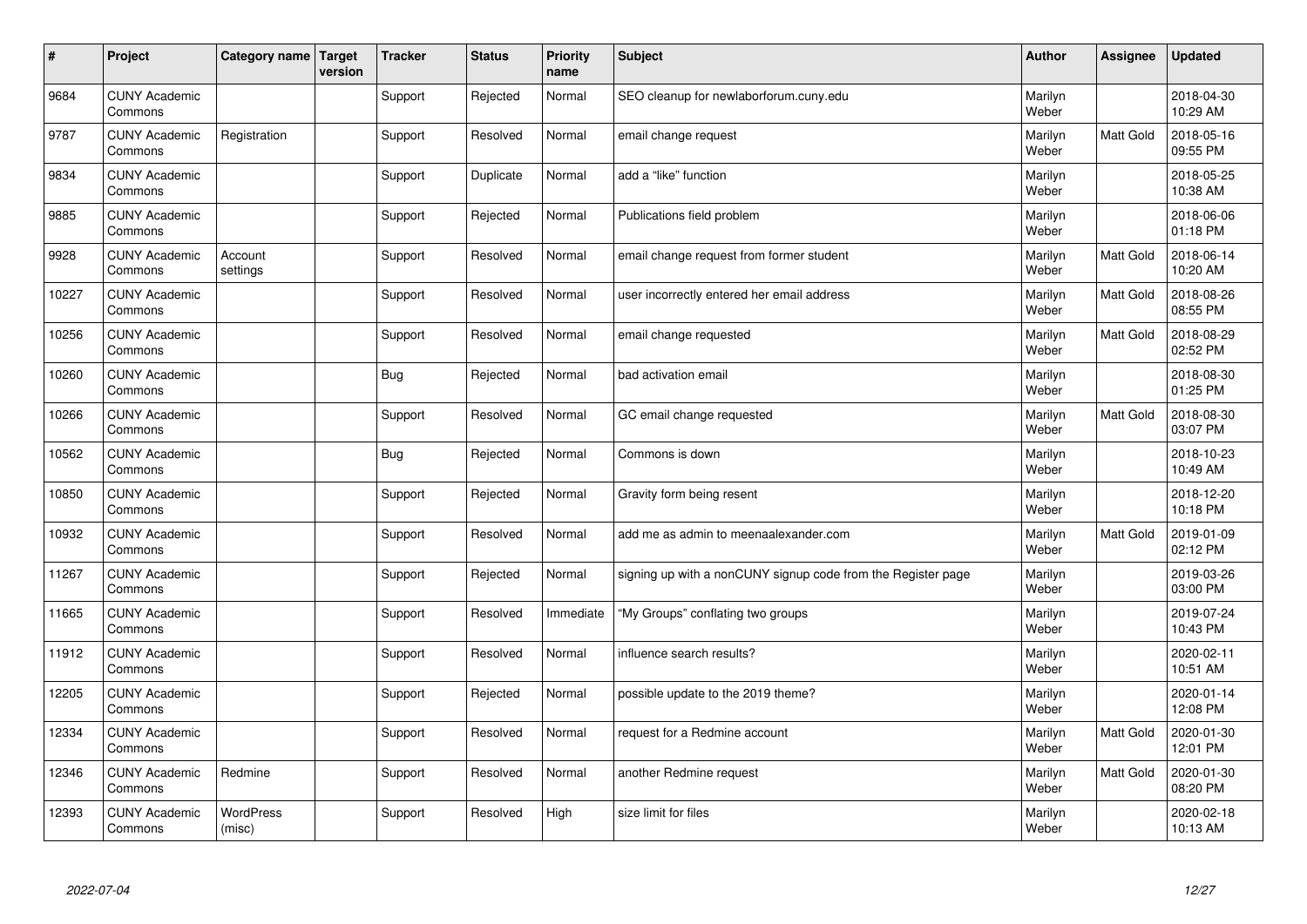| $\vert$ # | Project                         | Category name   Target     | version | <b>Tracker</b> | <b>Status</b> | <b>Priority</b><br>name | <b>Subject</b>                                                                 | <b>Author</b>    | <b>Assignee</b>       | <b>Updated</b>         |
|-----------|---------------------------------|----------------------------|---------|----------------|---------------|-------------------------|--------------------------------------------------------------------------------|------------------|-----------------------|------------------------|
| 12861     | <b>CUNY Academic</b><br>Commons |                            |         | Support        | Resolved      | Normal                  | trouble with YouTube                                                           | Marilyn<br>Weber | Raymond<br><b>Hoh</b> | 2020-06-09<br>11:16 AM |
| 12986     | <b>CUNY Academic</b><br>Commons |                            |         | Support        | Rejected      | Normal                  | Someone is trying to create accounts using random CUNY entity emails           | Marilyn<br>Weber |                       | 2020-07-02<br>09:47 PM |
| 13012     | <b>CUNY Academic</b><br>Commons | <b>WordPress</b><br>(misc) |         | Support        | Rejected      | Normal                  | icon image associated with the teaching template's Creative Commons<br>License | Marilyn<br>Weber | Raymond<br>Hoh        | 2020-08-25<br>10:56 AM |
| 13121     | <b>CUNY Academic</b><br>Commons |                            |         | Support        | Rejected      | Normal                  | embed a DropBox Paper file                                                     | Marilyn<br>Weber |                       | 2020-08-25<br>10:56 AM |
| 13160     | <b>CUNY Academic</b><br>Commons |                            |         | Support        | Rejected      | Normal                  | site not working on iphone                                                     | Marilyn<br>Weber |                       | 2020-08-25<br>10:58 AM |
| 13201     | <b>CUNY Academic</b><br>Commons |                            |         | Support        | Rejected      | Low                     | PDF embedder                                                                   | Marilyn<br>Weber |                       | 2020-09-29<br>11:37 AM |
| 13217     | <b>CUNY Academic</b><br>Commons |                            |         | Support        | Rejected      | Normal                  | upload recordings of our past webinars?                                        | Marilyn<br>Weber |                       | 2020-08-25<br>07:56 AM |
| 13288     | <b>CUNY Academic</b><br>Commons |                            |         | Support        | Abandoned     | Normal                  | log in problems on iPhone 6                                                    | Marilyn<br>Weber |                       | 2020-10-27<br>10:26 AM |
| 13584     | <b>CUNY Academic</b><br>Commons |                            |         | Support        | Abandoned     | Normal                  | Graphy theme question                                                          | Marilyn<br>Weber |                       | 2021-09-14<br>10:41 AM |
| 13596     | <b>CUNY Academic</b><br>Commons |                            |         | Support        | Abandoned     | Normal                  | invited as Author but show as Contributor                                      | Marilyn<br>Weber |                       | 2021-09-14<br>10:41 AM |
| 13637     | <b>CUNY Academic</b><br>Commons |                            |         | Support        | Abandoned     | Normal                  | All-in-One Migration plugin request                                            | Marilyn<br>Weber |                       | 2020-12-08<br>10:46 AM |
| 13656     | <b>CUNY Academic</b><br>Commons |                            |         | Bug            | Resolved      | High                    | site down                                                                      | Marilyn<br>Weber |                       | 2020-12-11<br>12:50 PM |
| 13826     | <b>CUNY Academic</b><br>Commons |                            |         | Support        | Resolved      | Normal                  | January 14th                                                                   | Marilyn<br>Weber |                       | 2021-01-26<br>04:26 PM |
| 13916     | <b>CUNY Academic</b><br>Commons |                            |         | Support        | Rejected      | Normal                  | <b>Custom Sidebars</b>                                                         | Marilyn<br>Weber |                       | 2021-02-23<br>10:45 AM |
| 14008     | <b>CUNY Academic</b><br>Commons |                            |         | <b>Bug</b>     | Resolved      | High                    | invisible user                                                                 | Marilyn<br>Weber |                       | 2021-02-18<br>05:53 PM |
| 14016     | <b>CUNY Academic</b><br>Commons |                            |         | Support        | Rejected      | Normal                  | PDFs not downloading                                                           | Marilyn<br>Weber |                       | 2021-02-22<br>11:00 AM |
| 14148     | <b>CUNY Academic</b><br>Commons |                            |         | Support        | Abandoned     | Normal                  | post notification problem                                                      | Marilyn<br>Weber |                       | 2021-09-14<br>10:43 AM |
| 14242     | <b>CUNY Academic</b><br>Commons |                            |         | Support        | Resolved      | Normal                  | LAILAC site missing content                                                    | Marilyn<br>Weber |                       | 2021-03-27<br>08:40 AM |
| 14360     | <b>CUNY Academic</b><br>Commons |                            |         | Support        | Rejected      | Normal                  | danielgerouldarchives.org?                                                     | Marilyn<br>Weber |                       | 2021-04-27<br>10:42 AM |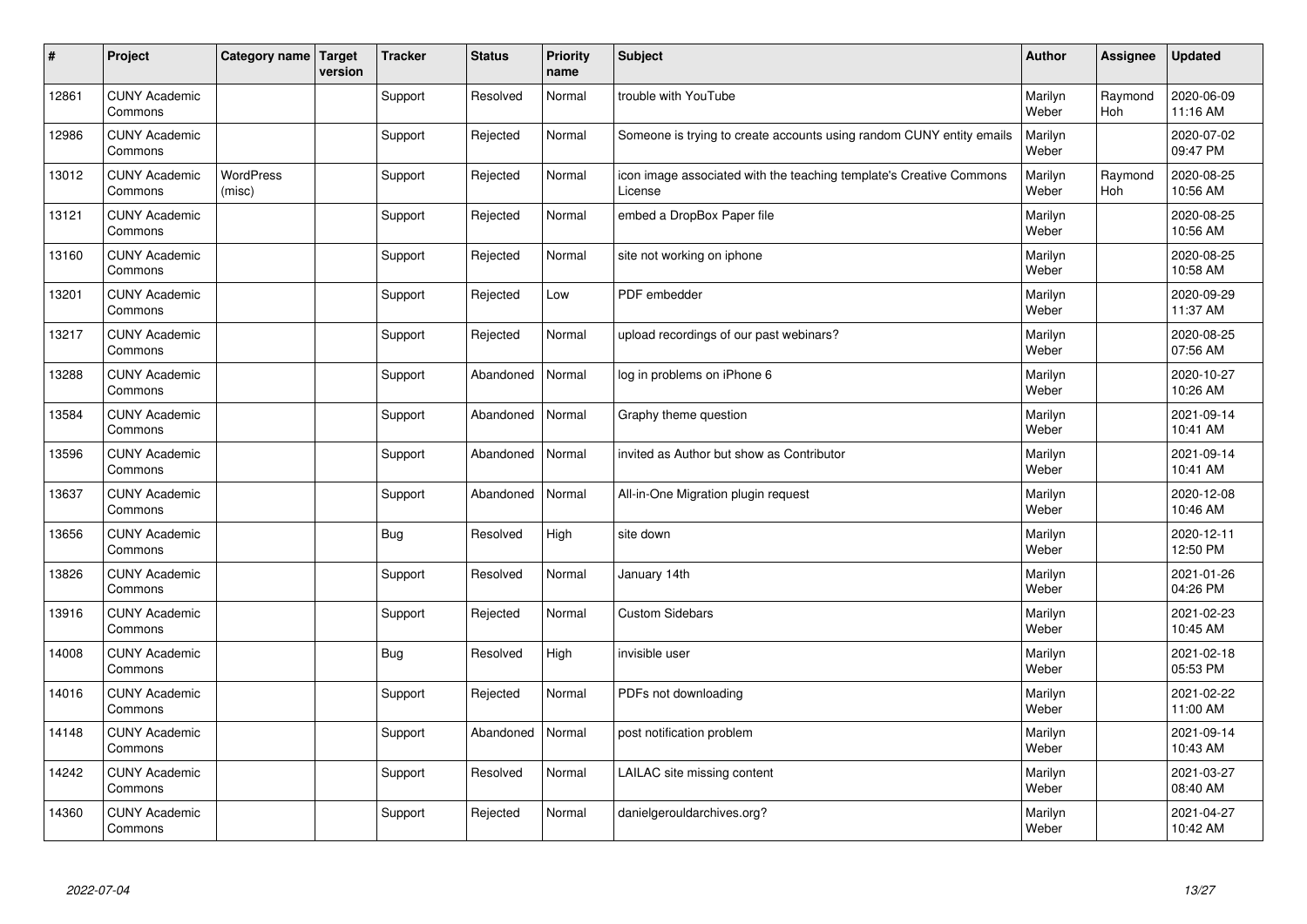| #     | Project                         | Category name Target | version           | <b>Tracker</b> | <b>Status</b>        | <b>Priority</b><br>name | <b>Subject</b>                                                  | <b>Author</b>    | Assignee            | <b>Updated</b>         |
|-------|---------------------------------|----------------------|-------------------|----------------|----------------------|-------------------------|-----------------------------------------------------------------|------------------|---------------------|------------------------|
| 14389 | <b>CUNY Academic</b><br>Commons |                      |                   | Support        | Abandoned            | Normal                  | WebflowIO?                                                      | Marilyn<br>Weber |                     | 2021-09-14<br>10:45 AM |
| 14711 | <b>CUNY Academic</b><br>Commons |                      |                   | Support        | Rejected             | Normal                  | Custom Facebook Feed plugin problem                             | Marilyn<br>Weber |                     | 2022-04-27<br>04:29 PM |
| 14784 | <b>CUNY Academic</b><br>Commons |                      |                   | Support        | Reporter<br>Feedback | Normal                  | User report of logo problem when using Customizer theme         | Marilyn<br>Weber |                     | 2021-09-17<br>10:25 AM |
| 14850 | <b>CUNY Academic</b><br>Commons |                      |                   | Support        | Abandoned            | Normal                  | brooklyn waterfront site "connection not secure"                | Marilyn<br>Weber |                     | 2022-04-27<br>04:56 PM |
| 14972 | <b>CUNY Academic</b><br>Commons |                      |                   | Support        | Rejected             | Normal                  | Mailchimp plugin                                                | Marilyn<br>Weber |                     | 2021-11-17<br>02:13 PM |
| 14973 | <b>CUNY Academic</b><br>Commons |                      |                   | Support        | Resolved             | Normal                  | Mail Poet                                                       | Marilyn<br>Weber |                     | 2021-12-06<br>10:20 AM |
| 15022 | <b>CUNY Academic</b><br>Commons |                      |                   | Support        | Rejected             | High                    | ArabStages                                                      | Marilyn<br>Weber |                     | 2021-12-06<br>10:16 AM |
| 15025 | <b>CUNY Academic</b><br>Commons |                      |                   | Support        | Duplicate            | Normal                  | emails for all the papers on the commons that have been changed | Marilyn<br>Weber |                     | 2021-12-02<br>11:57 AM |
| 15045 | <b>CUNY Academic</b><br>Commons |                      |                   | Support        | New                  | Normal                  | no result for KCeL in the search box on the commons             | Marilyn<br>Weber |                     | 2021-12-10<br>11:29 AM |
| 15120 | <b>CUNY Academic</b><br>Commons |                      |                   | Support        | Resolved             | Normal                  | embed Zoom recordings in a post?                                | Marilyn<br>Weber |                     | 2021-12-29<br>08:15 AM |
| 15260 | <b>CUNY Academic</b><br>Commons |                      |                   | Support        | Reporter<br>Feedback | Normal                  | Diacritical markings   European Stages                          | Marilyn<br>Weber |                     | 2022-02-04<br>08:16 AM |
| 15266 | <b>CUNY Academic</b><br>Commons |                      |                   | Support        | Resolved             | Normal                  | Just an appreciation                                            | Marilyn<br>Weber |                     | 2022-02-07<br>10:42 AM |
| 15279 | <b>CUNY Academic</b><br>Commons |                      |                   | <b>Bug</b>     | Rejected             | Normal                  | big delay - cloning the history site                            | Marilyn<br>Weber |                     | 2022-02-09<br>01:49 PM |
| 15370 | <b>CUNY Academic</b><br>Commons |                      |                   | Support        | Reporter<br>Feedback | Normal                  | All-in-One Event Calendar?                                      | Marilyn<br>Weber |                     | 2022-02-17<br>11:03 AM |
| 15565 | <b>CUNY Academic</b><br>Commons |                      |                   | Support        | <b>New</b>           | Normal                  | Events - send updates to an email listserv                      | Marilyn<br>Weber |                     | 2022-03-10<br>01:06 PM |
| 15685 | <b>CUNY Academic</b><br>Commons |                      |                   | Support        | <b>New</b>           | High                    | problem with chrome?                                            | Marilyn<br>Weber |                     | 2022-04-25<br>03:40 PM |
| 16099 | <b>CUNY Academic</b><br>Commons |                      |                   | Support        | Reporter<br>Feedback | Normal                  | request for Newsletter Glue                                     | Marilyn<br>Weber |                     | 2022-05-13<br>12:14 PM |
| 16110 | <b>CUNY Academic</b><br>Commons |                      |                   | Support        | Reporter<br>Feedback | Normal                  | remove Creative Commons license from pages?                     | Marilyn<br>Weber | Raymond<br>Hoh      | 2022-05-17<br>06:11 PM |
| 5050  | <b>CUNY Academic</b><br>Commons | Social Paper         | Future<br>release | Feature        | <b>New</b>           | Low                     | Making comments visible in SP editing mode (SP suggestion #1)   | Marilyn<br>Weber | Samantha<br>Raddatz | 2019-09-17<br>11:10 PM |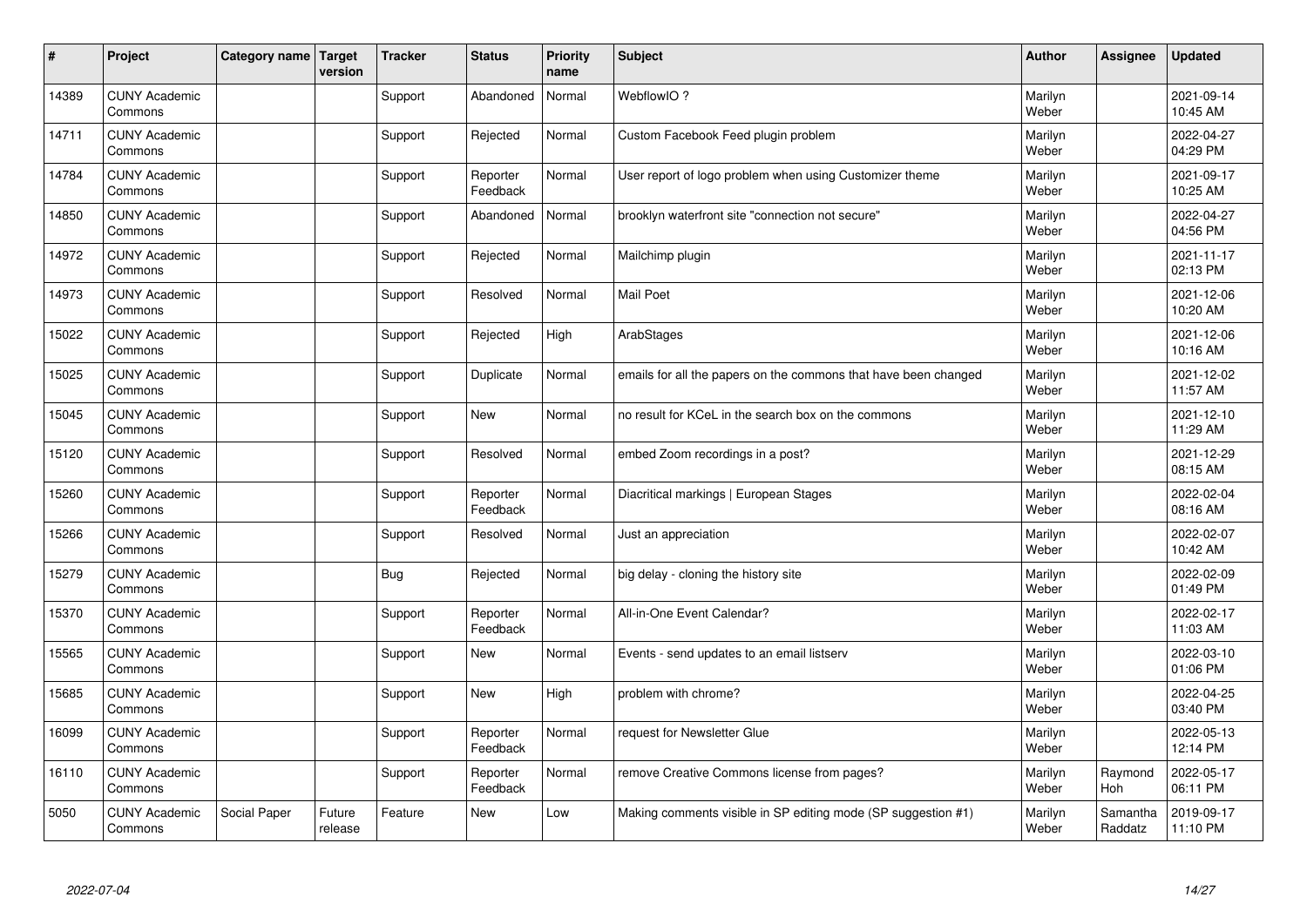| #     | Project                         | Category name Target       | version           | <b>Tracker</b> | <b>Status</b>        | <b>Priority</b><br>name | <b>Subject</b>                                                                                                                                  | <b>Author</b>    | Assignee              | <b>Updated</b>         |
|-------|---------------------------------|----------------------------|-------------------|----------------|----------------------|-------------------------|-------------------------------------------------------------------------------------------------------------------------------------------------|------------------|-----------------------|------------------------|
| 5052  | <b>CUNY Academic</b><br>Commons | Social Paper               | Future<br>release | Feature        | <b>New</b>           | Low                     | Sentence by sentence or line by line comments (SP suggestion #3)                                                                                | Marilyn<br>Weber | Boone<br>Gorges       | 2016-02-11<br>10:24 PM |
| 5053  | <b>CUNY Academic</b><br>Commons | Social Paper               | Future<br>release | Feature        | <b>New</b>           | Low                     | Scrollable menu to add readers (SP suggestion #4)                                                                                               | Marilyn<br>Weber | Samantha<br>Raddatz   | 2016-04-21<br>05:21 PM |
| 5058  | <b>CUNY Academic</b><br>Commons | Social Paper               | Future<br>release | Feature        | <b>New</b>           | Low                     | Can there be a clearer signal that even when comments have already<br>been made you add comments by clicking on the side? (SP suggestion<br>#5) | Marilyn<br>Weber | Samantha<br>Raddatz   | 2016-02-11<br>10:24 PM |
| 5199  | <b>CUNY Academic</b><br>Commons | Social Paper               | Future<br>release | Feature        | <b>New</b>           | Normal                  | add tables to the SP editor                                                                                                                     | Marilyn<br>Weber |                       | 2016-10-24<br>11:27 AM |
| 5205  | <b>CUNY Academic</b><br>Commons | Social Paper               | Future<br>release | Feature        | <b>New</b>           | Normal                  | Social Paper folders                                                                                                                            | Marilyn<br>Weber |                       | 2016-02-11<br>10:24 PM |
| 5282  | <b>CUNY Academic</b><br>Commons | Social Paper               | Future<br>release | Bug            | <b>New</b>           | Normal                  | Replying via email directs to paper but not individual comment.                                                                                 | Marilyn<br>Weber | Raymond<br><b>Hoh</b> | 2016-03-02<br>01:48 PM |
| 5397  | <b>CUNY Academic</b><br>Commons | Social Paper               | Future<br>release | Feature        | New                  | Normal                  | frustrating to have to enable/disable in SP                                                                                                     | Marilyn<br>Weber | Samantha<br>Raddatz   | 2016-04-20<br>03:39 PM |
| 5991  | <b>CUNY Academic</b><br>Commons | Email<br>Notifications     | Future<br>release | Support        | Resolved             | Normal                  | change format of autogenerated blog emails                                                                                                      | Marilyn<br>Weber | Paige<br>Dupont       | 2018-01-12<br>02:55 PM |
| 5992  | <b>CUNY Academic</b><br>Commons | Email<br>Notifications     | Future<br>release | Feature        | <b>New</b>           | Normal                  | Changing the From line of autogenerated blog emails                                                                                             | Marilyn<br>Weber |                       | 2018-09-27<br>05:19 PM |
| 6533  | <b>CUNY Academic</b><br>Commons | WordPress<br>Plugins       | Future<br>release | Support        | Duplicate            | Low                     | very old plugins?                                                                                                                               | Marilyn<br>Weber | <b>Tahir Butt</b>     | 2018-10-04<br>12:27 PM |
| 9207  | <b>CUNY Academic</b><br>Commons |                            | Future<br>release | Support        | Reporter<br>Feedback | Normal                  | display dashboards made in Tableau?                                                                                                             | Marilyn<br>Weber | Boone<br>Gorges       | 2018-04-10<br>10:42 AM |
| 9835  | <b>CUNY Academic</b><br>Commons | Group Forums               | Future<br>release | Bug            | Assigned             | Normal                  | add a "like" function?                                                                                                                          | Marilyn<br>Weber | Erik<br>Trainer       | 2018-06-05<br>01:49 PM |
| 11971 | <b>CUNY Academic</b><br>Commons | Email<br>Notifications     | Future<br>release | <b>Bug</b>     | Reporter<br>Feedback | Low                     | Pictures obscured in emailed post notifications                                                                                                 | Marilyn<br>Weber | Raymond<br>Hoh        | 2019-11-21<br>01:14 PM |
| 2777  | <b>CUNY Academic</b><br>Commons | <b>WordPress</b><br>(misc) | Not<br>tracked    | <b>Bug</b>     | Resolved             | Normal                  | Hero slide access                                                                                                                               | Marilyn<br>Weber | Boone<br>Gorges       | 2013-09-07<br>12:26 PM |
| 3001  | <b>CUNY Academic</b><br>Commons | <b>WordPress</b><br>(misc) | Not<br>tracked    | Support        | Resolved             | Normal                  | shortlink requested                                                                                                                             | Marilyn<br>Weber | Boone<br>Gorges       | 2014-01-30<br>01:26 PM |
| 3029  | <b>CUNY Academic</b><br>Commons | cuny.is                    | Not<br>tracked    | Support        | Resolved             | Normal                  | shortlink request                                                                                                                               | Marilyn<br>Weber | Boone<br>Gorges       | 2014-02-12<br>10:03 AM |
| 3035  | <b>CUNY Academic</b><br>Commons | <b>Ground Control</b>      | Not<br>tracked    | Publicity      | Deferred             | Normal                  | Ground Control article                                                                                                                          | Marilyn<br>Weber | Marilyn<br>Weber      | 2015-03-21<br>08:54 PM |
| 3036  | <b>CUNY Academic</b><br>Commons | <b>Ground Control</b>      | Not<br>tracked    | Publicity      | Deferred             | Normal                  | <b>Ground Control</b>                                                                                                                           | Marilyn<br>Weber | Dominic<br>Giglio     | 2015-03-21<br>09:10 PM |
| 3037  | <b>CUNY Academic</b><br>Commons | <b>Ground Control</b>      | Not<br>tracked    | Publicity      | Resolved             | Normal                  | <b>Ground Control</b>                                                                                                                           | Marilyn<br>Weber | scott voth            | 2016-01-26<br>05:23 PM |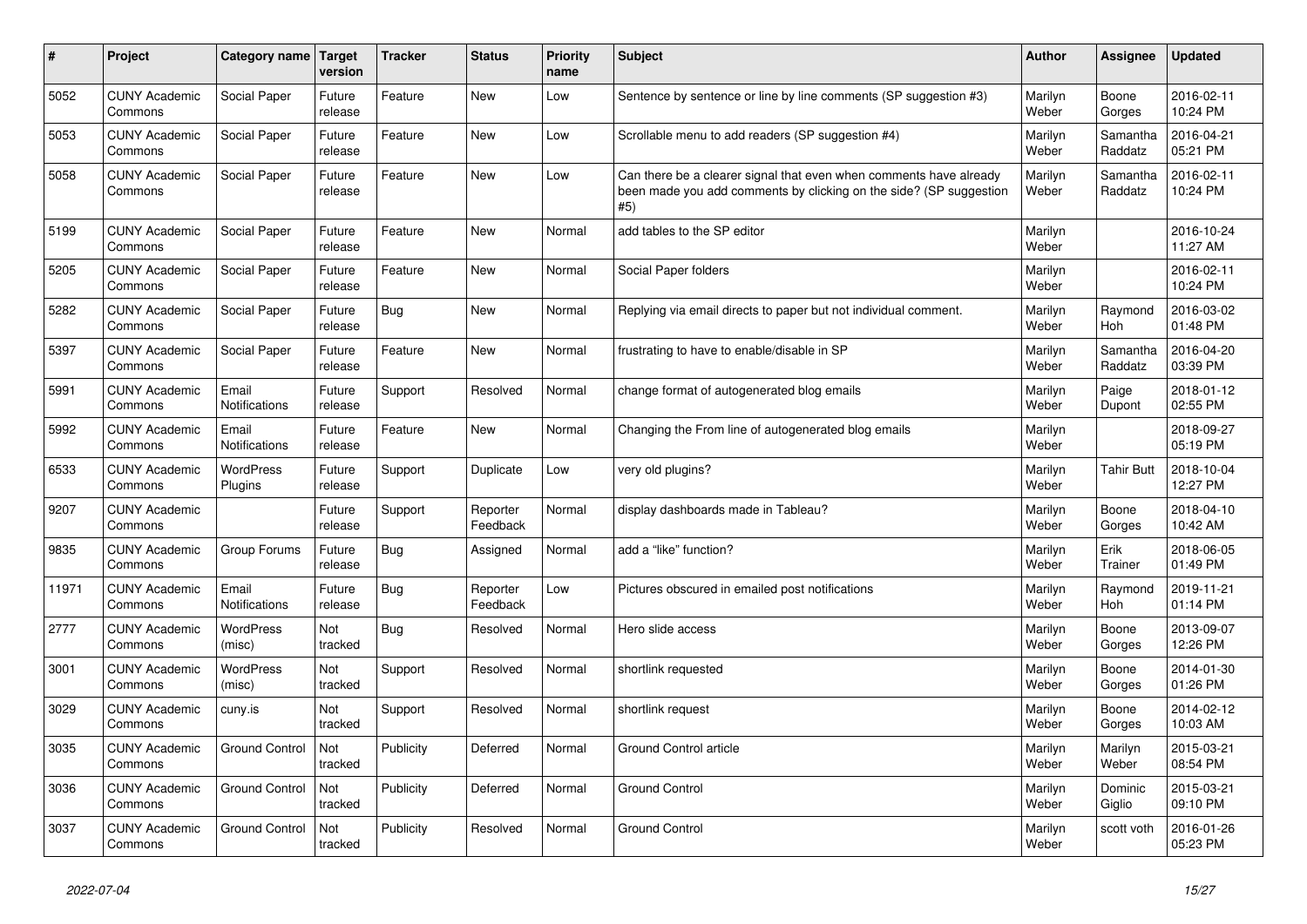| $\vert$ # | Project                         | Category name                     | <b>Target</b><br>version | <b>Tracker</b> | <b>Status</b> | <b>Priority</b><br>name | <b>Subject</b>                                             | <b>Author</b>    | <b>Assignee</b>       | <b>Updated</b>         |
|-----------|---------------------------------|-----------------------------------|--------------------------|----------------|---------------|-------------------------|------------------------------------------------------------|------------------|-----------------------|------------------------|
| 3038      | <b>CUNY Academic</b><br>Commons | <b>Ground Control</b>             | Not<br>tracked           | Publicity      | Resolved      | Normal                  | <b>Ground Control</b>                                      | Marilyn<br>Weber | <b>Matt Gold</b>      | 2016-01-26<br>05:10 PM |
| 3039      | <b>CUNY Academic</b><br>Commons | <b>Ground Control</b>             | Not<br>tracked           | Publicity      | Resolved      | Normal                  | <b>Ground Control</b>                                      | Marilyn<br>Weber | Sarah<br>Morgano      | 2016-01-26<br>05:19 PM |
| 3040      | <b>CUNY Academic</b><br>Commons | <b>Ground Control</b>             | Not<br>tracked           | Publicity      | Resolved      | Normal                  | <b>Ground Control</b>                                      | Marilyn<br>Weber | Micki<br>Kaufman      | 2016-01-26<br>05:16 PM |
| 3041      | <b>CUNY Academic</b><br>Commons | <b>Ground Control</b>             | Not<br>tracked           | Publicity      | Resolved      | Normal                  | <b>Ground Control</b>                                      | Marilyn<br>Weber | Chris Stein           | 2016-01-26<br>04:52 PM |
| 3138      | <b>CUNY Academic</b><br>Commons | Documentation                     | Not<br>tracked           | Bug            | Resolved      | Normal                  | Codex documentation                                        | Marilyn<br>Weber | scott voth            | 2016-03-04<br>08:49 AM |
| 3417      | <b>CUNY Academic</b><br>Commons | <b>BuddyPress</b><br>(misc)       | Not<br>tracked           | Bug            | Rejected      | High                    | copying two commons groups                                 | Marilyn<br>Weber | Marilyn<br>Weber      | 2014-11-05<br>09:56 AM |
| 3530      | <b>CUNY Academic</b><br>Commons | Server                            | Not<br>tracked           | <b>Bug</b>     | Resolved      | High                    | Commons running very slowly/ "connection lost"             | Marilyn<br>Weber | Matt Gold             | 2014-10-08<br>09:34 AM |
| 3592      | <b>CUNY Academic</b><br>Commons | <b>WordPress</b><br>(Permissions) | Not<br>tracked           | Publicity      | Resolved      | Normal                  | Oops - Announcing 1.6!                                     | Marilyn<br>Weber | Boone<br>Gorges       | 2014-10-22<br>03:03 PM |
| 3620      | <b>CUNY Academic</b><br>Commons | Groups (misc)                     | Not<br>tracked           | Bug            | Resolved      | Normal                  | admins of The Group for Group Admins                       | Marilyn<br>Weber |                       | 2014-11-03<br>08:38 AM |
| 4577      | <b>CUNY Academic</b><br>Commons | Registration                      | Not<br>tracked           | Bug            | Resolved      | Normal                  | New users are not getting their email verification         | Marilyn<br>Weber | Boone<br>Gorges       | 2016-01-26<br>03:30 PM |
| 4649      | <b>CUNY Academic</b><br>Commons | Registration                      | Not<br>tracked           | Bug            | Resolved      | Urgent                  | Submit button has disappeared                              | Marilyn<br>Weber | Boone<br>Gorges       | 2015-09-22<br>11:47 AM |
| 4880      | <b>CUNY Academic</b><br>Commons | Password<br>Reset                 | Not<br>tracked           | Support        | Resolved      | High                    | CUNY Central person having password trouble                | Marilyn<br>Weber |                       | 2015-11-10<br>12:40 PM |
| 4881      | <b>CUNY Academic</b><br>Commons | ZenDesk                           | Not<br>tracked           | <b>Bug</b>     | Resolved      | Normal                  | ZenDesk emails not being sent                              | Marilyn<br>Weber |                       | 2015-12-07<br>01:34 AM |
| 4918      | <b>CUNY Academic</b><br>Commons | ZenDesk                           | Not<br>tracked           | <b>Bug</b>     | Resolved      | High                    | Re-directing Help Requests                                 | Marilyn<br>Weber | Raymond<br><b>Hoh</b> | 2015-11-23<br>11:15 AM |
| 4965      | <b>CUNY Academic</b><br>Commons | <b>WordPress</b><br>Themes        | Not<br>tracked           | Feature        | Resolved      | Normal                  | Theme requested                                            | Marilyn<br>Weber | Boone<br>Gorges       | 2016-02-24<br>09:46 PM |
| 5019      | <b>CUNY Academic</b><br>Commons | Registration                      | Not<br>tracked           | Support        | Resolved      | Normal                  | Forgotten password for user with new email address         | Marilyn<br>Weber | Marilyn<br>Weber      | 2015-12-11<br>04:18 PM |
| 5037      | <b>CUNY Academic</b><br>Commons | Registration                      | Not<br>tracked           | Support        | Resolved      | Normal                  | Another Forgotten password for user with new email address | Marilyn<br>Weber | Boone<br>Gorges       | 2015-12-22<br>05:24 PM |
| 5059      | <b>CUNY Academic</b><br>Commons |                                   | Not<br>tracked           | <b>Bug</b>     | Resolved      | Normal                  | Instagram embed?                                           | Marilyn<br>Weber |                       | 2016-01-26<br>12:05 AM |
| 5319      | <b>CUNY Academic</b><br>Commons |                                   | Not<br>tracked           | Bug            | Resolved      | Normal                  | <b>Broken URL</b>                                          | Marilyn<br>Weber | Marilyn<br>Weber      | 2017-11-15<br>05:46 PM |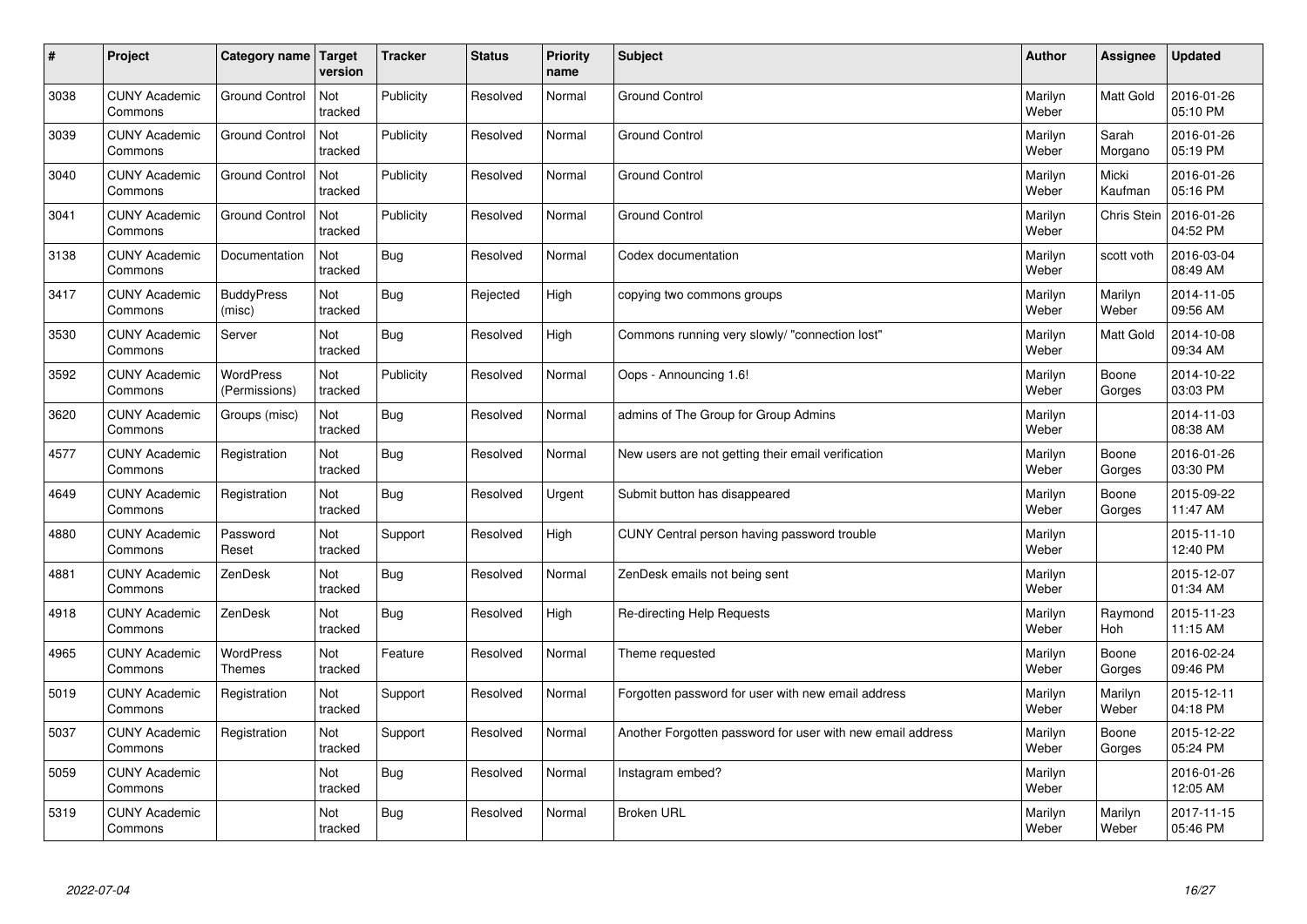| $\vert$ # | Project                         | Category name                | <b>Target</b><br>version | <b>Tracker</b> | <b>Status</b> | <b>Priority</b><br>name | <b>Subject</b>                                      | <b>Author</b>    | <b>Assignee</b>  | <b>Updated</b>         |
|-----------|---------------------------------|------------------------------|--------------------------|----------------|---------------|-------------------------|-----------------------------------------------------|------------------|------------------|------------------------|
| 5435      | <b>CUNY Academic</b><br>Commons |                              | Not<br>tracked           | Bug            | Resolved      | Urgent                  | Can't see the dashboard                             | Marilyn<br>Weber |                  | 2016-04-12<br>11:33 AM |
| 5436      | <b>CUNY Academic</b><br>Commons |                              | Not<br>tracked           | Bug            | Resolved      | Normal                  | Trying to change email settings for                 | Marilyn<br>Weber | Boone<br>Gorges  | 2016-04-21<br>10:12 PM |
| 5684      | <b>CUNY Academic</b><br>Commons | <b>Group Files</b>           | Not<br>tracked           | <b>Bug</b>     | Resolved      | Normal                  | Making Group files appear as Blog entries           | Marilyn<br>Weber | Boone<br>Gorges  | 2017-11-20<br>03:28 PM |
| 5713      | <b>CUNY Academic</b><br>Commons | <b>WordPress</b><br>(misc)   | Not<br>tracked           | <b>Bug</b>     | Abandoned     | High                    | Site freezing                                       | Marilyn<br>Weber | Boone<br>Gorges  | 2017-11-15<br>10:58 AM |
| 5753      | <b>CUNY Academic</b><br>Commons | <b>WordPress</b><br>(misc)   | Not<br>tracked           | Support        | Resolved      | Normal                  | merging blogs and groups                            | Marilyn<br>Weber | Boone<br>Gorges  | 2016-08-29<br>03:09 PM |
| 5772      | <b>CUNY Academic</b><br>Commons | Membership                   | Not<br>tracked           | Support        | Resolved      | Normal                  | User email change and forgotten password            | Marilyn<br>Weber | Matt Gold        | 2017-11-15<br>06:18 PM |
| 5799      | <b>CUNY Academic</b><br>Commons | <b>Blogs</b><br>(BuddyPress) | Not<br>tracked           | Feature        | Resolved      | Normal                  | removing one's own access to sites?                 | Marilyn<br>Weber | Boone<br>Gorges  | 2016-07-26<br>01:55 PM |
| 5844      | <b>CUNY Academic</b><br>Commons |                              | Not<br>tracked           | Support        | Resolved      | Normal                  | edit Host Files on Windows 10 problems              | Marilyn<br>Weber |                  | 2016-07-27<br>09:08 AM |
| 5872      | <b>CUNY Academic</b><br>Commons | Server                       | Not<br>tracked           | Bug            | Resolved      | Immediate               | Whole Commons is down                               | Marilyn<br>Weber | Boone<br>Gorges  | 2016-08-12<br>12:04 AM |
| 5875      | <b>CUNY Academic</b><br>Commons | WordPress<br>Plugins         | Not<br>tracked           | Bug            | Resolved      | Normal                  | Events Calendar garbled in IE                       | Marilyn<br>Weber | Marilyn<br>Weber | 2017-11-15<br>05:45 PM |
| 5968      | <b>CUNY Academic</b><br>Commons | Membership                   | Not<br>tracked           | Bug            | Resolved      | Normal                  | Deleting account without knowing password           | Marilyn<br>Weber | Matt Gold        | 2017-11-15<br>06:19 PM |
| 5985      | <b>CUNY Academic</b><br>Commons | Support                      | Not<br>tracked           | Support        | Resolved      | Normal                  | change user's email address (she cannot access old) | Marilyn<br>Weber | Boone<br>Gorges  | 2016-09-07<br>01:43 PM |
| 6025      | <b>CUNY Academic</b><br>Commons | Search                       | Not<br>tracked           | <b>Bug</b>     | Resolved      | Normal                  | Search function not working                         | Marilyn<br>Weber | Boone<br>Gorges  | 2016-10-12<br>09:41 AM |
| 6091      | <b>CUNY Academic</b><br>Commons | Group<br>Invitations         | Not<br>tracked           | <b>Bug</b>     | Resolved      | Normal                  | User cannot re-join a group                         | Marilyn<br>Weber | Boone<br>Gorges  | 2016-09-28<br>01:47 PM |
| 6106      | <b>CUNY Academic</b><br>Commons | Server                       | Not<br>tracked           | Bug            | Resolved      | Normal                  | 504 error                                           | Marilyn<br>Weber |                  | 2017-11-15<br>01:55 PM |
| 6286      | <b>CUNY Academic</b><br>Commons | Groups (misc)                | Not<br>tracked           | Bug            | Resolved      | Immediate               | Groups pages not displaying at all!                 | Marilyn<br>Weber | Boone<br>Gorges  | 2017-11-15<br>10:57 AM |
| 6656      | <b>CUNY Academic</b><br>Commons | Support                      | Not<br>tracked           | Support        | Resolved      | Normal                  | Remove user profile                                 | Marilyn<br>Weber | Matt Gold        | 2016-11-10<br>02:18 PM |
| 6812      | <b>CUNY Academic</b><br>Commons |                              | Not<br>tracked           | Support        | Resolved      | Normal                  | User cannot change email                            | Marilyn<br>Weber | Matt Gold        | 2016-12-01<br>06:24 PM |
| 6815      | <b>CUNY Academic</b><br>Commons | Password<br>Reset            | Not<br>tracked           | Support        | Resolved      | Normal                  | password reset requested                            | Marilyn<br>Weber | Matt Gold        | 2016-11-22<br>10:30 AM |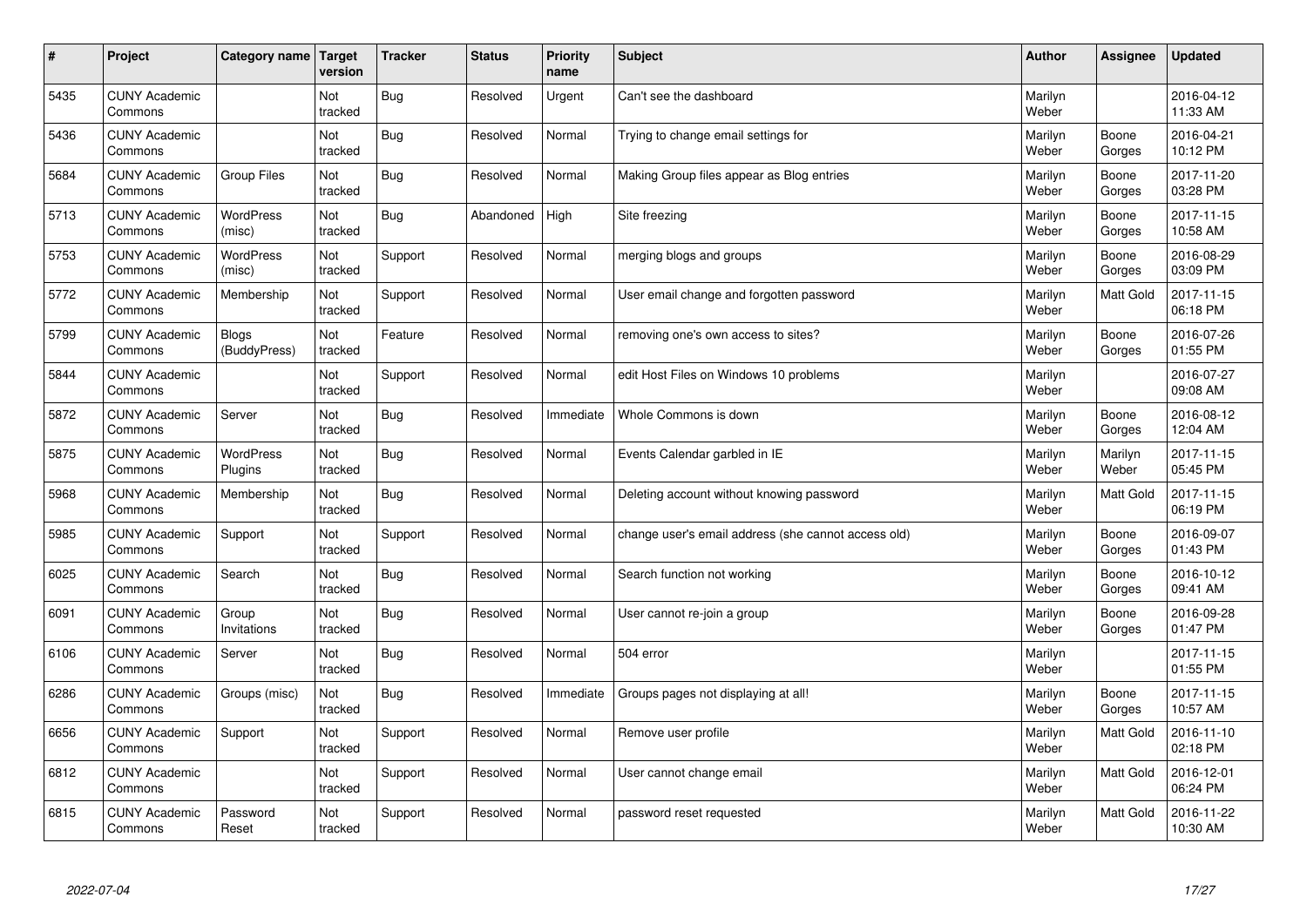| $\vert$ # | Project                         | Category name                | <b>Target</b><br>version | <b>Tracker</b> | <b>Status</b> | <b>Priority</b><br>name | <b>Subject</b>                                  | <b>Author</b>    | <b>Assignee</b>       | <b>Updated</b>         |
|-----------|---------------------------------|------------------------------|--------------------------|----------------|---------------|-------------------------|-------------------------------------------------|------------------|-----------------------|------------------------|
| 6851      | <b>CUNY Academic</b><br>Commons | Redmine                      | Not<br>tracked           | Support        | Resolved      | Normal                  | How do I help users join Redmine?               | Marilyn<br>Weber | <b>Matt Gold</b>      | 2016-11-28<br>10:16 AM |
| 6857      | <b>CUNY Academic</b><br>Commons | <b>Blogs</b><br>(BuddyPress) | Not<br>tracked           | Support        | Resolved      | Normal                  | Committee on Religion website                   | Marilyn<br>Weber | Boone<br>Gorges       | 2017-08-17<br>10:24 AM |
| 6866      | <b>CUNY Academic</b><br>Commons |                              | Not<br>tracked           | Support        | Resolved      | Normal                  | User would like to have her account deleted     | Marilyn<br>Weber | Matt Gold             | 2017-11-15<br>05:49 PM |
| 6899      | <b>CUNY Academic</b><br>Commons | Account<br>settings          | Not<br>tracked           | Support        | Resolved      | Normal                  | New user has misspelled her own name            | Marilyn<br>Weber | Boone<br>Gorges       | 2016-12-01<br>05:10 PM |
| 7223      | <b>CUNY Academic</b><br>Commons | Membership                   | Not<br>tracked           | Bug            | Resolved      | Normal                  | User with two profiles would like to merge them | Marilyn<br>Weber | Boone<br>Gorges       | 2017-01-10<br>02:07 PM |
| 7226      | <b>CUNY Academic</b><br>Commons | Registration                 | Not<br>tracked           | Bug            | Abandoned     | Normal                  | Community college student cannot register?      | Marilyn<br>Weber |                       | 2017-11-15<br>01:55 PM |
| 7328      | <b>CUNY Academic</b><br>Commons | WordPress<br>Plugins         | Not<br>tracked           | <b>Bug</b>     | Resolved      | Normal                  | technical issue with the Events Manager plugin  | Marilyn<br>Weber | Raymond<br><b>Hoh</b> | 2017-11-15<br>06:19 PM |
| 7337      | <b>CUNY Academic</b><br>Commons | Membership                   | Not<br>tracked           | Bug            | Resolved      | Normal                  | User with new email                             | Marilyn<br>Weber |                       | 2017-01-06<br>11:05 AM |
| 7349      | <b>CUNY Academic</b><br>Commons | Membership                   | Not<br>tracked           | Bug            | Resolved      | Normal                  | <b>LACUNY</b> Institute website                 | Marilyn<br>Weber | Boone<br>Gorges       | 2017-01-11<br>04:26 PM |
| 7486      | <b>CUNY Academic</b><br>Commons | Membership                   | Not<br>tracked           | Support        | Resolved      | Normal                  | changed email address                           | Marilyn<br>Weber |                       | 2017-01-24<br>10:00 PM |
| 7607      | <b>CUNY Academic</b><br>Commons | <b>WordPress</b><br>(misc)   | Not<br>tracked           | Feature        | Resolved      | Normal                  | mp4 files                                       | Marilyn<br>Weber |                       | 2017-02-15<br>07:37 PM |
| 7608      | <b>CUNY Academic</b><br>Commons | Registration                 | Not<br>tracked           | Feature        | Resolved      | Normal                  | create an account                               | Marilyn<br>Weber |                       | 2017-02-15<br>10:45 PM |
| 7613      | <b>CUNY Academic</b><br>Commons | Registration                 | Not<br>tracked           | Support        | Resolved      | Normal                  | non-matriculated students                       | Marilyn<br>Weber | Boone<br>Gorges       | 2017-11-15<br>11:03 AM |
| 7619      | <b>CUNY Academic</b><br>Commons | Membership                   | Not<br>tracked           | Support        | Resolved      | Normal                  | outside users for a site that isn't a class?    | Marilyn<br>Weber | <b>Matt Gold</b>      | 2017-11-15<br>06:18 PM |
| 7678      | <b>CUNY Academic</b><br>Commons | Groups (misc)                | Not<br>tracked           | Support        | Resolved      | Normal                  | add admin to student group                      | Marilyn<br>Weber | Boone<br>Gorges       | 2017-02-15<br>11:58 AM |
| 7685      | <b>CUNY Academic</b><br>Commons | Password<br>Reset            | Not<br>tracked           | Support        | Resolved      | Normal                  | temporary password                              | Marilyn<br>Weber | Boone<br>Gorges       | 2017-02-15<br>07:36 PM |
| 7700      | <b>CUNY Academic</b><br>Commons |                              | Not<br>tracked           | Support        | Abandoned     | Normal                  | slow loading Page on site                       | Marilyn<br>Weber | Boone<br>Gorges       | 2017-11-15<br>11:02 AM |
| 7724      | <b>CUNY Academic</b><br>Commons |                              | Not<br>tracked           | Support        | Abandoned     | Normal                  | User name confusion                             | Marilyn<br>Weber | Boone<br>Gorges       | 2017-11-15<br>11:12 AM |
| 7767      | <b>CUNY Academic</b><br>Commons |                              | Not<br>tracked           | Bug            | Resolved      | Normal                  | Site loading problems                           | Marilyn<br>Weber |                       | 2017-03-21<br>09:57 PM |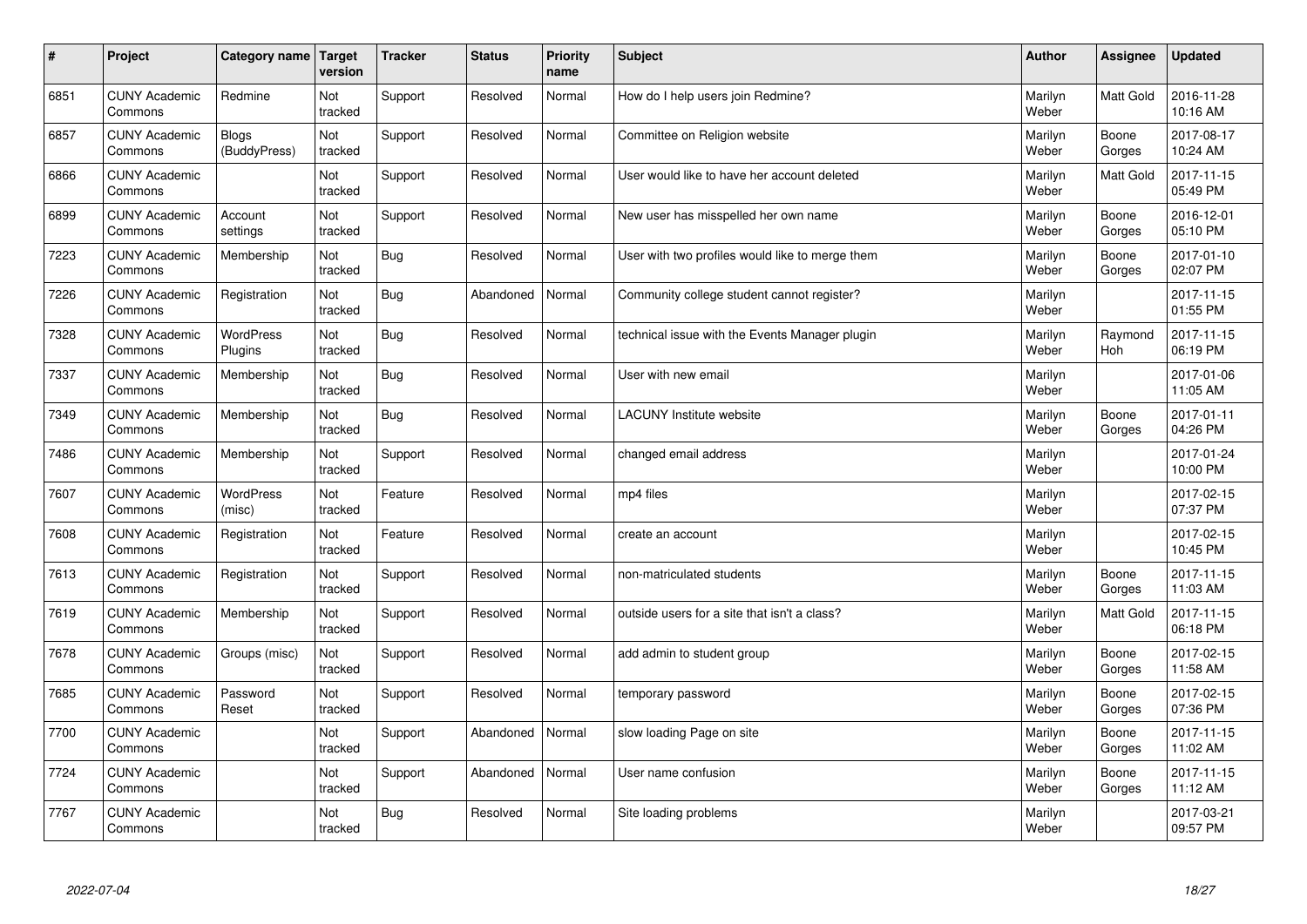| $\sharp$ | Project                         | Category name   Target      | version        | <b>Tracker</b> | <b>Status</b> | <b>Priority</b><br>name | <b>Subject</b>                                              | <b>Author</b>    | Assignee        | Updated                |
|----------|---------------------------------|-----------------------------|----------------|----------------|---------------|-------------------------|-------------------------------------------------------------|------------------|-----------------|------------------------|
| 7770     | <b>CUNY Academic</b><br>Commons | <b>WordPress</b><br>Plugins | Not<br>tracked | Bug            | Abandoned     | Normal                  | Timeline.js problem                                         | Marilyn<br>Weber |                 | 2017-11-15<br>01:43 PM |
| 7771     | <b>CUNY Academic</b><br>Commons | Membership                  | Not<br>tracked | Support        | Resolved      | Normal                  | User would like to be uncoupled from sites                  | Marilyn<br>Weber | Boone<br>Gorges | 2017-03-09<br>12:38 PM |
| 7775     | <b>CUNY Academic</b><br>Commons | Membership                  | Not<br>tracked | Support        | Resolved      | Normal                  | Email change                                                | Marilyn<br>Weber |                 | 2017-03-08<br>10:09 PM |
| 7785     | <b>CUNY Academic</b><br>Commons |                             | Not<br>tracked | Support        | Resolved      | Normal                  | ftp access or files?                                        | Marilyn<br>Weber | Boone<br>Gorges | 2017-03-13<br>02:34 PM |
| 7836     | <b>CUNY Academic</b><br>Commons | Social Paper                | Not<br>tracked | Support        | Resolved      | Normal                  | missing Social Paper                                        | Marilyn<br>Weber |                 | 2017-11-15<br>01:31 PM |
| 7922     | <b>CUNY Academic</b><br>Commons | Membership                  | Not<br>tracked | Support        | Resolved      | Normal                  | add me as an admin to the MALs alumni site?                 | Marilyn<br>Weber |                 | 2017-04-06<br>05:19 PM |
| 7972     | <b>CUNY Academic</b><br>Commons |                             | Not<br>tracked | Support        | Resolved      | Normal                  | expand the memory limit for videos?                         | Marilyn<br>Weber |                 | 2017-04-20<br>10:07 AM |
| 7995     | <b>CUNY Academic</b><br>Commons | Domain<br>Mapping           | Not<br>tracked | Bug            | Resolved      | Urgent                  | http://on.socialpaper.gc.cuny.edu down?                     | Marilyn<br>Weber |                 | 2017-04-21<br>11:07 AM |
| 8071     | <b>CUNY Academic</b><br>Commons | <b>WordPress</b><br>Plugins | Not<br>tracked | Support        | Rejected      | Normal                  | Anthologize                                                 | Marilyn<br>Weber |                 | 2017-05-10<br>10:15 AM |
| 8098     | <b>CUNY Academic</b><br>Commons | <b>Public Portfolio</b>     | Not<br>tracked | Bug            | Abandoned     | Normal                  | Widget in profile not working                               | Marilyn<br>Weber |                 | 2017-11-15<br>01:28 PM |
| 8120     | <b>CUNY Academic</b><br>Commons | Membership                  | Not<br>tracked | Support        | Resolved      | Normal                  | add me as an admin to https://nyslavery.commons.gc.cuny.edu | Marilyn<br>Weber |                 | 2017-05-10<br>02:19 PM |
| 8200     | <b>CUNY Academic</b><br>Commons | Groups (misc)               | Not<br>tracked | <b>Bug</b>     | Resolved      | Normal                  | Announcements has disappeared                               | Marilyn<br>Weber | Boone<br>Gorges | 2017-05-26<br>04:04 PM |
| 8222     | <b>CUNY Academic</b><br>Commons | Membership                  | Not<br>tracked | Support        | Resolved      | Normal                  | Admin for iletc.commons.gc.cuny.edu                         | Marilyn<br>Weber | Boone<br>Gorges | 2017-06-08<br>10:06 AM |
| 8259     | <b>CUNY Academic</b><br>Commons |                             | Not<br>tracked | Bug            | Resolved      | Normal                  | missing dashboard                                           | Marilyn<br>Weber |                 | 2017-11-15<br>01:28 PM |
| 8289     | <b>CUNY Academic</b><br>Commons |                             | Not<br>tracked | Support        | Resolved      | Normal                  | removing my access to sites                                 | Marilyn<br>Weber | Luke<br>Waltzer | 2017-06-19<br>12:40 PM |
| 8308     | <b>CUNY Academic</b><br>Commons | <b>WordPress</b><br>Plugins | Not<br>tracked | Support        | Resolved      | Normal                  | WP Migration plugin                                         | Marilyn<br>Weber |                 | 2017-11-15<br>01:27 PM |
| 8379     | <b>CUNY Academic</b><br>Commons |                             | Not<br>tracked | Support        | Resolved      | Normal                  | request for site build help                                 | Marilyn<br>Weber |                 | 2017-07-01<br>10:48 AM |
| 8401     | <b>CUNY Academic</b><br>Commons | Membership                  | Not<br>tracked | Support        | Resolved      | Normal                  | add me as an admin                                          | Marilyn<br>Weber | Boone<br>Gorges | 2017-07-11<br>11:40 AM |
| 8429     | <b>CUNY Academic</b><br>Commons | Membership                  | Not<br>tracked | Support        | Resolved      | Normal                  | Please make me an admin of https://arc.commons.gc.cuny.edu  | Marilyn<br>Weber | Boone<br>Gorges | 2017-07-24<br>03:33 PM |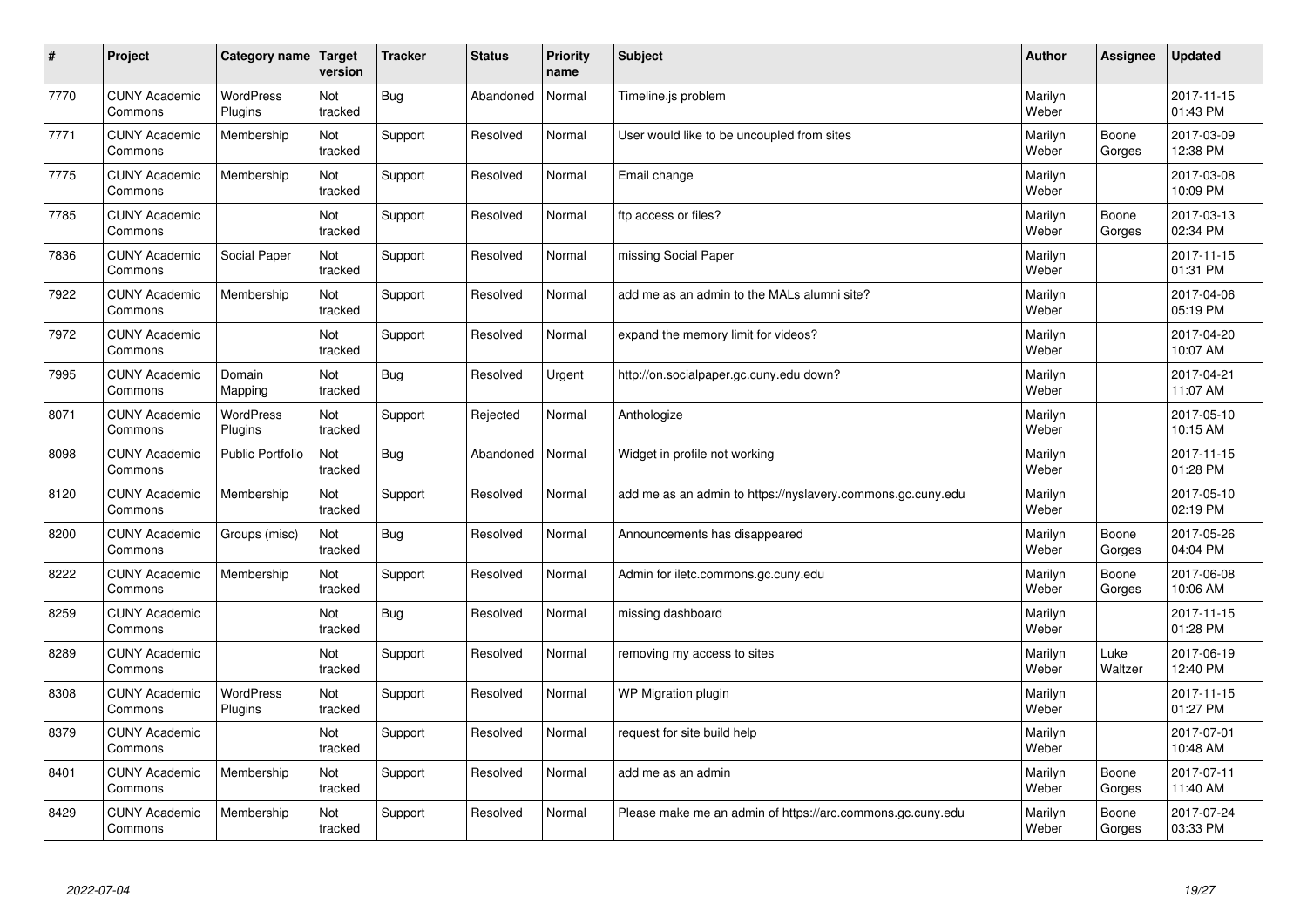| $\vert$ # | Project                         | Category name | Target<br>version | <b>Tracker</b>     | <b>Status</b> | <b>Priority</b><br>name | <b>Subject</b>                                  | <b>Author</b>    | Assignee        | <b>Updated</b>         |
|-----------|---------------------------------|---------------|-------------------|--------------------|---------------|-------------------------|-------------------------------------------------|------------------|-----------------|------------------------|
| 8459      | <b>CUNY Academic</b><br>Commons |               | Not<br>tracked    | Documentatio<br>n. | Resolved      | Normal                  | comprehensive list of plugins?                  | Marilyn<br>Weber |                 | 2017-10-11<br>11:24 AM |
| 8464      | <b>CUNY Academic</b><br>Commons |               | Not<br>tracked    | Support            | Resolved      | Normal                  | WP UI                                           | Marilyn<br>Weber |                 | 2017-10-11<br>11:23 AM |
| 8471      | <b>CUNY Academic</b><br>Commons |               | Not<br>tracked    | Support            | Resolved      | Normal                  | admin at https://commons.gc.cuny.edu/           | Marilyn<br>Weber |                 | 2017-09-06<br>01:50 PM |
| 8481      | <b>CUNY Academic</b><br>Commons | Membership    | Not<br>tracked    | Support            | Resolved      | Normal                  | admin of http://swipanalytic.org/organizers/    | Marilyn<br>Weber |                 | 2019-02-19<br>01:58 PM |
| 8529      | <b>CUNY Academic</b><br>Commons |               | Not<br>tracked    | Support            | Resolved      | Normal                  | Iframe regiest?                                 | Marilyn<br>Weber |                 | 2017-08-16<br>04:40 PM |
| 8531      | <b>CUNY Academic</b><br>Commons | Membership    | Not<br>tracked    | Support            | Resolved      | Normal                  | admin of https://admissions.commons.gc.cuny.edu | Marilyn<br>Weber |                 | 2017-08-15<br>04:20 PM |
| 8553      | <b>CUNY Academic</b><br>Commons |               | Not<br>tracked    | Support            | Resolved      | Normal                  | storage limits?                                 | Marilyn<br>Weber |                 | 2017-08-18<br>04:36 PM |
| 8566      | <b>CUNY Academic</b><br>Commons | Membership    | Not<br>tracked    | Support            | Resolved      | Normal                  | user email change                               | Marilyn<br>Weber |                 | 2017-11-15<br>01:27 PM |
| 8577      | <b>CUNY Academic</b><br>Commons | Membership    | Not<br>tracked    | Support            | Resolved      | Normal                  | another user email change                       | Marilyn<br>Weber |                 | 2017-08-25<br>10:23 AM |
| 8607      | <b>CUNY Academic</b><br>Commons |               | Not<br>tracked    | Support            | <b>New</b>    | Normal                  | Paypal?                                         | Marilyn<br>Weber | Matt Gold       | 2018-05-15<br>01:37 PM |
| 8630      | <b>CUNY Academic</b><br>Commons | Membership    | Not<br>tracked    | Support            | Resolved      | Normal                  | Change in email/campus                          | Marilyn<br>Weber |                 | 2017-08-30<br>03:48 PM |
| 8661      | <b>CUNY Academic</b><br>Commons | Group Blogs   | Not<br>tracked    | <b>Bug</b>         | Resolved      | Normal                  | new group, old site, can't link?                | Marilyn<br>Weber |                 | 2017-11-15<br>01:26 PM |
| 8729      | <b>CUNY Academic</b><br>Commons |               | Not<br>tracked    | Support            | Resolved      | Normal                  | email change                                    | Marilyn<br>Weber |                 | 2017-09-25<br>02:14 PM |
| 8768      | <b>CUNY Academic</b><br>Commons |               | Not<br>tracked    | Support            | Resolved      | Normal                  | unsafe redirect?                                | Marilyn<br>Weber |                 | 2017-10-06<br>12:14 PM |
| 8848      | <b>CUNY Academic</b><br>Commons |               | Not<br>tracked    | Support            | Resolved      | Normal                  | email change request                            | Marilyn<br>Weber |                 | 2017-10-24<br>11:19 AM |
| 8855      | <b>CUNY Academic</b><br>Commons |               | Not<br>tracked    | Support            | Resolved      | Normal                  | another email change request                    | Marilyn<br>Weber |                 | 2017-10-25<br>10:55 AM |
| 8873      | <b>CUNY Academic</b><br>Commons |               | Not<br>tracked    | Support            | Resolved      | Normal                  | maximum file upload size?                       | Marilyn<br>Weber |                 | 2017-10-30<br>11:23 AM |
| 8878      | <b>CUNY Academic</b><br>Commons | cuny.is       | Not<br>tracked    | <b>Bug</b>         | Resolved      | Urgent                  | cuny.is site link won't work                    | Marilyn<br>Weber | Boone<br>Gorges | 2017-11-01<br>03:06 PM |
| 8882      | <b>CUNY Academic</b><br>Commons |               | Not<br>tracked    | Support            | Resolved      | Normal                  | question about search engines                   | Marilyn<br>Weber |                 | 2017-11-01<br>03:26 PM |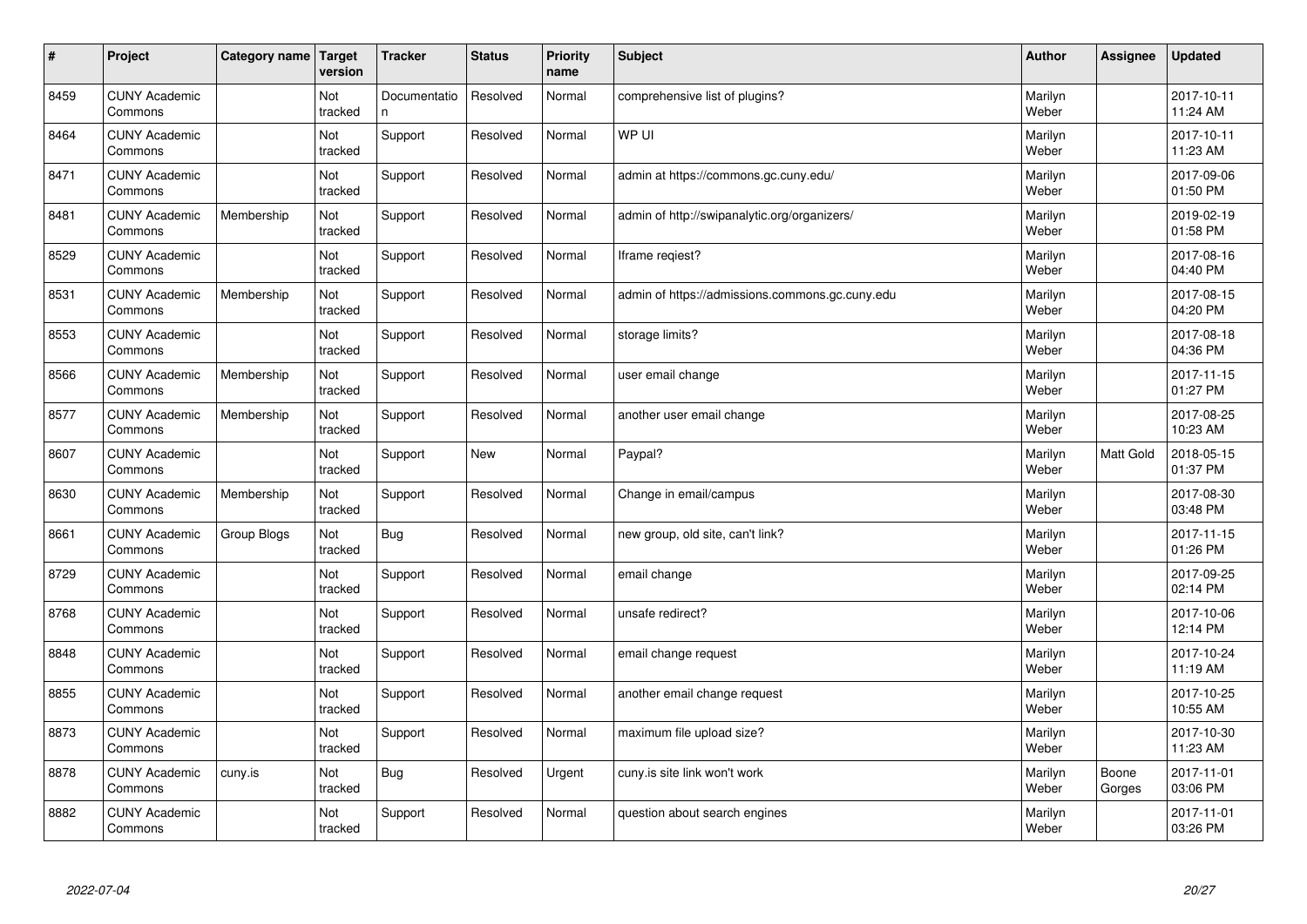| $\sharp$ | Project                         | Category name   Target     | version        | <b>Tracker</b> | <b>Status</b> | <b>Priority</b><br>name | <b>Subject</b>                                     | <b>Author</b>    | Assignee              | Updated                |
|----------|---------------------------------|----------------------------|----------------|----------------|---------------|-------------------------|----------------------------------------------------|------------------|-----------------------|------------------------|
| 8906     | <b>CUNY Academic</b><br>Commons | Redmine                    | Not<br>tracked | Support        | Resolved      | Normal                  | Redmine access?                                    | Marilyn<br>Weber | <b>Matt Gold</b>      | 2017-11-13<br>06:02 PM |
| 8937     | <b>CUNY Academic</b><br>Commons |                            | Not<br>tracked | Bug            | Resolved      | Normal                  | videos gone                                        | Marilyn<br>Weber |                       | 2017-12-01<br>11:27 AM |
| 8978     | <b>CUNY Academic</b><br>Commons | Groups (misc)              | Not<br>tracked | Support        | Resolved      | Normal                  | removing old groups                                | Marilyn<br>Weber |                       | 2018-12-10<br>03:52 PM |
| 9004     | <b>CUNY Academic</b><br>Commons | Membership                 | Not<br>tracked | Support        | Resolved      | Normal                  | email change request                               | Marilyn<br>Weber |                       | 2017-12-14<br>12:27 PM |
| 9062     | <b>CUNY Academic</b><br>Commons |                            | Not<br>tracked | Bug            | Resolved      | Normal                  | re-add me as admin of https://commons.gc.cuny.edu/ | Marilyn<br>Weber |                       | 2018-01-08<br>12:03 PM |
| 9130     | <b>CUNY Academic</b><br>Commons | Homepage<br>Slides         | Not<br>tracked | Bug            | Resolved      | Normal                  | too many redirects                                 | Marilyn<br>Weber |                       | 2018-01-29<br>10:27 AM |
| 9134     | <b>CUNY Academic</b><br>Commons | Membership                 | Not<br>tracked | Support        | Abandoned     | Normal                  | former user                                        | Marilyn<br>Weber | Matt Gold             | 2019-09-18<br>10:26 AM |
| 9162     | <b>CUNY Academic</b><br>Commons | Registration               | Not<br>tracked | Support        | Resolved      | Normal                  | email change due to user error                     | Marilyn<br>Weber | Matt Gold             | 2018-02-13<br>11:11 AM |
| 9223     | <b>CUNY Academic</b><br>Commons |                            | Not<br>tracked | Support        | Resolved      | Normal                  | moving wordpress sites                             | Marilyn<br>Weber |                       | 2018-02-18<br>08:44 PM |
| 9355     | <b>CUNY Academic</b><br>Commons |                            | Not<br>tracked | Support        | Resolved      | Normal                  | 14gb of video?                                     | Marilyn<br>Weber |                       | 2018-03-13<br>11:56 AM |
| 9499     | <b>CUNY Academic</b><br>Commons | WordPress<br>(misc)        | Not<br>tracked | Support        | Resolved      | Normal                  | tiny question - preventing dates on posts?         | Marilyn<br>Weber | Raymond<br>Hoh        | 2018-04-04<br>03:55 PM |
| 9518     | <b>CUNY Academic</b><br>Commons |                            | Not<br>tracked | Support        | Rejected      | Normal                  | problems with site on Internet Explorer            | Marilyn<br>Weber | Raymond<br>Hoh        | 2019-03-11<br>11:18 PM |
| 9535     | <b>CUNY Academic</b><br>Commons |                            | Not<br>tracked | Support        | Resolved      | Normal                  | admin for https://video.commons.gc.cuny.edu/?      | Marilyn<br>Weber | Matt Gold             | 2018-04-13<br>05:06 PM |
| 9541     | <b>CUNY Academic</b><br>Commons | <b>WordPress</b><br>(misc) | Not<br>tracked | Support        | Resolved      | Normal                  | repeating header banner                            | Marilyn<br>Weber | Raymond<br><b>Hoh</b> | 2018-04-06<br>12:33 PM |
| 9604     | <b>CUNY Academic</b><br>Commons |                            | Not<br>tracked | Support        | Resolved      | Normal                  | I (Marilyn) can only log into cdev as teststudent  | Marilyn<br>Weber |                       | 2018-04-21<br>10:20 AM |
| 9725     | <b>CUNY Academic</b><br>Commons |                            | Not<br>tracked | Support        | Resolved      | Normal                  | problems with deleting a site                      | Marilyn<br>Weber |                       | 2018-05-07<br>10:24 PM |
| 9726     | <b>CUNY Academic</b><br>Commons | WordPress<br>Plugins       | Not<br>tracked | Support        | Abandoned     | Normal                  | technical error on Contact page                    | Marilyn<br>Weber |                       | 2018-12-10<br>03:53 PM |
| 9767     | <b>CUNY Academic</b><br>Commons | Registration               | Not<br>tracked | Support        | Resolved      | Normal                  | user deleted account but now needs one             | Marilyn<br>Weber |                       | 2018-05-11<br>02:39 PM |
| 9779     | <b>CUNY Academic</b><br>Commons | Membership                 | Not<br>tracked | Support        | Resolved      | Normal                  | user not sure if she is registered.                | Marilyn<br>Weber |                       | 2018-12-10<br>03:53 PM |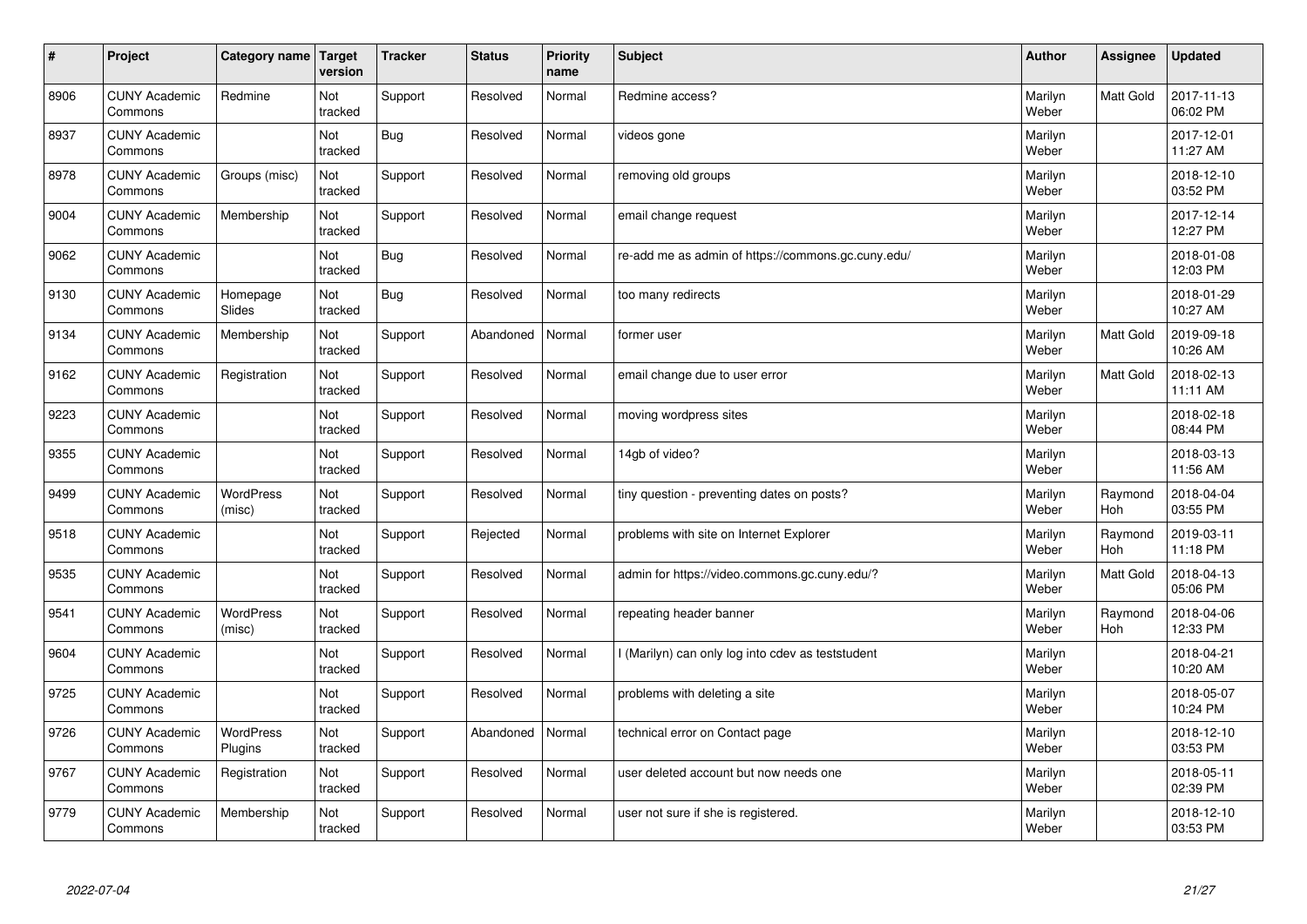| $\sharp$ | Project                         | Category name              | Target<br>version | <b>Tracker</b> | <b>Status</b>        | <b>Priority</b><br>name | <b>Subject</b>                                          | <b>Author</b>    | Assignee         | <b>Updated</b>         |
|----------|---------------------------------|----------------------------|-------------------|----------------|----------------------|-------------------------|---------------------------------------------------------|------------------|------------------|------------------------|
| 9780     | <b>CUNY Academic</b><br>Commons |                            | Not<br>tracked    | Support        | Resolved             | Normal                  | remove the phone number on this profile?                | Marilyn<br>Weber |                  | 2018-05-15<br>10:35 AM |
| 9823     | <b>CUNY Academic</b><br>Commons | Account<br>settings        | Not<br>tracked    | Support        | Resolved             | Normal                  | email change                                            | Marilyn<br>Weber | <b>Matt Gold</b> | 2018-05-23<br>01:58 PM |
| 9886     | <b>CUNY Academic</b><br>Commons | cuny.is                    | Not<br>tracked    | Support        | Resolved             | Normal                  | cuny.is SSL                                             | Marilyn<br>Weber |                  | 2018-10-26<br>02:07 PM |
| 9889     | <b>CUNY Academic</b><br>Commons |                            | Not<br>tracked    | Support        | Resolved             | Normal                  | remove comments from activity feed?                     | Marilyn<br>Weber |                  | 2018-12-10<br>03:53 PM |
| 9919     | <b>CUNY Academic</b><br>Commons |                            | Not<br>tracked    | Bug            | Resolved             | Normal                  | admin of https://sphcurriculum.commons.gc.cuny.edu      | Marilyn<br>Weber |                  | 2018-06-12<br>09:37 PM |
| 9927     | <b>CUNY Academic</b><br>Commons | Membership                 | Not<br>tracked    | Support        | Resolved             | Normal                  | wrong email used                                        | Marilyn<br>Weber | <b>Matt Gold</b> | 2018-06-14<br>10:21 AM |
| 9996     | <b>CUNY Academic</b><br>Commons | Membership                 | Not<br>tracked    | Support        | Rejected             | Normal                  | user email change request                               | Marilyn<br>Weber |                  | 2018-07-16<br>10:49 AM |
| 10006    | <b>CUNY Academic</b><br>Commons | Membership                 | Not<br>tracked    | Support        | Resolved             | Normal                  | another email change request                            | Marilyn<br>Weber |                  | 2018-07-13<br>12:36 PM |
| 10035    | <b>CUNY Academic</b><br>Commons |                            | Not<br>tracked    | Bug            | Resolved             | Normal                  | Reconnecting user to site                               | Marilyn<br>Weber |                  | 2018-07-23<br>11:55 AM |
| 10059    | <b>CUNY Academic</b><br>Commons | WordPress<br><b>Themes</b> | Not<br>tracked    | Support        | Resolved             | Normal                  | Magazine Premium theme for new site                     | Marilyn<br>Weber |                  | 2020-02-17<br>03:39 PM |
| 10066    | <b>CUNY Academic</b><br>Commons | Membership                 | Not<br>tracked    | Support        | Resolved             | Normal                  | add me as an admin to https://pkms.commons.gc.cuny.edu/ | Marilyn<br>Weber |                  | 2018-07-26<br>11:54 AM |
| 10133    | <b>CUNY Academic</b><br>Commons | <b>WordPress</b><br>(misc) | Not<br>tracked    | Support        | Resolved             | Normal                  | two Commons sites to be migrated elsewhere              | Marilyn<br>Weber |                  | 2018-12-10<br>03:54 PM |
| 10176    | <b>CUNY Academic</b><br>Commons | Documentation              | Not<br>tracked    | Bug            | Resolved             | Normal                  | domain mapping requests                                 | Marilyn<br>Weber | scott voth       | 2018-08-29<br>05:30 PM |
| 10239    | <b>CUNY Academic</b><br>Commons |                            | Not<br>tracked    | Support        | Resolved             | Normal                  | musicroombooking.commons.gc.cuny.edu                    | Marilyn<br>Weber |                  | 2018-08-29<br>03:06 PM |
| 10257    | <b>CUNY Academic</b><br>Commons | Membership                 | Not<br>tracked    | Support        | Resolved             | Normal                  | change the email from @login.cuny.edu to campu email    | Marilyn<br>Weber |                  | 2018-12-10<br>03:55 PM |
| 10273    | <b>CUNY Academic</b><br>Commons | Registration               | Not<br>tracked    | Support        | Reporter<br>Feedback | Normal                  | users combining CF and campus address                   | Marilyn<br>Weber |                  | 2019-09-18<br>10:58 AM |
| 10298    | <b>CUNY Academic</b><br>Commons |                            | Not<br>tracked    | Support        | Resolved             | Normal                  | RSS feed to itunes problem                              | Marilyn<br>Weber |                  | 2018-12-10<br>03:57 PM |
| 10387    | <b>CUNY Academic</b><br>Commons | Membership                 | Not<br>tracked    | Support        | Resolved             | Normal                  | remove user page                                        | Marilyn<br>Weber |                  | 2018-09-28<br>02:26 PM |
| 10407    | <b>CUNY Academic</b><br>Commons |                            | Not<br>tracked    | Support        | Resolved             | Normal                  | toolbar problem                                         | Marilyn<br>Weber | Boone<br>Gorges  | 2018-10-23<br>10:52 AM |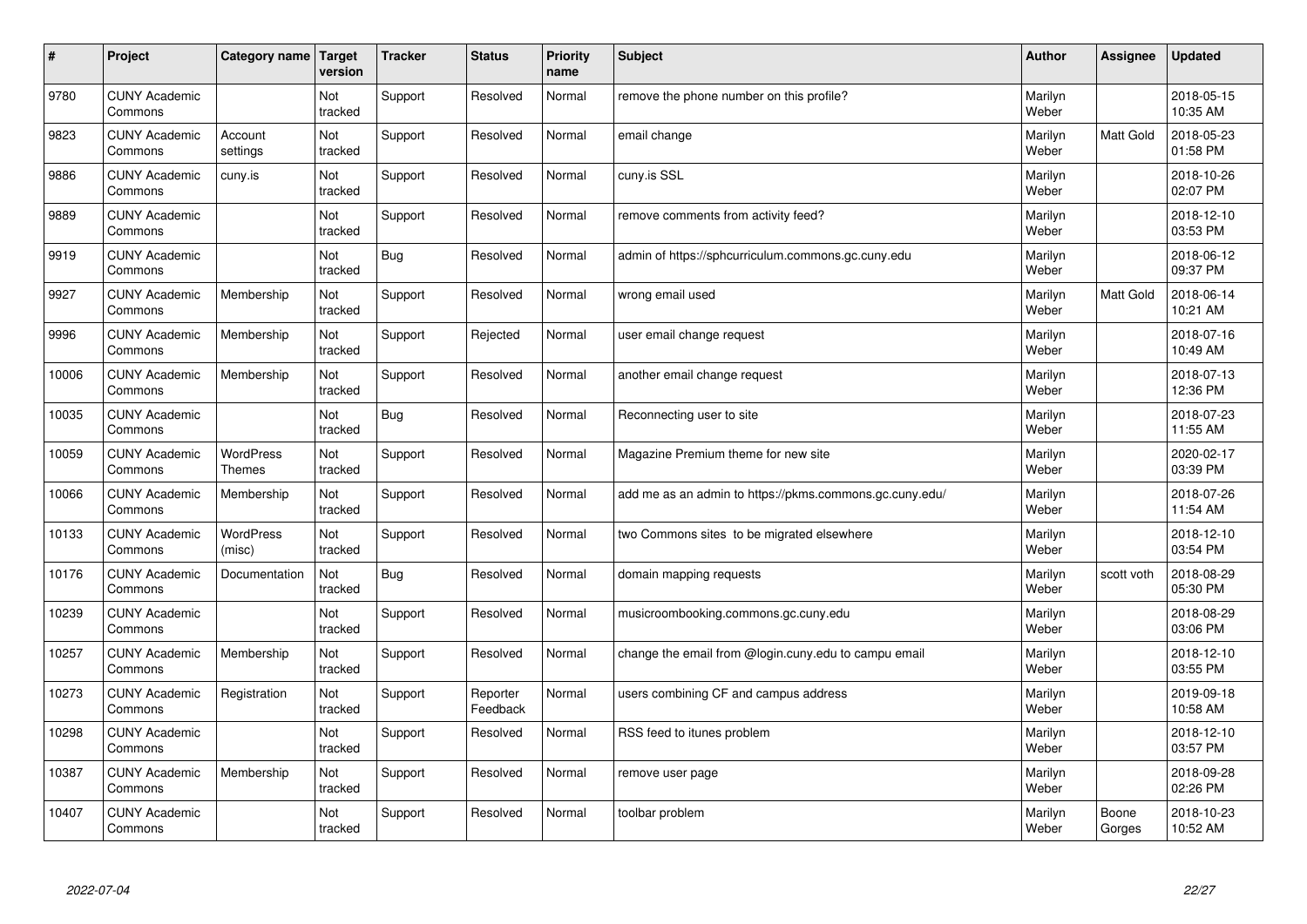| $\pmb{\#}$ | Project                         | <b>Category name</b>        | Target<br>version | <b>Tracker</b> | <b>Status</b>        | <b>Priority</b><br>name | <b>Subject</b>                          | <b>Author</b>    | Assignee       | <b>Updated</b>         |
|------------|---------------------------------|-----------------------------|-------------------|----------------|----------------------|-------------------------|-----------------------------------------|------------------|----------------|------------------------|
| 10440      | <b>CUNY Academic</b><br>Commons |                             | Not<br>tracked    | Support        | Resolved             | Normal                  | Acert post problem                      | Marilyn<br>Weber |                | 2018-12-10<br>03:57 PM |
| 10537      | <b>CUNY Academic</b><br>Commons |                             | Not<br>tracked    | <b>Bug</b>     | Resolved             | Normal                  | jpegs not showing                       | Marilyn<br>Weber |                | 2018-10-23<br>10:51 AM |
| 10571      | <b>CUNY Academic</b><br>Commons |                             | Not<br>tracked    | Support        | Abandoned            | Normal                  | newsletter queue problem                | Marilyn<br>Weber |                | 2018-12-10<br>03:58 PM |
| 10606      | <b>CUNY Academic</b><br>Commons | cdev.gc.cuny.ed<br>u.       | Not<br>tracked    | Support        | Resolved             | Normal                  | problems with testing environment       | Marilyn<br>Weber |                | 2018-11-02<br>10:27 AM |
| 10657      | <b>CUNY Academic</b><br>Commons |                             | Not<br>tracked    | Support        | Reporter<br>Feedback | Normal                  | child theme problems                    | Marilyn<br>Weber |                | 2018-11-08<br>01:19 PM |
| 10820      | <b>CUNY Academic</b><br>Commons |                             | Not<br>tracked    | Support        | Resolved             | Normal                  | retrieve deleted pages/posts            | Marilyn<br>Weber |                | 2018-12-13<br>06:33 PM |
| 10910      | <b>CUNY Academic</b><br>Commons | Membership                  | Not<br>tracked    | Support        | Resolved             | Normal                  | request to be an admin to a prof's site | Marilyn<br>Weber |                | 2019-01-04<br>10:45 AM |
| 10941      | <b>CUNY Academic</b><br>Commons | Membership                  | Not<br>tracked    | Support        | Resolved             | Normal                  | update user email                       | Marilyn<br>Weber |                | 2019-02-13<br>02:24 PM |
| 10986      | <b>CUNY Academic</b><br>Commons |                             | Not<br>tracked    | Support        | Resolved             | Normal                  | PDF embedder provoking error            | Marilyn<br>Weber |                | 2019-03-29<br>04:28 PM |
| 11002      | <b>CUNY Academic</b><br>Commons |                             | Not<br>tracked    | Support        | Resolved             | Normal                  | open link in a new tab not working      | Marilyn<br>Weber |                | 2019-06-03<br>07:57 PM |
| 11003      | <b>CUNY Academic</b><br>Commons |                             | Not<br>tracked    | Support        | Resolved             | Normal                  | user email change                       | Marilyn<br>Weber |                | 2019-01-24<br>02:50 PM |
| 11017      | <b>CUNY Academic</b><br>Commons |                             | Not<br>tracked    | Support        | Resolved             | Normal                  | site didn't save?                       | Marilyn<br>Weber |                | 2019-01-25<br>03:47 PM |
| 11031      | <b>CUNY Academic</b><br>Commons |                             | Not<br>tracked    | Support        | Resolved             | Normal                  | new group with seemingly old topics     | Marilyn<br>Weber |                | 2019-02-11<br>12:17 PM |
| 11088      | <b>CUNY Academic</b><br>Commons | Group Blogs                 | Not<br>tracked    | <b>Bug</b>     | Resolved             | Normal                  | no notification for comments            | Marilyn<br>Weber |                | 2019-02-15<br>03:30 PM |
| 11127      | <b>CUNY Academic</b><br>Commons | Membership                  | Not<br>tracked    | Support        | Resolved             | Normal                  | user with new campus affiliation        | Marilyn<br>Weber |                | 2019-02-19<br>02:09 PM |
| 11147      | <b>CUNY Academic</b><br>Commons | Membership                  | Not<br>tracked    | Support        | Resolved             | Normal                  | employee email change                   | Marilyn<br>Weber |                | 2019-03-12<br>03:58 PM |
| 11149      | <b>CUNY Academic</b><br>Commons |                             | Not<br>tracked    | Support        | Reporter<br>Feedback | Normal                  | comments getting blocked                | Marilyn<br>Weber | Raymond<br>Hoh | 2019-03-26<br>11:40 AM |
| 11198      | <b>CUNY Academic</b><br>Commons |                             | Not<br>tracked    | Support        | Resolved             | Normal                  | former CUNY employee                    | Marilyn<br>Weber |                | 2019-03-07<br>02:21 PM |
| 11205      | <b>CUNY Academic</b><br>Commons | <b>WordPress</b><br>Plugins | Not<br>tracked    | Support        | Resolved             | Normal                  | problems with Google calendar           | Marilyn<br>Weber | Raymond<br>Hoh | 2019-03-11<br>02:17 PM |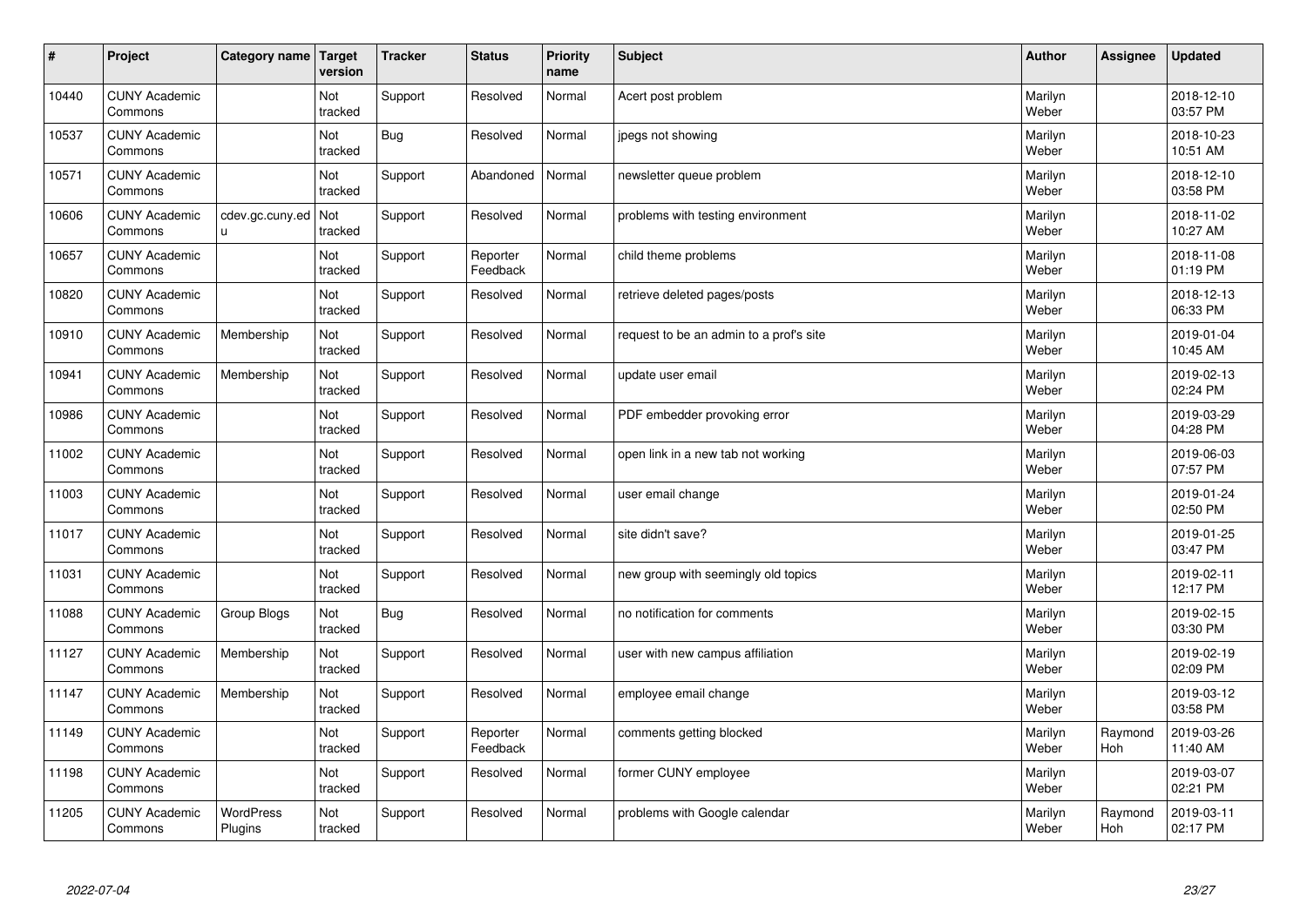| $\sharp$ | Project                         | Category name   Target            | version        | <b>Tracker</b> | <b>Status</b>        | <b>Priority</b><br>name | <b>Subject</b>                                                                                        | <b>Author</b>    | Assignee              | Updated                |
|----------|---------------------------------|-----------------------------------|----------------|----------------|----------------------|-------------------------|-------------------------------------------------------------------------------------------------------|------------------|-----------------------|------------------------|
| 11210    | <b>CUNY Academic</b><br>Commons | Membership                        | Not<br>tracked | Support        | Resolved             | Normal                  | Please change the email                                                                               | Marilyn<br>Weber |                       | 2019-03-11<br>04:16 PM |
| 11217    | <b>CUNY Academic</b><br>Commons | Membership                        | Not<br>tracked | Support        | Resolved             | Normal                  | Another email update                                                                                  | Marilyn<br>Weber |                       | 2019-03-12<br>03:37 PM |
| 11225    | <b>CUNY Academic</b><br>Commons |                                   | Not<br>tracked | Support        | Resolved             | Normal                  | bulk upload?                                                                                          | Marilyn<br>Weber |                       | 2019-09-18<br>10:31 AM |
| 11294    | <b>CUNY Academic</b><br>Commons | Account<br>settings               | Not<br>tracked | Support        | Resolved             | Normal                  | student emgail change                                                                                 | Marilyn<br>Weber | Matt Gold             | 2019-04-07<br>09:11 PM |
| 11509    | <b>CUNY Academic</b><br>Commons |                                   | Not<br>tracked | Support        | Reporter<br>Feedback | Normal                  | deleted Page causing a Menu problem?                                                                  | Marilyn<br>Weber |                       | 2019-06-04<br>09:54 AM |
| 11516    | <b>CUNY Academic</b><br>Commons | Membership                        | Not<br>tracked | Support        | Resolved             | Normal                  | request for email change                                                                              | Marilyn<br>Weber |                       | 2019-06-04<br>01:48 PM |
| 11519    | <b>CUNY Academic</b><br>Commons |                                   | Not<br>tracked | Support        | Assigned             | Normal                  | comment option not appearing                                                                          | Marilyn<br>Weber |                       | 2019-09-24<br>10:28 AM |
| 11634    | <b>CUNY Academic</b><br>Commons | <b>WordPress</b><br>(misc)        | Not<br>tracked | Bug            | Rejected             | Normal                  | "Insert Read More Tag" working oddly                                                                  | Marilyn<br>Weber | Raymond<br><b>Hoh</b> | 2019-07-15<br>11:48 PM |
| 11650    | <b>CUNY Academic</b><br>Commons |                                   | Not<br>tracked | Support        | Resolved             | Normal                  | https://commons.gc.cuny.edu/groups/introduction-to-literary-studies-eng<br>ish-252-at-hunter-college/ | Marilyn<br>Weber |                       | 2019-07-18<br>02:28 PM |
| 11771    | <b>CUNY Academic</b><br>Commons |                                   | Not<br>tracked | Support        | Reporter<br>Feedback | Normal                  | post displays in sections                                                                             | Marilyn<br>Weber |                       | 2019-08-20<br>10:34 AM |
| 11787    | <b>CUNY Academic</b><br>Commons |                                   | Not<br>tracked | Support        | Reporter<br>Feedback | Normal                  | automated comments notifications on ZenDesk                                                           | Marilyn<br>Weber |                       | 2019-08-26<br>06:18 PM |
| 11811    | <b>CUNY Academic</b><br>Commons |                                   | Not<br>tracked | Support        | Duplicate            | Normal                  | Content of Publications widget on profile page being erased on save                                   | Marilyn<br>Weber |                       | 2019-10-08<br>11:16 AM |
| 11848    | <b>CUNY Academic</b><br>Commons |                                   | Not<br>tracked | Support        | Hold                 | Normal                  | a Dean of Faculty wants to share a large file                                                         | Marilyn<br>Weber |                       | 2019-09-24<br>08:44 AM |
| 11896    | <b>CUNY Academic</b><br>Commons |                                   | Not<br>tracked | Support        | Resolved             | Normal                  | https://thenurseswritingproject.commons.gc.cuny.edu                                                   | Marilyn<br>Weber |                       | 2019-09-24<br>08:09 AM |
| 11915    | <b>CUNY Academic</b><br>Commons |                                   | Not<br>tracked | Support        | Resolved             | Normal                  | User not in list                                                                                      | Marilyn<br>Weber |                       | 2019-10-28<br>10:13 AM |
| 11922    | <b>CUNY Academic</b><br>Commons | Membership                        | Not<br>tracked | Support        | Resolved             | Normal                  | https://commons.gc.cuny.edu/members/cunyhealthequity/                                                 | Marilyn<br>Weber |                       | 2019-10-02<br>04:05 PM |
| 11961    | <b>CUNY Academic</b><br>Commons | Membership                        | Not<br>tracked | Support        | Resolved             | Normal                  | switch email for student user                                                                         | Marilyn<br>Weber |                       | 2019-10-09<br>01:56 PM |
| 11976    | <b>CUNY Academic</b><br>Commons | <b>WordPress</b><br><b>Themes</b> | Not<br>tracked | Support        | Resolved             | Normal                  | ColorMag request                                                                                      | Marilyn<br>Weber |                       | 2021-02-01<br>10:25 AM |
| 11977    | <b>CUNY Academic</b><br>Commons |                                   | Not<br>tracked | Support        | Resolved             | Normal                  | please remove me from many sites                                                                      | Marilyn<br>Weber |                       | 2019-11-21<br>01:05 PM |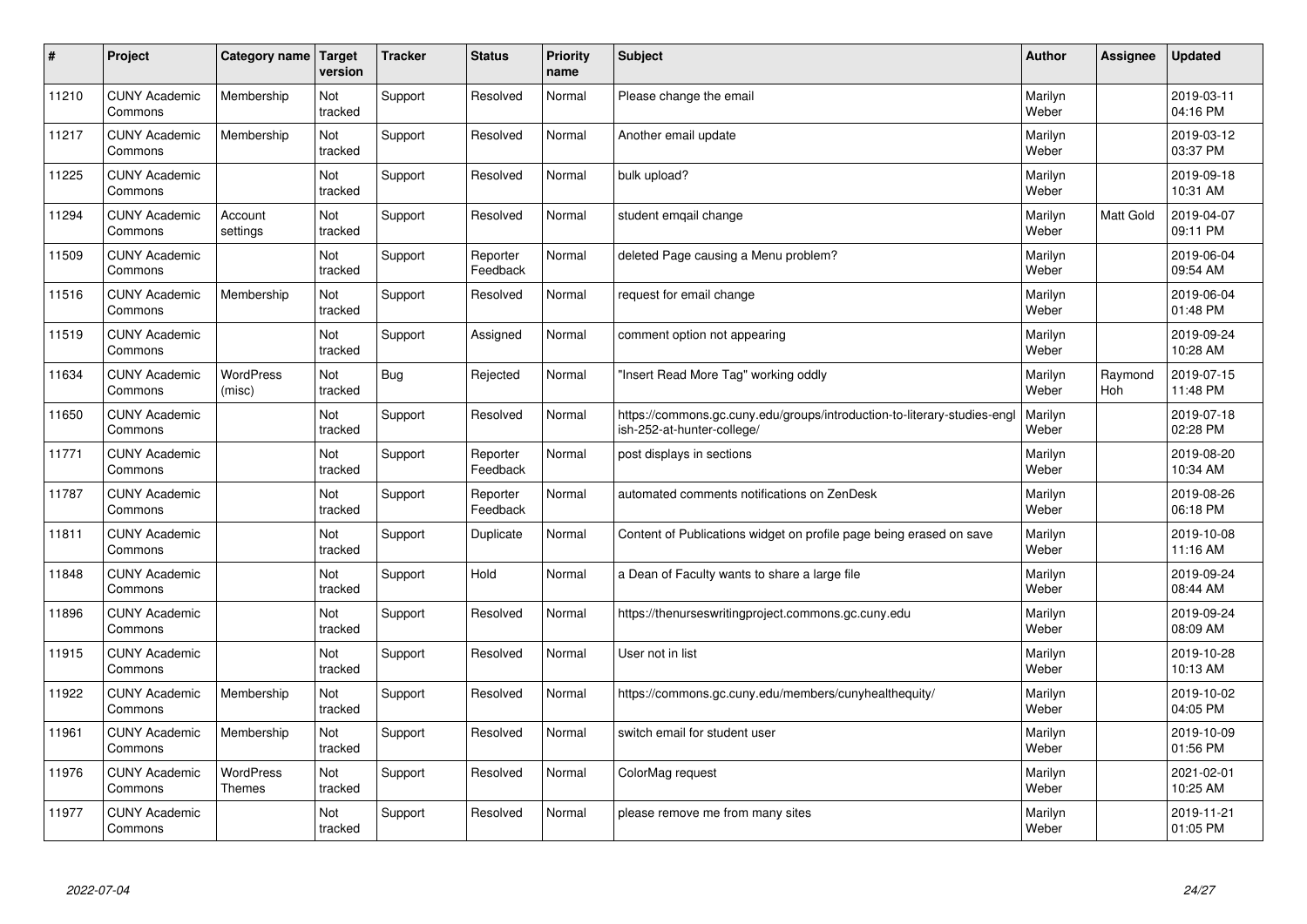| $\pmb{\#}$ | Project                         | Category name                     | Target<br>version | <b>Tracker</b> | <b>Status</b>        | <b>Priority</b><br>name | <b>Subject</b>                                                                             | <b>Author</b>    | Assignee         | <b>Updated</b>         |
|------------|---------------------------------|-----------------------------------|-------------------|----------------|----------------------|-------------------------|--------------------------------------------------------------------------------------------|------------------|------------------|------------------------|
| 12137      | <b>CUNY Academic</b><br>Commons | <b>WordPress</b><br>Themes        | Not<br>tracked    | Support        | Resolved             | Normal                  | media player problem                                                                       | Marilyn<br>Weber |                  | 2019-12-12<br>08:52 PM |
| 12156      | <b>CUNY Academic</b><br>Commons | <b>Blogs</b><br>(BuddyPress)      | Not<br>tracked    | Support        | Resolved             | Normal                  | My Sites list (Commons Profile or Sites directory) doesn't match toolbar<br>dropdown       | Marilyn<br>Weber |                  | 2019-12-11<br>10:20 AM |
| 12165      | <b>CUNY Academic</b><br>Commons | <b>BuddyPress</b><br>(misc)       | Not<br>tracked    | Support        | Resolved             | Normal                  | two reports of Profile problems                                                            | Marilyn<br>Weber | Boone<br>Gorges  | 2019-12-04<br>05:06 PM |
| 12176      | <b>CUNY Academic</b><br>Commons |                                   | Not<br>tracked    | Support        | Resolved             | Normal                  | Mp4s?                                                                                      | Marilyn<br>Weber |                  | 2019-12-05<br>11:04 AM |
| 12190      | <b>CUNY Academic</b><br>Commons | Blogs<br>(BuddyPress)             | Not<br>tracked    | Support        | Resolved             | Normal                  | Site avatar in directory is not what user expects                                          | Marilyn<br>Weber |                  | 2019-12-12<br>08:51 PM |
| 12350      | <b>CUNY Academic</b><br>Commons | <b>Blogs</b><br>(BuddyPress)      | Not<br>tracked    | Support        | Reporter<br>Feedback | Normal                  | URL creation problem                                                                       | Marilyn<br>Weber |                  | 2020-02-03<br>11:27 AM |
| 12352      | <b>CUNY Academic</b><br>Commons |                                   | Not<br>tracked    | Support        | New                  | Normal                  | posts list" page builder block option                                                      | Marilyn<br>Weber |                  | 2020-02-03<br>01:29 PM |
| 12360      | <b>CUNY Academic</b><br>Commons | <b>WordPress</b><br><b>Themes</b> | Not<br>tracked    | <b>Bug</b>     | Reporter<br>Feedback | Normal                  | site just says "DANTE We are currently in maintenance mode, please<br>check back shortly." | Marilyn<br>Weber |                  | 2020-02-04<br>12:13 PM |
| 12382      | <b>CUNY Academic</b><br>Commons | Membership                        | Not<br>tracked    | Support        | <b>New</b>           | Normal                  | Email request change                                                                       | Marilyn<br>Weber | Marilyn<br>Weber | 2020-02-06<br>12:56 PM |
| 12395      | <b>CUNY Academic</b><br>Commons | Spam/Spam<br>Prevention           | Not<br>tracked    | Support        | Resolved             | Normal                  | comments again being blocked                                                               | Marilyn<br>Weber | Raymond<br>Hoh   | 2020-03-10<br>11:13 AM |
| 12427      | <b>CUNY Academic</b><br>Commons |                                   | Not<br>tracked    | Support        | Resolved             | Normal                  | organizing PDF on a site?                                                                  | Marilyn<br>Weber | scott voth       | 2020-03-10<br>11:11 AM |
| 12543      | <b>CUNY Academic</b><br>Commons | Public Portfolio                  | Not<br>tracked    | Support        | Resolved             | Normal                  | User cannot find profile edit button                                                       | Marilyn<br>Weber | scott voth       | 2020-03-22<br>02:49 PM |
| 12584      | <b>CUNY Academic</b><br>Commons |                                   | Not<br>tracked    | <b>Bug</b>     | Resolved             | Urgent                  | No way to register                                                                         | Marilyn<br>Weber |                  | 2020-03-27<br>02:38 PM |
| 12741      | <b>CUNY Academic</b><br>Commons | <b>WordPress</b><br>Plugins       | Not<br>tracked    | Support        | Reporter<br>Feedback | Normal                  | Tableau Public Viz Block                                                                   | Marilyn<br>Weber | Raymond<br>Hoh   | 2020-05-12<br>11:00 AM |
| 13013      | <b>CUNY Academic</b><br>Commons |                                   | Not<br>tracked    | <b>Bug</b>     | Resolved             | Normal                  | an invite to Group Admins from Brian Foote?!                                               | Marilyn<br>Weber |                  | 2020-07-07<br>02:36 PM |
| 13034      | <b>CUNY Academic</b><br>Commons |                                   | Not<br>tracked    | Support        | Reporter<br>Feedback | Normal                  | a site is asking people to join the Commons to get a download                              | Marilyn<br>Weber |                  | 2020-07-12<br>07:23 AM |
| 13065      | <b>CUNY Academic</b><br>Commons |                                   | Not<br>tracked    | Support        | Resolved             | Normal                  | can't invite new user to group                                                             | Marilyn<br>Weber |                  | 2020-07-22<br>04:24 PM |
| 13085      | <b>CUNY Academic</b><br>Commons | Domain<br>Mapping                 | Not<br>tracked    | Support        | Resolved             | Normal                  | domain mapping request                                                                     | Marilyn<br>Weber | Matt Gold        | 2020-07-28<br>03:33 PM |
| 13138      | <b>CUNY Academic</b><br>Commons | Group Library                     | Not<br>tracked    | Support        | Resolved             | Normal                  | moving Library contents for Steve Brier                                                    | Marilyn<br>Weber |                  | 2020-08-03<br>04:00 PM |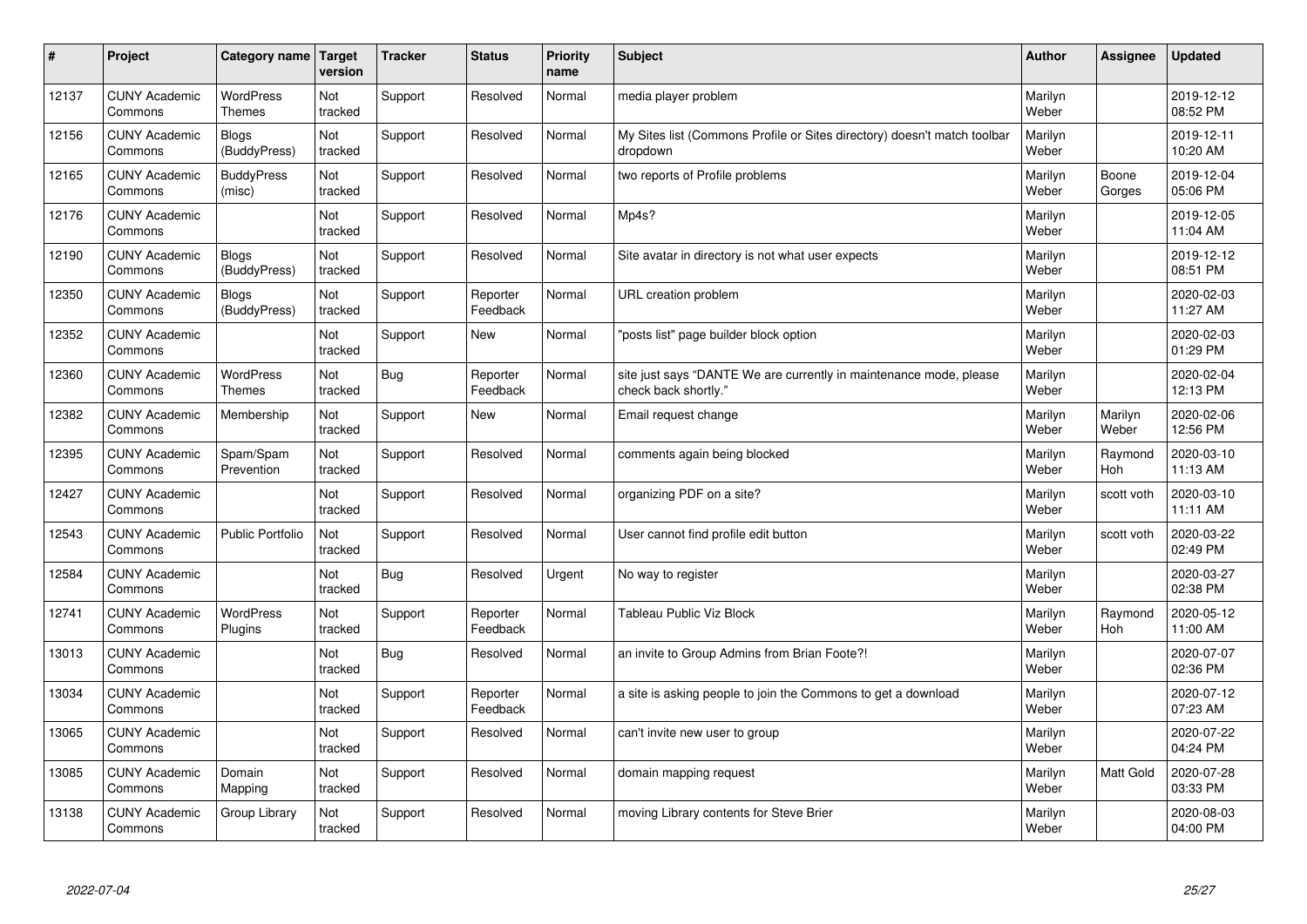| #     | Project                         | Category name              | Target<br>version | <b>Tracker</b> | <b>Status</b>        | <b>Priority</b><br>name | <b>Subject</b>                               | <b>Author</b>    | Assignee              | Updated                |
|-------|---------------------------------|----------------------------|-------------------|----------------|----------------------|-------------------------|----------------------------------------------|------------------|-----------------------|------------------------|
| 13159 | <b>CUNY Academic</b><br>Commons | Group Library              | Not<br>tracked    | Support        | Resolved             | Normal                  | changing folder names?                       | Marilyn<br>Weber | Boone<br>Gorges       | 2020-08-27<br>08:59 AM |
| 13255 | <b>CUNY Academic</b><br>Commons |                            | Not<br>tracked    | Support        | Reporter<br>Feedback | Normal                  | Accessibility problems                       | Marilyn<br>Weber |                       | 2020-09-01<br>05:48 PM |
| 13286 | <b>CUNY Academic</b><br>Commons |                            | Not<br>tracked    | Support        | <b>New</b>           | Normal                  | problem connecting with WordPress app        | Marilyn<br>Weber | Raymond<br><b>Hoh</b> | 2020-09-08<br>11:16 AM |
| 13295 | <b>CUNY Academic</b><br>Commons |                            | Not<br>tracked    | Support        | Resolved             | Normal                  | can't find new user                          | Marilyn<br>Weber |                       | 2020-09-08<br>10:18 AM |
| 13328 | <b>CUNY Academic</b><br>Commons | Group Forums               | Not<br>tracked    | Bug            | Reporter<br>Feedback | Normal                  | cross-posting in two related groups          | Marilyn<br>Weber | Raymond<br>Hoh        | 2020-09-15<br>10:39 PM |
| 13541 | <b>CUNY Academic</b><br>Commons |                            | Not<br>tracked    | Support        | Resolved             | Normal                  | add a page template to OER site.             | Marilyn<br>Weber |                       | 2020-11-11<br>11:12 AM |
| 13633 | <b>CUNY Academic</b><br>Commons |                            | Not<br>tracked    | Bug            | Resolved             | High                    | PublicsLab site down                         | Marilyn<br>Weber |                       | 2020-11-30<br>02:01 PM |
| 13699 | <b>CUNY Academic</b><br>Commons |                            | Not<br>tracked    | Support        | Resolved             | Normal                  | Martin Segal Center site down                | Marilyn<br>Weber | Raymond<br>Hoh        | 2020-12-22<br>03:03 PM |
| 13710 | <b>CUNY Academic</b><br>Commons |                            | Not<br>tracked    | Support        | Resolved             | Normal                  | small change to Hosting Partner Handbook     | Marilyn<br>Weber |                       | 2020-12-16<br>04:29 PM |
| 13715 | <b>CUNY Academic</b><br>Commons |                            | Not<br>tracked    | Bug            | Resolved             | High                    | https://ulysses.commons.gc.cuny.edu down     | Marilyn<br>Weber |                       | 2020-12-22<br>03:02 PM |
| 13768 | <b>CUNY Academic</b><br>Commons | Domain<br>Mapping          | Not<br>tracked    | Bug            | Resolved             | Normal                  | patricksweeney.commons.gc.cuny.edu down      | Marilyn<br>Weber | Raymond<br><b>Hoh</b> | 2021-01-12<br>10:47 AM |
| 13912 | <b>CUNY Academic</b><br>Commons |                            | Not<br>tracked    | Feature        | Hold                 | Low                     | posting "missed schedule"                    | Marilyn<br>Weber |                       | 2021-02-23<br>10:46 AM |
| 13918 | <b>CUNY Academic</b><br>Commons |                            | Not<br>tracked    | Support        | Rejected             | Normal                  | MailPoet Newsletters Premium plugin          | Marilyn<br>Weber |                       | 2021-02-09<br>11:01 AM |
| 13975 | <b>CUNY Academic</b><br>Commons | Social Paper               | Not<br>tracked    | Support        | Reporter<br>Feedback | Normal                  | can't approve comments on Social Paper paper | Marilyn<br>Weber |                       | 2021-02-12<br>09:33 AM |
| 14074 | <b>CUNY Academic</b><br>Commons | <b>WordPress</b><br>(misc) | Not<br>tracked    | Support        | Reporter<br>Feedback | Normal                  | page password protection problem             | Marilyn<br>Weber |                       | 2021-03-02<br>11:03 AM |
| 14075 | <b>CUNY Academic</b><br>Commons | WordPress<br>Plugins       | Not<br>tracked    | Bug            | Resolved             | Normal                  | sludigitalportfolios.commons.gc.cuny.edu     | Marilyn<br>Weber | Boone<br>Gorges       | 2021-03-01<br>10:46 AM |
| 14344 | <b>CUNY Academic</b><br>Commons | Domain<br>Mapping          | Not<br>tracked    | Support        | Resolved             | Normal                  | arabstages.org site down                     | Marilyn<br>Weber | Raymond<br>Hoh        | 2021-04-19<br>01:42 PM |
| 14369 | <b>CUNY Academic</b><br>Commons | WordPress -<br>Media       | Not<br>tracked    | Support        | Resolved             | Normal                  | renewed problem with ppsx files              | Marilyn<br>Weber |                       | 2021-04-27<br>12:44 PM |
| 14378 | <b>CUNY Academic</b><br>Commons |                            | Not<br>tracked    | Support        | Resolved             | Normal                  | <b>PPTX</b> files unfetchable                | Marilyn<br>Weber |                       | 2021-05-11<br>11:25 AM |